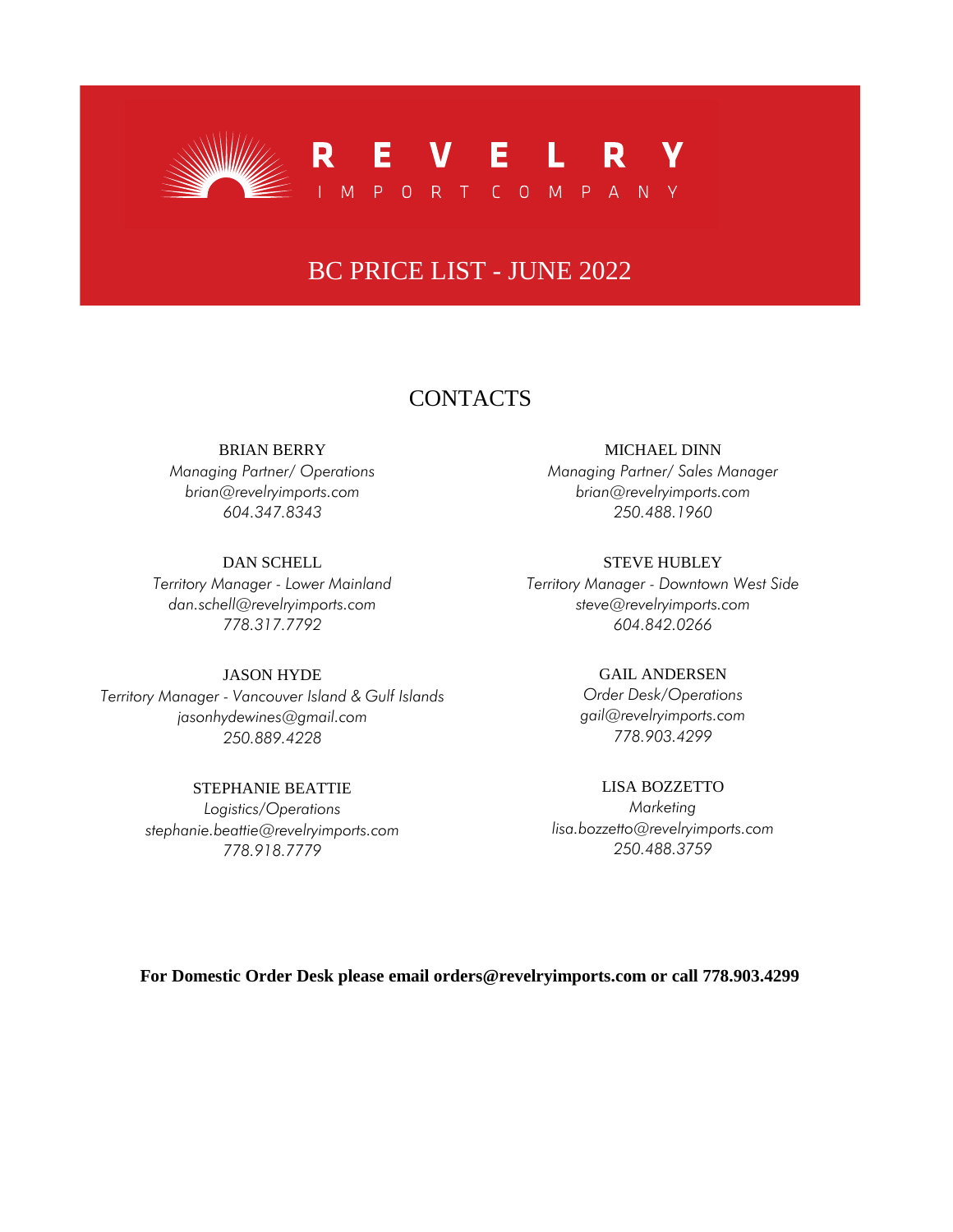### TABLE OF CONTENTS

| <b>Critics Initials &amp; Scores</b>           | .      | 3        | Spain                   | .      | 18       |
|------------------------------------------------|--------|----------|-------------------------|--------|----------|
| Canada                                         | .      | 3        | Gomez Cruzado           | .      | 18       |
| <b>Hester Creek</b>                            | .      | 3        | Alma Carraovejas        | .      | 18       |
| Lake Breeze                                    | .      | 4        | Ossian Vides y Vinos    | .      | 19       |
| O'Rourke's Peak Cellars<br>Seven Stones Winery | .<br>. | 4<br>5   | California              | .      | 19       |
| <b>Tawse Winery</b>                            | .      | 5        | Ashes + Diamonds        | .      | 19       |
| Redstone                                       | .      | 6        | <b>Far Niente</b>       | .      | 20       |
| <b>Italy</b>                                   | .      | 6        | Hall                    | .      | 20       |
| Giovanni Manzone                               | .      | 6        | Larkmead                | .      | 20       |
| Enrico Serafino                                | .      | 6        | Leviathan               | .      | 21       |
| Musso                                          | .      | 7        | Baca                    | .      | 21       |
| Picco Maccario                                 | .      | 7        | Cobb                    | .      | 21       |
| Ercole                                         |        | 7        | Walt                    |        | 22       |
| Tenuta Santa Maria Di Gaetano                  | .<br>. | 8        |                         | .      |          |
| Bertani                                        |        |          | Pedroncelli             | .      | 22       |
| Perlage                                        | .      | 8        |                         |        | 23       |
| Tenute Salvaterra                              | .      | 8        | Rhys Vineyards          | .      |          |
| Sandy Wines                                    | .      | 9        | Estcru                  | .      | 23       |
| La Fiorita                                     | .      | 9        |                         |        |          |
| Terralsole                                     | .      | 9        | Oregon                  | .      | 24       |
| Bindi-Sergardi                                 | .      | 10       | Bethel Heights Vineyard | .      | 24       |
| Isodi                                          | .      | 10       | Lingua Franca           | .      | 24       |
| Il Palazzo                                     | .      | 10       | Ponzi Vineyards         | .      | 24       |
| Fattoria Di Piazzano                           | .      | 11       | Maison Noir             | .      | 24       |
| Fattoria Valacchi                              | .      | 11       |                         |        |          |
| Tenuta Di Capezzana                            | .      | 11<br>12 | <b>Chile</b>            | .      | 25       |
| Vignamato<br>Cantine Fina                      | .      | 12       |                         |        |          |
|                                                | .      |          | Garage Wine Co.         | .      | 25       |
| <b>France</b>                                  | .      | 12       | <b>Argentina</b>        | .      | 26       |
| Gosset                                         | .      | 12       | Pacheco Pareda          | .      | 26       |
| Joseph Mellot                                  | .      | 13       | Ver Sacrum              | .      | 26       |
| La Manufacture                                 | .      | 13       | La Cayetana<br>Otronia  | .<br>. | 27<br>27 |
| L'Atelier                                      | .      | 13       | <b>New Zealand</b>      | .      | 28       |
| Maison Marchand-Tawse                          | .      | 14       | Mount Edward            | .      | 28       |
| Maison Joseph Burrier                          | .      | 14       | <b>SPIRITS</b>          | .      | 28       |
| Philippe & Vincent Jaboulet                    | .      | 15       |                         |        |          |
| Domaine de la Solitude                         | .      | 15       | <b>Germany</b>          | .      | 28       |
| Chateau Cabrieres                              | .      | 16       | Elephant Gin            | .      | 28       |
| Pierre Amadieu                                 | .      | 16       | <b>United Kingdom</b>   | .      | 29       |
| Domaine Richeaume                              | .      | 17       | Slingsby Gin            | .      | 29       |
| <b>Portugal</b>                                | .      | 17       | <b>France</b>           | .      | 29       |
| Quinta do Vallado                              | .      | 17       | Frapin                  | .      | 29       |
| <b>Broadbent Madeira</b>                       | .      | 18       | Chateau De Lacquy       | .      | 29       |
|                                                |        |          |                         |        |          |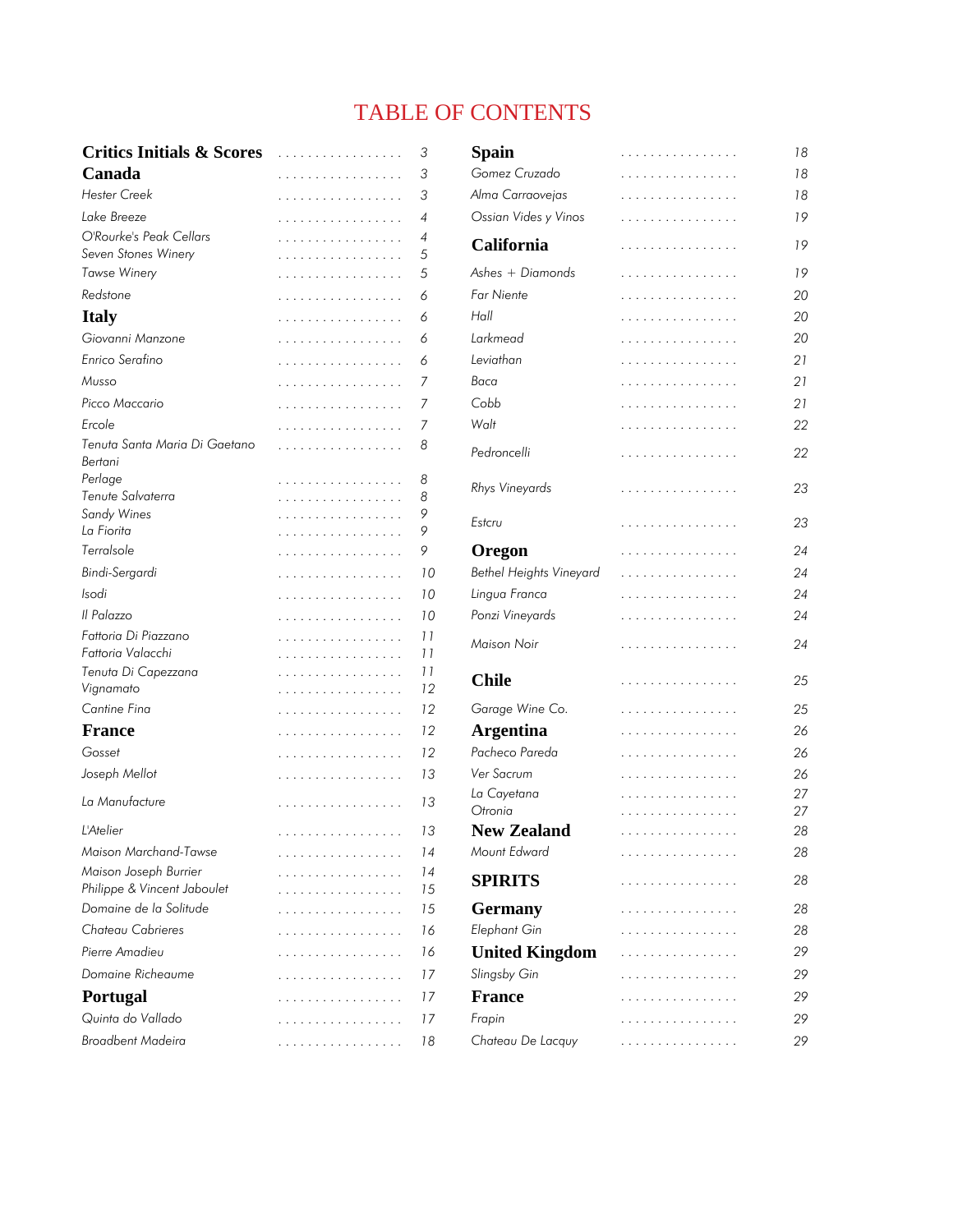| AG<br>DC<br><b>IWR</b><br>JD<br>JH<br><b>JSW</b><br>JS<br>JM<br><b>RP</b> | Anthony Gismondi<br>Decanter<br>International Wine Report<br>Jeb Dunnuck<br>James Halladay<br>John Schreiner on Wine<br>James Suckling<br>Jim Murray<br>Robert Parker | WW<br><b>VIN</b><br>W&S<br><b>WA</b><br>WE.<br>WS<br><b>TA</b><br>DS<br><b>OB</b><br><b>BTI</b> | Wilfred Wong<br>Vinous - Antonio Galloni<br>Wine & Spirits<br>Wine Align<br>Wine Enthusiast<br>Wine Spectator<br>Tim Atkin<br>Derek Smedley, MW<br>Owen Bargreen |
|---------------------------------------------------------------------------|-----------------------------------------------------------------------------------------------------------------------------------------------------------------------|-------------------------------------------------------------------------------------------------|------------------------------------------------------------------------------------------------------------------------------------------------------------------|
| ST                                                                        | Stephen Tanzer                                                                                                                                                        | ÷                                                                                               | <b>Beverage Tasting Institute</b><br>Previous Vintage                                                                                                            |

# **CANADA**

### *BCL Denotes BCL Listed Products*

THE CRITICS INITIALS & SCORES

| <b>SKU</b>                                                                                                                                                                                                                                                                                                                                                                                                                                                  | <b>VINTAGE</b>                                                | <b>WINE</b>             | <b>CONFIG</b> | <b>WHSL</b> | <b>AVAIL</b> | <b>SCORE</b> |  |
|-------------------------------------------------------------------------------------------------------------------------------------------------------------------------------------------------------------------------------------------------------------------------------------------------------------------------------------------------------------------------------------------------------------------------------------------------------------|---------------------------------------------------------------|-------------------------|---------------|-------------|--------------|--------------|--|
|                                                                                                                                                                                                                                                                                                                                                                                                                                                             | HESTER CREEK ESTATE WINERY - Oliver, BC<br><b>SUSTAINABLE</b> |                         |               |             |              |              |  |
| Historic BC winery located on the Golden Mile Bench. Their main 76 acre block (of 115 total estate<br>acres) was planted in 1968 by it's former owner, an Italian immigrant who suitcased in all of the<br>clippings from Italy, including BC's only planting of Trebbiano. Today, Hester Creek is noted for<br>producing wines of excellent value across the value and premium spectrums sourced in their entirety from<br>the Oliver/Osoyoos appellation. |                                                               |                         |               |             |              |              |  |
| 467316                                                                                                                                                                                                                                                                                                                                                                                                                                                      | 2021                                                          | Pinot Blanc             | 12x750ml      | \$14.99     | Available    | 92 JSW       |  |
| 560037                                                                                                                                                                                                                                                                                                                                                                                                                                                      | 2021                                                          | <b>Pinot Gris</b>       | 12x750ml      | \$14.99     | Available    | 92 JSW       |  |
| 485672                                                                                                                                                                                                                                                                                                                                                                                                                                                      | <b>NV</b>                                                     | <b>Pinot Gris</b>       | 6x3000ml      | \$39.99     | Available    |              |  |
| 54031                                                                                                                                                                                                                                                                                                                                                                                                                                                       | 2021                                                          | Trebbiano               | 12x750ml      | \$19.99     | Allocated    | 93 JSW       |  |
| 158147                                                                                                                                                                                                                                                                                                                                                                                                                                                      | 2021                                                          | Character White Blend   | 12x750ml      | \$13.99     | Available    | 90 JSW       |  |
| 467258                                                                                                                                                                                                                                                                                                                                                                                                                                                      | 2020                                                          | Chardonnay              | 12x750ml      | \$19.99     | Available    | 91 JSW       |  |
| 524678                                                                                                                                                                                                                                                                                                                                                                                                                                                      | 2020                                                          | Cabernet/Merlot         | 12x750ml      | \$12.99     | Available    | 91 JSW       |  |
| 243337                                                                                                                                                                                                                                                                                                                                                                                                                                                      | <b>NV</b>                                                     | Cabernet/Merlot         | 6x3000ml      | \$39.99     | Available    |              |  |
| 467324                                                                                                                                                                                                                                                                                                                                                                                                                                                      | 2020                                                          | Merlot                  | 12x750ml      | \$12.99     | Available    | 91 JSW       |  |
| 158311                                                                                                                                                                                                                                                                                                                                                                                                                                                      | 2020                                                          | Character Red Blend     | 12x750ml      | \$15.99     | Available    |              |  |
| 504399                                                                                                                                                                                                                                                                                                                                                                                                                                                      | 2019                                                          | Syrah Viognier          | 12x750ml      | \$21.30     | Available    | 92 WA        |  |
| 467332                                                                                                                                                                                                                                                                                                                                                                                                                                                      | 2019                                                          | Cabernet Franc Old Vine | 12x750ml      | \$22.99     | Available    |              |  |
| 7734                                                                                                                                                                                                                                                                                                                                                                                                                                                        | 2018                                                          | Merlot Block 2 Reserve  | 12x750ml      | \$22.99     | Available    | 93 JSW       |  |
| 133124                                                                                                                                                                                                                                                                                                                                                                                                                                                      | 2018                                                          | The Judge               | 6x750ml       | \$35.99     | Jul-01-22    | 93 NM        |  |
| 145362                                                                                                                                                                                                                                                                                                                                                                                                                                                      | 2017                                                          | The Garland             | 6x750ml       | \$54.99     | Available    | 93 JSW       |  |
|                                                                                                                                                                                                                                                                                                                                                                                                                                                             |                                                               |                         |               |             |              |              |  |
|                                                                                                                                                                                                                                                                                                                                                                                                                                                             |                                                               |                         |               |             |              |              |  |
|                                                                                                                                                                                                                                                                                                                                                                                                                                                             |                                                               |                         |               |             |              |              |  |
|                                                                                                                                                                                                                                                                                                                                                                                                                                                             |                                                               |                         |               |             |              |              |  |
|                                                                                                                                                                                                                                                                                                                                                                                                                                                             |                                                               |                         |               |             |              |              |  |
|                                                                                                                                                                                                                                                                                                                                                                                                                                                             |                                                               |                         |               |             |              |              |  |
|                                                                                                                                                                                                                                                                                                                                                                                                                                                             |                                                               |                         |               |             |              |              |  |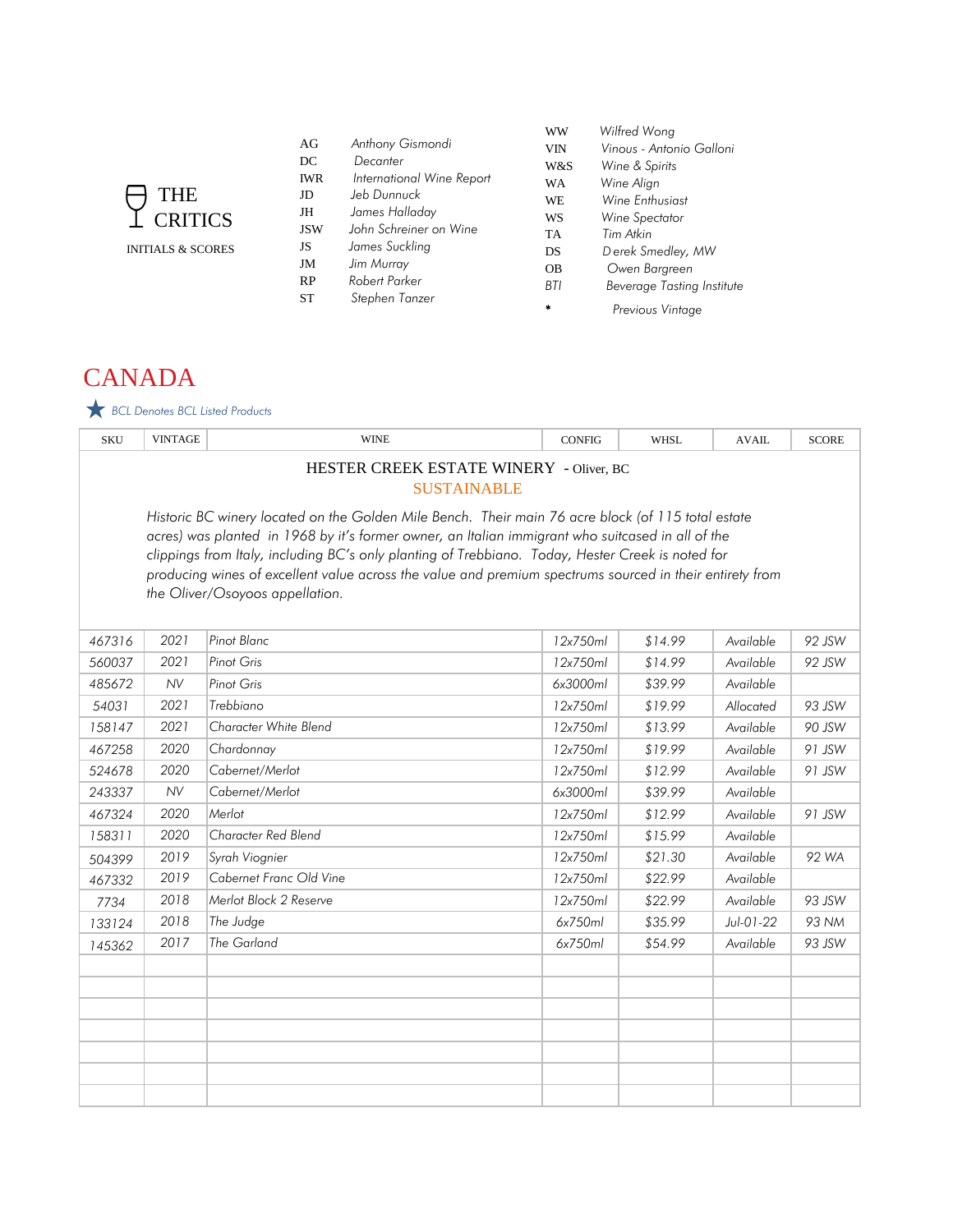

| <b>SKU</b>                                                                                                                                                                                                                                                                                                                                                                                                       | <b>VINTAGE</b>                                          | <b>WINE</b>        | <b>CONFIG</b> | <b>WHSL</b> | <b>AVAIL</b> | <b>SCORE</b> |
|------------------------------------------------------------------------------------------------------------------------------------------------------------------------------------------------------------------------------------------------------------------------------------------------------------------------------------------------------------------------------------------------------------------|---------------------------------------------------------|--------------------|---------------|-------------|--------------|--------------|
|                                                                                                                                                                                                                                                                                                                                                                                                                  | LAKE BREEZE WINERY - Naramata, BC<br><b>SUSTAINABLE</b> |                    |               |             |              |              |
| One of the original Naramata Bench wineries, Lake Breeze has maintained continuity through winemaker Garron<br>Elmes who has been there since the winery's inception in 1995. At the 2016 National Wine Awards of Canada they<br>were named the "Best Small Winery in Canada". Lake Breeze is noted for their aromatic whites and premium reds<br>sourced in their entirety from the Naramata Bench appellation. |                                                         |                    |               |             |              |              |
| 500322                                                                                                                                                                                                                                                                                                                                                                                                           | 2019                                                    | Pinot Blanc        | 12x750ml      | \$15.50     | Available    |              |
| 521099                                                                                                                                                                                                                                                                                                                                                                                                           | 2020                                                    | Pinot Blanc        | 24x250ml      | \$6.00      | Available    |              |
| 568709                                                                                                                                                                                                                                                                                                                                                                                                           | 2019                                                    | <b>Pinot Gris</b>  | 12x750ml      | \$16.20     | Available    |              |
| 464545                                                                                                                                                                                                                                                                                                                                                                                                           | 2019                                                    | Sauvignon Blanc    | 12x750ml      | \$16.20     | Available    |              |
| 500306                                                                                                                                                                                                                                                                                                                                                                                                           | 2020                                                    | Ehrenfelser        | 12x750ml      | \$16.50     | Available    |              |
| 9472                                                                                                                                                                                                                                                                                                                                                                                                             | 2019                                                    | Spice Jar          | 12x750ml      | \$15.50     | Available    |              |
| 521102                                                                                                                                                                                                                                                                                                                                                                                                           | 2020                                                    | Spice Jar          | 24x250ml      | \$6.00      | Available    |              |
| 800870                                                                                                                                                                                                                                                                                                                                                                                                           | 2020                                                    | Rose               | 12x750ml      | \$19.00     | Available    |              |
| 2176                                                                                                                                                                                                                                                                                                                                                                                                             | 2018                                                    | Syrah              | 12x750ml      | \$22.00     | Available    |              |
| 353805                                                                                                                                                                                                                                                                                                                                                                                                           | 2020                                                    | Pinot Noir         | 12x750ml      | \$21.00     | Available    |              |
| 230706                                                                                                                                                                                                                                                                                                                                                                                                           | 2019                                                    | Meritage           | 12x750ml      | \$19.19     | Available    |              |
| 711408                                                                                                                                                                                                                                                                                                                                                                                                           | 2015                                                    | Zephyr Brut        | 12x750ml      | \$27.99     | Available    |              |
| 22322                                                                                                                                                                                                                                                                                                                                                                                                            | 2019                                                    | "Alizé" Roussanne  | 12x750ml      | \$19.50     | Available    |              |
| 882563                                                                                                                                                                                                                                                                                                                                                                                                           | 2017                                                    | "Aura" Pinot Noir  | 6x750ml       | \$27.00     | Available    |              |
| 712471                                                                                                                                                                                                                                                                                                                                                                                                           | 2015                                                    | "Berg" Pinotage    | 6x750ml       | \$27.00     | Available    |              |
| 288712                                                                                                                                                                                                                                                                                                                                                                                                           | 2018                                                    | "Mistral" Syrah    | 6x750ml       | \$27.00     | Available    |              |
| 145532                                                                                                                                                                                                                                                                                                                                                                                                           | 2016                                                    | "Tempest" Meritage | 6x750ml       | \$34.00     | Available    |              |

#### O'ROURKE'S PEAK CELLARS - Lake Country, BC SUSTAINABLE

*An exciting new project in Lake Country founded by Albertan Dennis O'Rourke. In 2012 O'Rourke hired Adrian Baker the former Head of Cool Climate Oenology from Craggy Range (NZ), to oversee the mapping of soil types and the planting for a single 200 acre vineyard on a perfect south facing slope over Lake Okanagan. Planted exclusively to Burgundian and Germanic varietals, the vineyard also includes the largest planting of Gruner Veltliner in BC. O'Rourke's Peak Cellars is an entirely estate winery sourcing all of it's grapes from the Lake Country appellation.*

| 752485 | 2020 | Pinot Gris         | 12x750ml   | \$15.00  | Available | 92 JSW |
|--------|------|--------------------|------------|----------|-----------|--------|
| 386899 | 2020 | Pinot Gris         | 19.5 L keg | \$339.99 | Allocated | 92 JSW |
| 761734 | 2020 | Gewurztraminer     | 12x750ml   | \$16.00  | Available | 90 JSW |
| 448480 | 2020 | Riesling           | 12x750ml   | \$18.00  | Available | 91 JSW |
| 199714 | 2019 | Gruner Veltliner   | 12x750ml   | \$21.01  | Available | 90 AG  |
| 69776  | 2020 | Unoaked Chardonnay | 12x750ml   | \$18.00  | Available | 92 JSW |
| 119714 | 2017 | Chardonnay         | 12x750ml   | \$21.01  | Available | 90 JSW |
| 174354 | 2020 | Rosé               | 12x750ml   | \$16.00  | Available | 91 JSW |
|        | 2019 | Pinot Noir         | 12x750ml   | \$21.01  | Available | 91 JSW |
|        |      |                    |            |          |           |        |
|        |      |                    |            |          |           |        |
|        |      |                    |            |          |           |        |
|        |      |                    |            |          |           |        |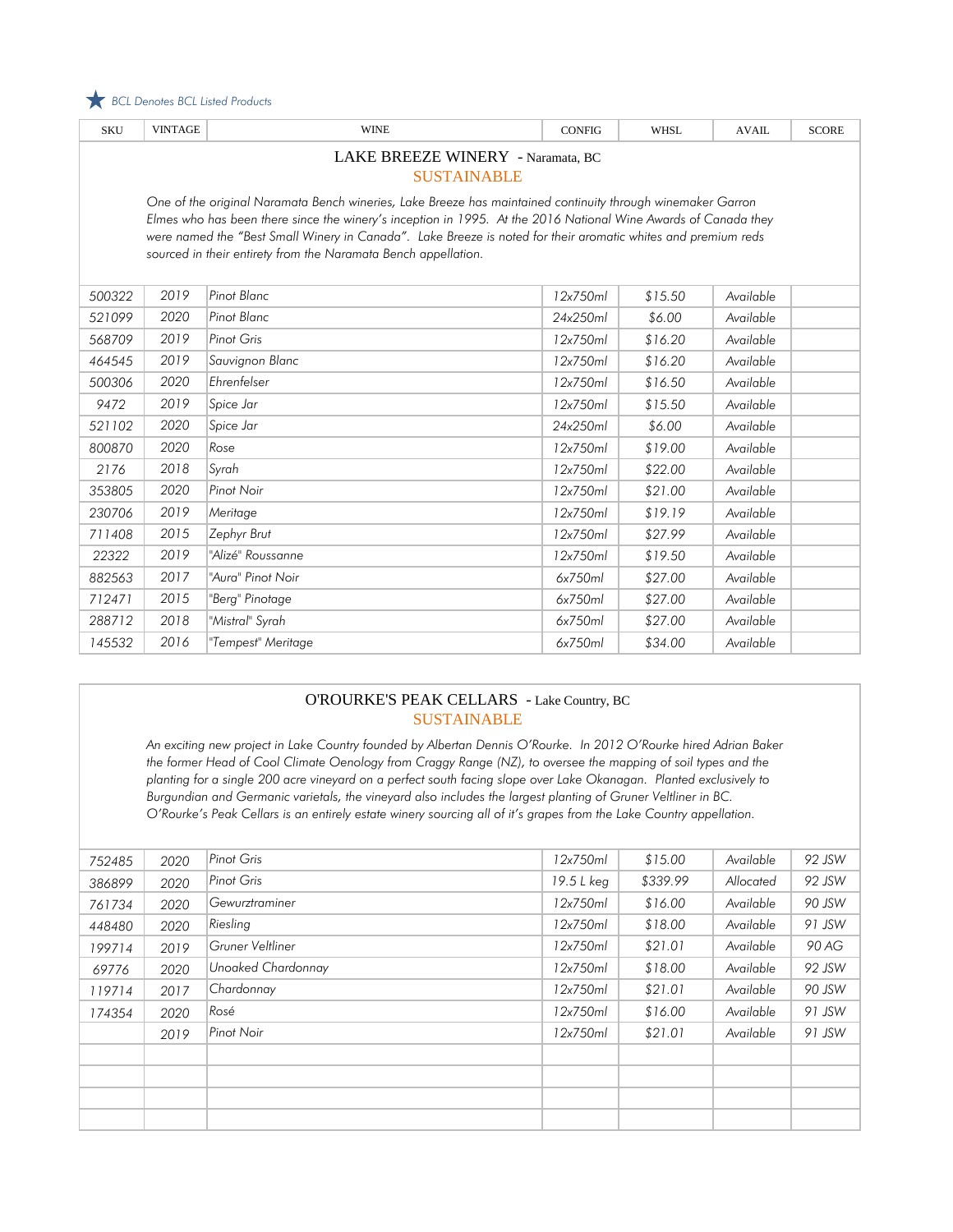#### SEVEN STONES WINERY - Similkameen Valley, BC SUSTAINABLE

*Seven Stones was the passion project of George Hanson, one of the pioneers to see the potential of the Similkameen Valley, particularily, for Bordeaux varietals and Syrah. George passed in 2020 and the winemaking torch has been passed on to Dwight Sick, the former winemaker for Stags Hollow and Moraine. George's philosophy included cellaring the wines for several years before releasing them so we are blessed with delicious back vintages. These wines showcase the ageability of the unique terroir of the Similkameen Valley, home to some of the best big reds that BC has to offer.*

| 234974 | 2016 | Pinot Noir                             | 12x750ml | \$18.00 | Available |  |
|--------|------|----------------------------------------|----------|---------|-----------|--|
| 4926   | 2015 | "Row 128" Merlot                       | 12x750ml | \$18.00 | Available |  |
| 158761 | 2017 | "Erratic" Meritage (Merlot dominant)   | 12x750ml | \$24.00 | Available |  |
| 771881 | 2014 | "Boulder" Meritage (Cab Sauv dominant) | 12x750ml | \$24.00 | Available |  |
| 234969 | 2016 | "The Legend" Meritage                  | 12x750ml | \$32.00 | Available |  |
|        |      |                                        |          |         |           |  |

#### TAWSE WINERY - Niagara, Ontario ORGANIC / BIODYNAMIC

*Four-time Canadian Winery of the Year and the Ontario standard bearer. Tawse was founded by Torontonian Moray Tawse, a lifelong Burgundy lover, and is located on the Niagara escarpment. Tawse produces entirely from their 200 acres of old-growth, low yield vineyards under the watchful eyes of Burgundy consulting oenologist Pascal Marchand and Niagara-trained winemaker Paul Pender.*

| 148653 | 2019      | Quarry Road Vineyard Riesling   | 12x750ml | \$18.74 | Spl Order | 90 WA |
|--------|-----------|---------------------------------|----------|---------|-----------|-------|
| 134458 | 2019      | Quarry Road Vineyard Chardonnay | 12x750ml | \$28.99 | Spl Order |       |
| 28936  | 2020      | Skin Fermented Pinot Gris       | 6x750ml  | \$27.00 | Spl Order |       |
| 512126 | 2019      | Cherry Avenue Gamay             | 12x750ml | \$26.99 | Spl Order |       |
| 289777 | 2019      | Growers Blend Pinot Noir        | 12x750ml | \$24.99 | Spl Order | 92 WA |
| 139799 | 2018      | Cherry Avenue Pinot Noir        | 6x750ml  | \$39.99 | Spl Order | 90 WA |
| 419835 | 2020      | Riesling (Cans)                 | 24x250ml | \$5.49  | Spl Order |       |
| 419841 | 2020      | Rose (Cans)                     | 24x250ml | \$5.49  | Spl Order |       |
| 419844 | 2020      | Piquette (Cans)                 | 24x250ml | \$5.49  | Spl Order |       |
| 182234 | <b>NV</b> | Organic Vodka                   | 6x750ml  | \$37.99 | Spl Order |       |
| 461353 | <b>NV</b> | Dry Gin                         | 6x750ml  | \$39.99 | Spl Order |       |
| 461356 | <b>NV</b> | Canadian Whisky                 | 6x750ml  | \$39.99 | Spl Order |       |
| 387302 | <b>NV</b> | Vermouth                        | 6x750ml  | \$27.99 | Spl Order |       |
|        |           |                                 |          |         |           |       |
|        |           |                                 |          |         |           |       |
|        |           |                                 |          |         |           |       |
|        |           |                                 |          |         |           |       |
|        |           |                                 |          |         |           |       |
|        |           |                                 |          |         |           |       |
|        |           |                                 |          |         |           |       |
|        |           |                                 |          |         |           |       |
|        |           |                                 |          |         |           |       |
|        |           |                                 |          |         |           |       |
|        |           |                                 |          |         |           |       |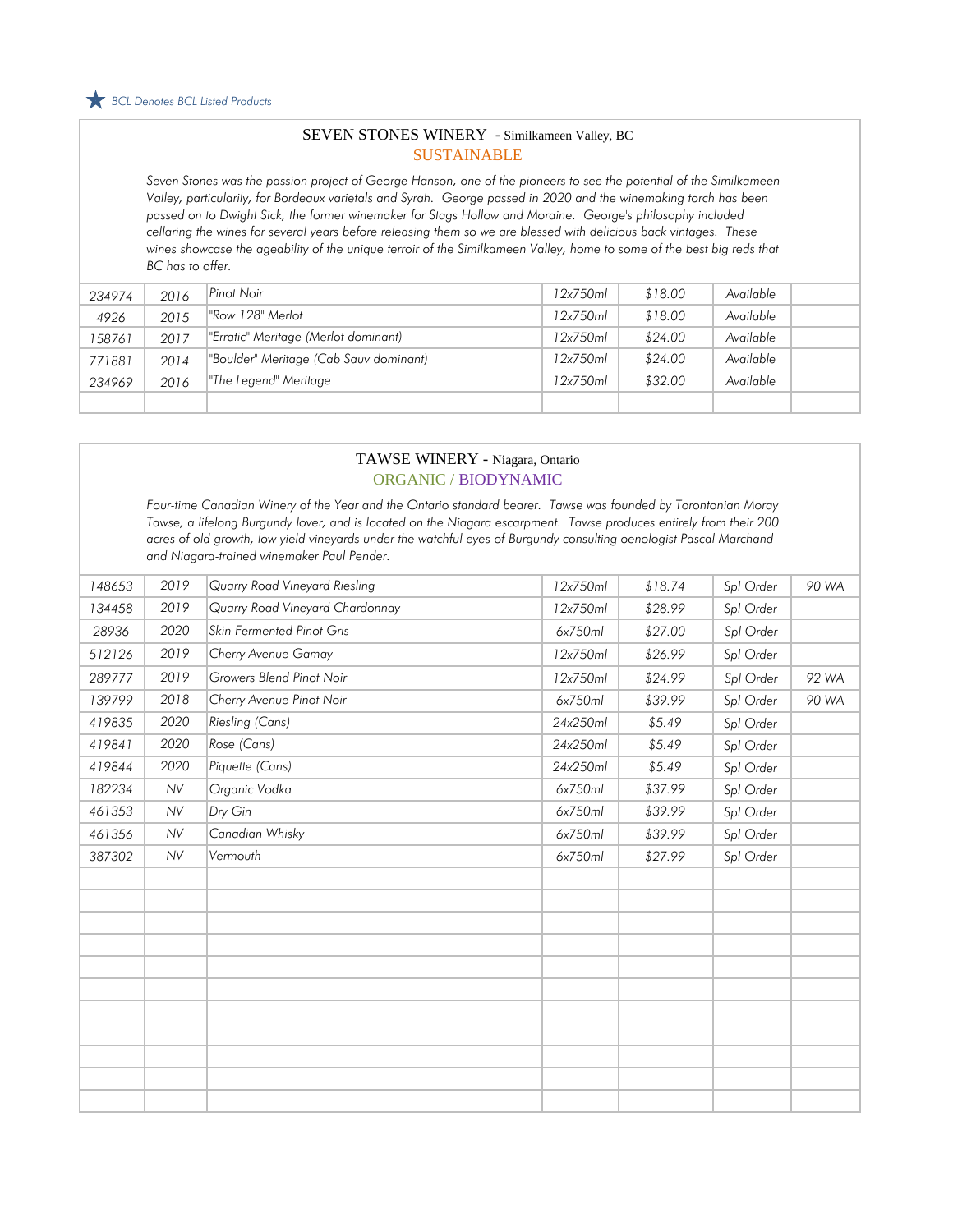

| <b>SKU</b>                                                                                                                                                                                                                                                                                                                                                                                                                                                                                                                                                                                                                                                            | <b>VINTAGE</b> | <b>WINE</b>                    | <b>CONFIG</b> | <b>WHSL</b> | <b>AVAIL</b> | <b>SCORE</b> |  |
|-----------------------------------------------------------------------------------------------------------------------------------------------------------------------------------------------------------------------------------------------------------------------------------------------------------------------------------------------------------------------------------------------------------------------------------------------------------------------------------------------------------------------------------------------------------------------------------------------------------------------------------------------------------------------|----------------|--------------------------------|---------------|-------------|--------------|--------------|--|
| REDSTONE - Niagara, Ontario<br><b>ORGANIC / BIODYNAMIC</b>                                                                                                                                                                                                                                                                                                                                                                                                                                                                                                                                                                                                            |                |                                |               |             |              |              |  |
| Red Stone is the latest venture by Moray Tawse and his award-winning winemaking team of Paul Pender and Rene<br>Van Ede. In his quest to explore terroir, he purchased the 38-acre Lincoln Lakeshore property in 2009. The winery is<br>named for its red clay soil and large stones, perfect for late-ripening varietals including Merlot, Cabernet Franc,<br>Cabernet Sauvignon and Syrah. There is also Pinot Gris on the property. Riesling, Sauvignon Blanc, and Chardonnay<br>from recently acquired Limestone vineyard will round out the estate portfolio. In 2017 Redstone was named<br>"Canadian Winery of the Year" at the National Wine Awards of Canada. |                |                                |               |             |              |              |  |
| 61666                                                                                                                                                                                                                                                                                                                                                                                                                                                                                                                                                                                                                                                                 | 2017           | Limestone Ridge Sparkling Wine | 12x750ml      | \$27.00     | Spl Order    |              |  |
| Pending                                                                                                                                                                                                                                                                                                                                                                                                                                                                                                                                                                                                                                                               | 2018           | <b>Estate Merlot</b>           | 6x750ml       | \$38.99     | Spl Order    |              |  |
| 512266                                                                                                                                                                                                                                                                                                                                                                                                                                                                                                                                                                                                                                                                | 2018           | <b>Estate Cabernet Franc</b>   | 6x750ml       | \$33.79     | Spl Order    |              |  |
| 512260                                                                                                                                                                                                                                                                                                                                                                                                                                                                                                                                                                                                                                                                | 2018           | Estate Cabernet Sauvignon      | 6x750ml       | \$38.99     | Spl Order    |              |  |
| 512272                                                                                                                                                                                                                                                                                                                                                                                                                                                                                                                                                                                                                                                                | 2018           | <b>Estate Meritage</b>         | 6x750ml       | \$38.99     | Spl Order    |              |  |
| 512263                                                                                                                                                                                                                                                                                                                                                                                                                                                                                                                                                                                                                                                                | 2018           | Estate Syrah                   | 6x750ml       | \$33.79     | Spl Order    | 90 WA        |  |

# **ITALY**

#### GIOVANNI MANZONE - Piedmont ORGANIC

Located in the gorgeous hilltop town of Monforte, the history of this family estate dates back to 1929 when Giovanni *Manzone bottled his first wines from the historic hill of "Gramolere" and eventually added bottlings from the Barolo crus of "Castelleto" and "Bricat". The Wine Advocate describes Manzone as a winery that "… continues to produce*  some of the most unique Barolos in the zone. Although his hometown of Monforte is best known for structured wines, *Manzone's vineyards are among the highest in the region, and as a result his wines show unusually delicate, often ethereal personalities"*

| 41834  | 2018 | Rossese Bianco "Roserto"      | 12x750ml | \$21.79 | Spl Order | 92 JS  |
|--------|------|-------------------------------|----------|---------|-----------|--------|
| 41789  | 2017 | Dolcetto d'Alba "Il Ciliegie" | 12x750ml | \$21.79 | Spl Order | 89 RP  |
| 840546 | 2015 | Barolo "Castelletto"          | 6x750ml  | \$63.49 | Spl Order | 95 VIN |
| 64303  | 2015 | Barolo "Gramolere"            | 6x750ml  | \$63.49 | Spl Order | 94 VIN |
| 830554 | 2015 | Barolo "Bricat"               | 6x750ml  | \$65.79 | Spl Order | 94 JS  |
| 797696 | 2013 | Barolo Riserva "Gramolere"    | 6x750ml  | \$93.79 | Spl Order | 93 VIN |

### ENRICO SERAFINO - Piedmont ORGANIC

*Enrico Serafino is the oldest winery in the Roero area, having been established by a gentleman of the same name in Canale d'Alba in 1878. Due to its very long history of making Barolo in Canale, the Enrico Serafino winery is grandfathered as an exception to the requirement to vinify Barolo inside the limits of the Barolo DOCG. Today the winery owns 25 acres of Barolo vineyards in the renowned areas of Serralunga, Monforte d'Alba, and Castiglione Falletto and also makes traditional red wines of Barbera d'Alba and Nebbiolo d'Alba. The winery was purchased by the Krause family in 2016 who also own Vietti.*

| 442869  | 2020 | "Grifo" Gavi            | 12x750ml | \$29.99 | $Jun-15-22$ | 90 RP    |
|---------|------|-------------------------|----------|---------|-------------|----------|
| Pending | 2019 | "Pajena" Barbera d'Alba | 12x750ml | \$27.99 | $Jun-15-22$ | $92 JS*$ |
| 489705  | 2017 | "Tovasacco" Nebbiolo    | 12x750ml | \$29.99 | Jun-15-22   | 92 JS    |
| 442851  | 2019 | "Picotener" Nebbiolo    | 12x750ml | \$49.99 | Jun-15-22   | 92 JS    |
| 442861  | 2019 | "Sanavento" Barbaresco  | 12x750ml | \$54.99 | $Jun-15-22$ | $93 JS*$ |
| 442858  | 2017 | "Monclivio" Barolo      | 12x750ml | \$59.99 | $Jun-15-22$ | 92 JS    |
| 442845  | 2017 | "Serralunga" Barolo     | 6x750ml  | \$89.99 | Jun-15-22   | 92 JS    |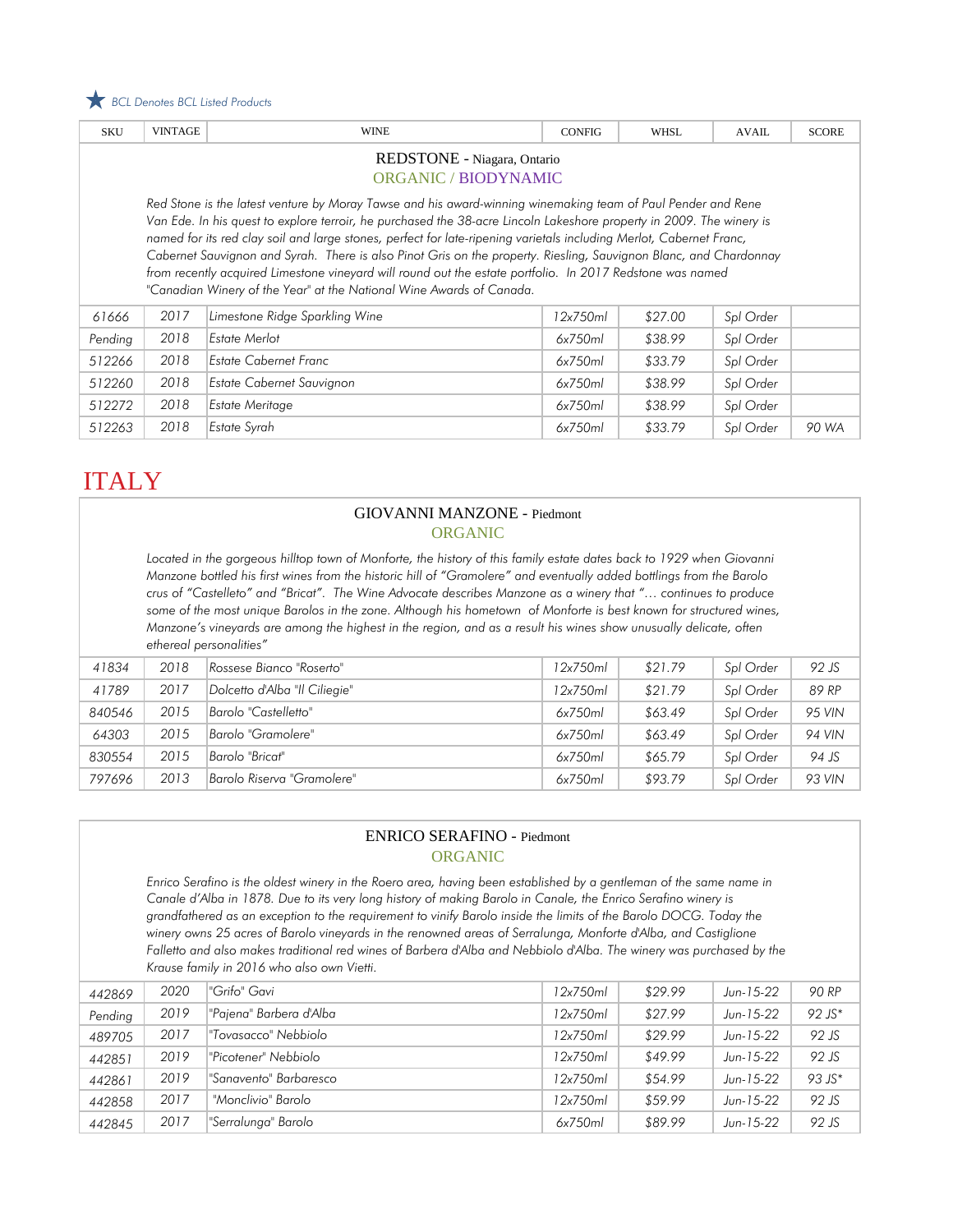

| <b>SKU</b>                                                                                                                                                                                                                                                                                                                                                                                                                                                                                  | <b>VINTAGE</b> | <b>WINE</b>                    | <b>CONFIG</b> | <b>WHSL</b> | <b>AVAIL</b> | <b>SCORE</b> |  |
|---------------------------------------------------------------------------------------------------------------------------------------------------------------------------------------------------------------------------------------------------------------------------------------------------------------------------------------------------------------------------------------------------------------------------------------------------------------------------------------------|----------------|--------------------------------|---------------|-------------|--------------|--------------|--|
| MUSSO - Piedmont                                                                                                                                                                                                                                                                                                                                                                                                                                                                            |                |                                |               |             |              |              |  |
|                                                                                                                                                                                                                                                                                                                                                                                                                                                                                             |                | <b>ORGANIC</b>                 |               |             |              |              |  |
| A small family owned estate founded in 1929 but with roots dating to the 1700s. Run by 3rd and 4th generation<br>vintners Valter and Emmanuel Musso. The emphasis is on organic methods and minimal addition of sulphites results<br>in wines that express the full potential of the sites and of the grapes. Musso is producing some of the highest rated<br>wines of the past several vintages leading one writer to recently describe them as "better than Gaja at 1/12th the<br>price". |                |                                |               |             |              |              |  |
| 195592                                                                                                                                                                                                                                                                                                                                                                                                                                                                                      | 2018           | Barbera d'Alba DOC             | 12x750ml      | \$24.99     | Available    |              |  |
| 195600                                                                                                                                                                                                                                                                                                                                                                                                                                                                                      | 2018           | "Brua" Barbera d'Alba DOC      | 12x750ml      | \$29.49     | Available    |              |  |
| 195597                                                                                                                                                                                                                                                                                                                                                                                                                                                                                      | 2017           | "Pora" Barbaresco DOCG         | 6x750ml       | \$54.99     | Available    | 93 WE        |  |
| 195589                                                                                                                                                                                                                                                                                                                                                                                                                                                                                      | 2017           | "Rio Sordo" Barbaresco DOCG    | 6x750ml       | \$54.99     | Available    | 94 WF        |  |
| 70808                                                                                                                                                                                                                                                                                                                                                                                                                                                                                       | 2015           | "Pora" Barbaresco Riserva DOCG | 6x750ml       | \$74.99     | Available    | 93 RP        |  |
|                                                                                                                                                                                                                                                                                                                                                                                                                                                                                             |                |                                |               |             |              |              |  |

#### PICO MACCARIO - Piedmont SUSTAINABLE

*Pico Maccario is a Barbera specialist located in the town of Mombaruzzo in the heart of Piedmont's Barbera d'Asti DOCG. Brothers Pico and Vitaliano created the Pico Maccario brand in 1997 following four generations of selling the family grapes to other producers. Pico Maccario's winemaking style is to respect the true varietal character of Barbera, delivering wines with focused, clean aromas, and balanced, pleasant acidity.* 

| 450952 | 2021 | Gavi di Gavi DOCG                     | 6x750ml  | \$21.99 | Available |        |
|--------|------|---------------------------------------|----------|---------|-----------|--------|
| 450946 | 2021 | "Dolcevita" Moscato d'Asti DOCG       | 6x750ml  | \$20.49 | Available |        |
| 459024 | 2020 | "Lavignone" Barbera d'Asti DOCG       | 12x750ml | \$20.49 | Available |        |
| 450960 | 2018 | "Tre Roveri" Nizza DOCG               | 6x750ml  | \$35.79 | Available | 90 WE* |
| 450955 | 2018 | "Epico" Barbera d'Asti Superiore DOCG | 6x750ml  | \$44.99 | Available |        |
| 450968 | 2017 | Barolo DOCG                           | 6x750ml  | \$44.99 | Available | 93 JS  |
| 450949 | 2017 | Barolo di Serralunga d'Alba DOCG      | 6x750ml  | \$54.99 | Available |        |
|        |      |                                       |          |         |           |        |
|        |      |                                       |          |         |           |        |
|        |      |                                       |          |         |           |        |

#### ERCOLE - Piedmont SUSTAINABLE

*Brought to Revelry via our New York friend, "The Piedmont Guy". Ercole, whose English translation is Hercules, is only made possible by a generations-old cooperative of local growers in the Monferrato area. The place, Monferrato, ranks among the most historic grape-growing areas of Piedmont. The fruit from this overlooked area gives us Ercole, a family of wines offering great label design and remarkable value in a 1 litre format.* 

| 462633 | 2020 | Bianco Monferrato DOC      | 12x1000ml | \$22.49 | Aug-01-22 |  |
|--------|------|----------------------------|-----------|---------|-----------|--|
| 462628 | 2020 | Barbera del Monferrato DOC | 12x1000ml | \$22.49 | Aug-01-22 |  |
|        |      |                            |           |         |           |  |
|        |      |                            |           |         |           |  |
|        |      |                            |           |         |           |  |
|        |      |                            |           |         |           |  |
|        |      |                            |           |         |           |  |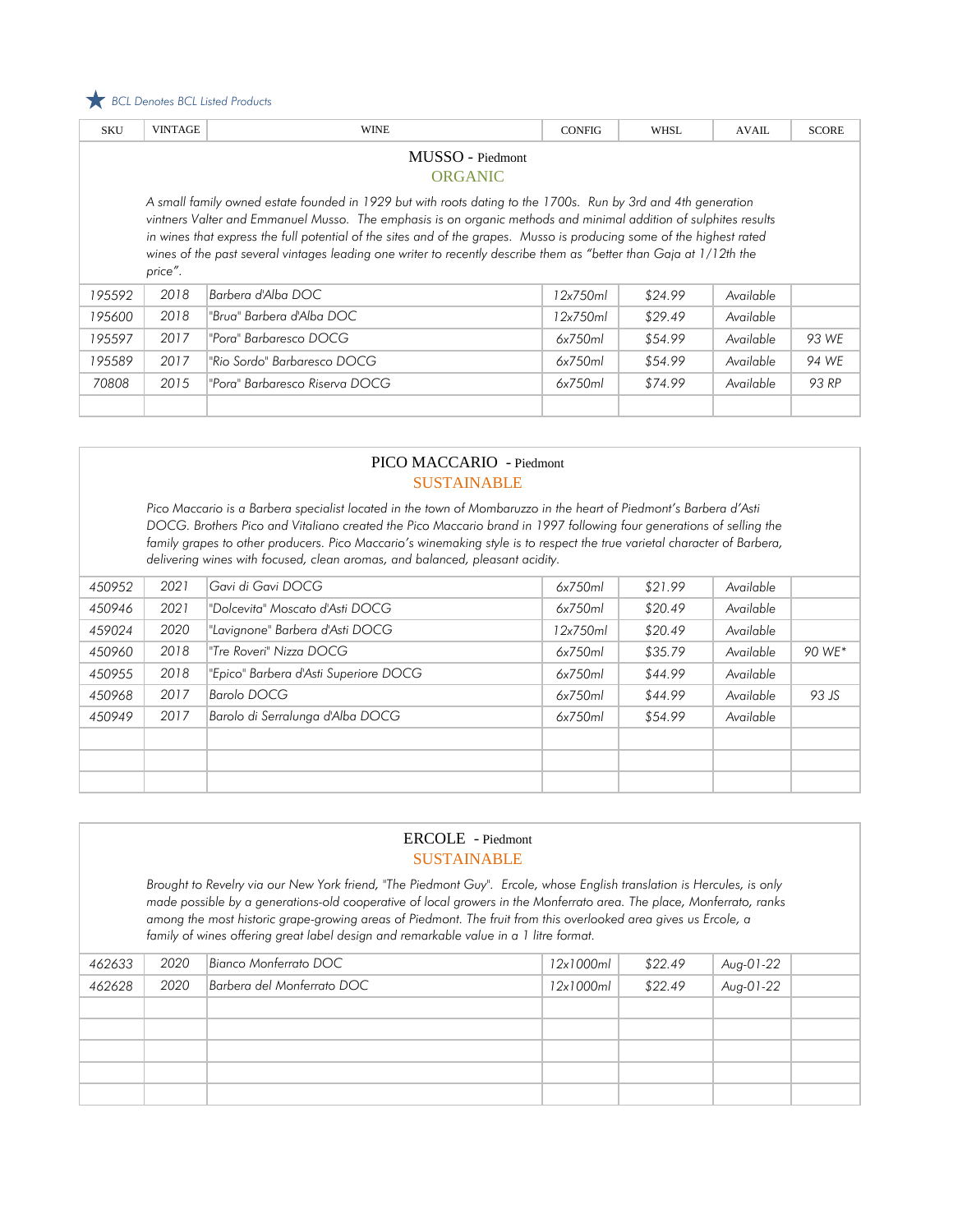

| <b>SKU</b>                                                                                                                                                                                                                                                                                                                                                                                                                                                                                                                                                                                                                                                                                                                                                                                                                                                                         | <b>VINTAGE</b>                                                              | <b>WINE</b>                                      | <b>CONFIG</b> | <b>WHSL</b> | <b>AVAIL</b>        | <b>SCORE</b> |  |  |  |  |  |
|------------------------------------------------------------------------------------------------------------------------------------------------------------------------------------------------------------------------------------------------------------------------------------------------------------------------------------------------------------------------------------------------------------------------------------------------------------------------------------------------------------------------------------------------------------------------------------------------------------------------------------------------------------------------------------------------------------------------------------------------------------------------------------------------------------------------------------------------------------------------------------|-----------------------------------------------------------------------------|--------------------------------------------------|---------------|-------------|---------------------|--------------|--|--|--|--|--|
|                                                                                                                                                                                                                                                                                                                                                                                                                                                                                                                                                                                                                                                                                                                                                                                                                                                                                    | TENUTA SANTA MARIA DI GAETANO BERTANI - Veneto<br><b>ORGANIC</b>            |                                                  |               |             |                     |              |  |  |  |  |  |
| Official documents from as early as the mid-1500s attest to the Bertani family heritage in the Valpolicella region. At<br>the start of the last half of the 1800s, brothers Gaetano & Giovanni Battista Bertani set out to establish the first<br>commercial bottler in Valpolicella. They introduced revolutionary vine growing techniques developed by agronomist<br>Jules Guyot, techniques to which Gaetano Bertani had been exposed during his years of political exile in France for<br>his active role in the Italian Unification Movement against the Austrian Empire. Today, Gaetano Bertani, great-<br>grandson of founding brother Gaetano, and his sons, Giovanni and Guglielmo, maintain the family tradition and<br>philosophy. Now in its sixth generation, the Bertani enterprise continues in the tradition of one of the oldest<br>winemaking families in Italy. |                                                                             |                                                  |               |             |                     |              |  |  |  |  |  |
| 31942                                                                                                                                                                                                                                                                                                                                                                                                                                                                                                                                                                                                                                                                                                                                                                                                                                                                              | 2020                                                                        | Soave DOC "Lepiga"                               | 12x750ml      | \$22.79     | Aug-01-22           | 90 JS        |  |  |  |  |  |
| 31889                                                                                                                                                                                                                                                                                                                                                                                                                                                                                                                                                                                                                                                                                                                                                                                                                                                                              | 2019                                                                        | Igt Veronese Chardonnay "Torre Pieve"            | 6x750ml       | \$45.49     | $2 \; \text{cases}$ | $91$ JS      |  |  |  |  |  |
| 31870                                                                                                                                                                                                                                                                                                                                                                                                                                                                                                                                                                                                                                                                                                                                                                                                                                                                              | 2018                                                                        | lgt Verona Rosso "Pragal"                        | 12x750ml      | \$22.79     | Aug-01-22           | 93 JS        |  |  |  |  |  |
| 31852                                                                                                                                                                                                                                                                                                                                                                                                                                                                                                                                                                                                                                                                                                                                                                                                                                                                              | 2019                                                                        | Valpolicella DOC Classico Superiore              | 12x750ml      | \$29.99     | Aug-01-22           | $92$ JS*     |  |  |  |  |  |
| 31846                                                                                                                                                                                                                                                                                                                                                                                                                                                                                                                                                                                                                                                                                                                                                                                                                                                                              | 2018                                                                        | Valpolicella Ripasso DOC Classico Superiore      | 12x750ml      | \$39.99     | Aug-01-22           | 93 VIN       |  |  |  |  |  |
| 32160                                                                                                                                                                                                                                                                                                                                                                                                                                                                                                                                                                                                                                                                                                                                                                                                                                                                              | 2015                                                                        | Amarone della Valpolicella DOCG Classico Riserva | 6x750ml       | \$91.59     | Aug-01-22           | 97 DC        |  |  |  |  |  |
| 32199                                                                                                                                                                                                                                                                                                                                                                                                                                                                                                                                                                                                                                                                                                                                                                                                                                                                              | lat Verona Merlot "Decima Aurea"<br>2015<br>\$52.79<br>6x750ml<br>Aug-01-22 |                                                  |               |             |                     |              |  |  |  |  |  |

### PERLAGE - Veneto ORGANIC

*Founded in 1985 by the 7 Nardi brothers. Perlage is the only 100% organic producer in Valdobbiadene, the home of Prosecco Superiore. The Nardi's sustainable approach to farming also applies to their people as they have been recognized for being one of the best employers in Italy. The wines show great respect for the environment and the consumer's wallet.*

| 839332 | 2019      | Terra Viva, Pinot Grigio delle Venezie IGT | 12x750ml | \$14.99 | Available |  |
|--------|-----------|--------------------------------------------|----------|---------|-----------|--|
| 129364 | 2020      | Terra Viva, Sangiovese delle Marche IGT    | 12x750ml | \$11.99 | Available |  |
| 42215  | <b>NV</b> | "Afra" Prosecco Rose DOC                   | 12x750ml | \$15.99 | Available |  |
| 126160 | <b>NV</b> | l''Baccaretto'' Prosecco DOC               | 24x200ml | \$5.96  | Available |  |
|        |           |                                            |          |         |           |  |
|        |           |                                            |          |         |           |  |

#### TENUTE SALVATERRA - Veneto SUSTAINABLE

*Located in the 16th century estate Villa Giona, Salvaterra was founded by the Furia family in the 1990s. The Furias came from Austria in the late 19th century and over time became the largest landholder in Valpolicella. For decades they leased the land to the Masi and Allegrini families. In the 1990s they formed Tenute Salvaterra to bottle their best*  parcels while selling off the balance as bulk wine. Their overall scale allows for the incredible value proposition that *these wines represent.*

| 126461 | <b>NV</b> | Falia "Bianco" IGT                              | 12x750ml | \$12.99 | Available |  |
|--------|-----------|-------------------------------------------------|----------|---------|-----------|--|
| 114430 | NV.       | Falia "Rosso" IGT                               | 12x750ml | \$12.99 | Available |  |
| 45823  | 2018      | Antica Vigna Valpolicella RipassoSuperiore DOCG | 12x750ml | \$23.17 | Available |  |
|        |           |                                                 |          |         |           |  |
|        |           |                                                 |          |         |           |  |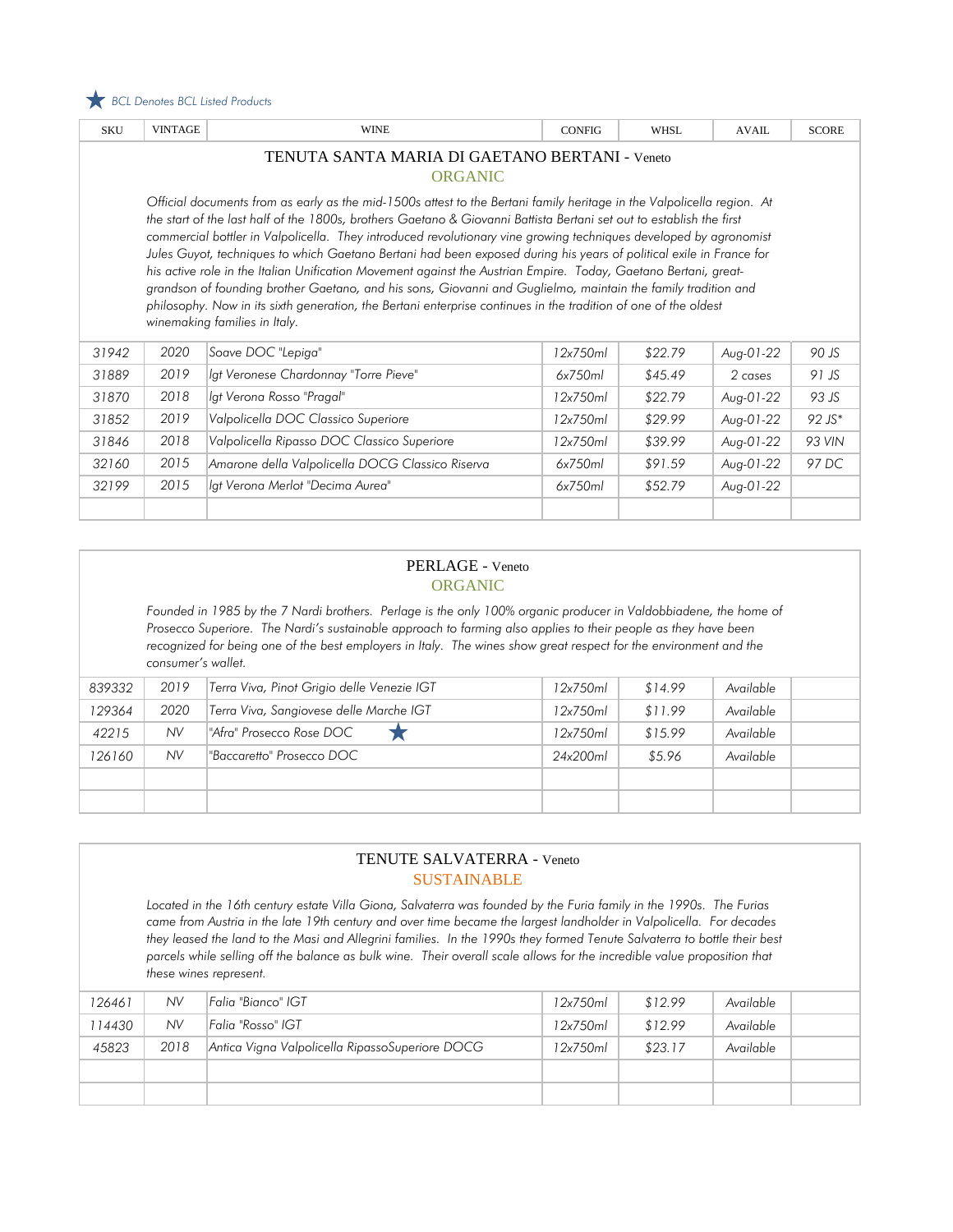#### *BCL Denotes BCL Listed Products*

| <b>SKU</b>                                    | <b>VINTAGE</b> | <b>WINE</b>                                                                                                                                                                                                                                                                                                                                                                                                                                                        | <b>CONFIG</b> | WHSL    | <b>AVAIL</b> | <b>SCORE</b> |  |  |
|-----------------------------------------------|----------------|--------------------------------------------------------------------------------------------------------------------------------------------------------------------------------------------------------------------------------------------------------------------------------------------------------------------------------------------------------------------------------------------------------------------------------------------------------------------|---------------|---------|--------------|--------------|--|--|
| <b>SANDY WINES - Marche</b><br><b>ORGANIC</b> |                |                                                                                                                                                                                                                                                                                                                                                                                                                                                                    |               |         |              |              |  |  |
|                                               |                | "Sandy Giovese" is the alter-ego of our New York friend Amy Ezrin, a seasoned alumnus of Skurnik Wines. Amy spent<br>8 years living in Italy and training as an opera singer but as she put it "I was an OK singer but I was really good at<br>speaking Italian and tasting wine, so I became a wine importer." Amy works with a family owned winery in the Marche<br>to produce wines of incredible value that are both high in quality and gentle on the planet. |               |         |              |              |  |  |
| 483444                                        | NV.            | Sandy Giovese - Le Marche Rosso                                                                                                                                                                                                                                                                                                                                                                                                                                    | 6x3000ml      | \$39.99 | Available    |              |  |  |
| 439392                                        | NV.            | Sandy Giovese - Le Marche Rosato                                                                                                                                                                                                                                                                                                                                                                                                                                   | 6x3000ml      | \$39.99 | Aug-01-22    |              |  |  |
|                                               |                |                                                                                                                                                                                                                                                                                                                                                                                                                                                                    |               |         |              |              |  |  |

#### LA FIORITA - Tuscany ORGANIC

*Small 9 hectare estate started in 1992 by famed Italian wine consultant Roberto Cipresso (Ciacci Piccolomini, Achaval Ferrer). In 2011 he formed a partnership with American actress Natalie Oliveros and in 2019 Oliveros bought out Cipresso. Today the estate is composed of 4 vineyards with an emphasis on viticulture and minimal intervention winemaking via their new gravity fed winery.*

| 87463  | 2019 | "Ninfalia" Rosato IGT                     | 6x750ml | \$29.99  | Available | 90 VIN |
|--------|------|-------------------------------------------|---------|----------|-----------|--------|
| 181845 | 2017 | Rosso di Montalcino DOC                   | 6x750ml | \$35.99  | SOLD OUT  |        |
| 857128 | 2008 | Brunello di Montalcino DOCG               | 6x750ml | \$74.49  | case      | 91 WS  |
| 436543 | 2012 | Brunello di Montalcino DOCG               | 6x750ml | \$69.99  | Available | 92 WS  |
| 87566  | 2015 | Brunello di Montalcino "Fiore di NO" DOCG | 6x750ml | \$145.49 | 5 cases   | 95 JS  |
| 629147 | 2013 | Brunello di Montalcino Riserva DOCG       | 6x750ml | \$104.49 | SOLD OUT  | 93 VIN |
|        |      |                                           |         |          |           |        |
|        |      |                                           |         |          |           |        |

#### TERRALSOLE- Tuscany ORGANIC

*Swiss-born artist Mario Bollag was the first non-Italian to make wine in Montalcino with his first project Il Palazzone. Upon the sale of II Palazzone to the former head of Time Warner, Bollag purchased a small hilltop from a local shepherd that he transformed into Terralsole "land of the sun". Trained by the godfather of Brunello, Franco Biondi-Santi, Mario produces exquisite wines in a very traditional style at an exceptional price.*

| 233104 | 2016 | Rosso di Montalcino DOC                     | 6x750ml | \$39.99 | $Jun-15-22$ | 90 WE  |
|--------|------|---------------------------------------------|---------|---------|-------------|--------|
| 233117 | 2012 | Brunello di Montalcino DOCG                 | 6x750ml | \$74.99 | $Jun-15-22$ | 92 WS  |
| 418883 | 2015 | Brunello di Montalcino DOCG                 | 6x750ml | \$72.19 | $Jun-15-22$ | 94 WE  |
| 233109 | 2008 | Brunello di Mont. "Vigna Fonte Lattaia"DOCG | 6x750ml | \$67.99 | $Jun-15-22$ | 91 VIN |
| 418880 | 2015 | Brunello di Mont. "Vigna Fonte Lattaia"DOCG | 6x750ml | \$81.49 | $Jun-15-22$ | 94 WS  |
| 198153 | 2006 | Brunello di Montalcino Riserva DOCG         | 6x750ml | \$81.49 | $Jun-15-22$ | 93 WE  |
| 214125 | 2009 | "Trio" Toscana Rosso IGT (CF/Mer/Syr)       | 6x750ml | \$41.99 | $Jun-15-22$ | 93 JS  |
|        |      |                                             |         |         |             |        |
|        |      |                                             |         |         |             |        |
|        |      |                                             |         |         |             |        |
|        |      |                                             |         |         |             |        |
|        |      |                                             |         |         |             |        |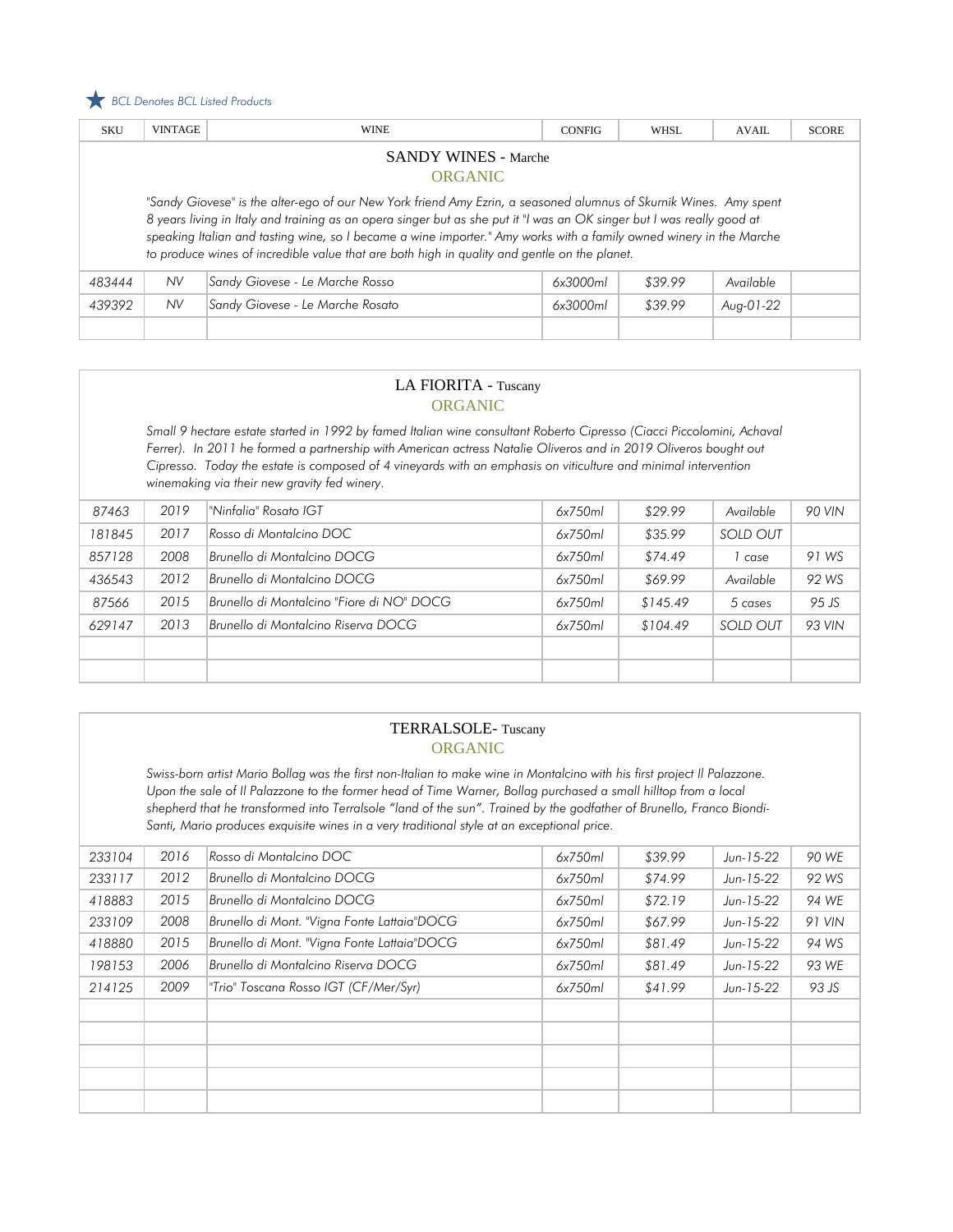

| <b>SKU</b>                                                                                                                                                                                                                                                                                                                                                                                                                                                                                                                                                                                                                                                                                                                                                                                                                                                                                                                                                                                                       | <b>VINTAGE</b>                            | <b>WINE</b>                             | <b>CONFIG</b> | WHSL    | AVAH.     | <b>SCORE</b> |  |  |  |  |
|------------------------------------------------------------------------------------------------------------------------------------------------------------------------------------------------------------------------------------------------------------------------------------------------------------------------------------------------------------------------------------------------------------------------------------------------------------------------------------------------------------------------------------------------------------------------------------------------------------------------------------------------------------------------------------------------------------------------------------------------------------------------------------------------------------------------------------------------------------------------------------------------------------------------------------------------------------------------------------------------------------------|-------------------------------------------|-----------------------------------------|---------------|---------|-----------|--------------|--|--|--|--|
|                                                                                                                                                                                                                                                                                                                                                                                                                                                                                                                                                                                                                                                                                                                                                                                                                                                                                                                                                                                                                  |                                           | BINDI-SERGARDI - Tuscany                |               |         |           |              |  |  |  |  |
|                                                                                                                                                                                                                                                                                                                                                                                                                                                                                                                                                                                                                                                                                                                                                                                                                                                                                                                                                                                                                  | <b>SUSTAINABLE / TRANSITIONAL ORGANIC</b> |                                         |               |         |           |              |  |  |  |  |
| The Bindi Sergardi family heritage is one closely tied with the history of the Chianti and Chianti Classico region. For<br>twenty-three generations—since 1349—the family has been deeply involved in the politics, economics, and culture of<br>Siena. From being leaders of the Siena government in the 15th Century to one of the founding members of the<br>Chianti Classico Consorzio in 1924, the Bindi Sergardi family lives and breathes the history of the region. The current<br>manager, Alessandra Casini Bindi Sergardi joined the company in 2005 following the 700 years-old tradition of her<br>family in wine making. Inspired by her father Nicolo and following the courageous example of her grandmother<br>Chiara and great grand mother Elisabetta, she gave new light to the family business. They make wine from their three<br>estates: Tenuta Mocenni, Tenuta I Colli, and Tenuta Marcianella. Through their work in the vineyards and cellar they<br>are true Sangiovese specialists. |                                           |                                         |               |         |           |              |  |  |  |  |
|                                                                                                                                                                                                                                                                                                                                                                                                                                                                                                                                                                                                                                                                                                                                                                                                                                                                                                                                                                                                                  |                                           |                                         |               |         |           |              |  |  |  |  |
| 352251                                                                                                                                                                                                                                                                                                                                                                                                                                                                                                                                                                                                                                                                                                                                                                                                                                                                                                                                                                                                           | 2020                                      | Toscana "Bindo" Bianco IGT              | 12x750ml      | \$19.99 | Available |              |  |  |  |  |
|                                                                                                                                                                                                                                                                                                                                                                                                                                                                                                                                                                                                                                                                                                                                                                                                                                                                                                                                                                                                                  | 2019                                      | Toscana Rosso "Achille" IGT             | 12x750ml      | \$19.99 | Available | 90 JS        |  |  |  |  |
|                                                                                                                                                                                                                                                                                                                                                                                                                                                                                                                                                                                                                                                                                                                                                                                                                                                                                                                                                                                                                  | 2018                                      | Toscana Rosso "Nicolo" IGT              | 6x750ml       | \$29.99 | Available | 93 JS        |  |  |  |  |
|                                                                                                                                                                                                                                                                                                                                                                                                                                                                                                                                                                                                                                                                                                                                                                                                                                                                                                                                                                                                                  | 2018                                      | Chianti Classico "Ser Gardo" DOCG       | 12x750ml      | \$29.99 | Available | 93 JS        |  |  |  |  |
| 390019<br>389911<br>389919<br>177849                                                                                                                                                                                                                                                                                                                                                                                                                                                                                                                                                                                                                                                                                                                                                                                                                                                                                                                                                                             | 2018                                      | Chianti Classico Riserva "I Colli" DOCG | 6x750ml       | \$44.99 | Available | 95 JS        |  |  |  |  |

#### ISODI - Tuscany SUSTAINABLE

*This small enological jewel was established by the Casini family in 1973. The farm is located in the heart of the Chianti Classico region between the village of Monti and the Brolio Castle. Today Andrea Casini tends to the vines and the cellar under the watchful eye of Tuscan superstar winemaker Marco Bernabei.*

| 151167 | 2017 | Classico DOCG<br>$\mathcal{L}$ hianti $C'$ | 750<br>'2xi<br>.<br>20ml | \$23.69 | Available |  |
|--------|------|--------------------------------------------|--------------------------|---------|-----------|--|
| 450023 | 2016 | Classico Riserva DOCG<br>.`hianti          | 750<br>' $2x$<br>.30mL   | \$34.99 | Available |  |

#### IL PALAZZO - Tuscany **SUSTAINABLE**

*For centuries Il Palazzo estate has been a stopping point for travelers because of its location along the ancient Via Ariminensis or Salt Road which connected Rome to Rimini. Today it boasts a spectacular agriturismo lovingly restored by the Banelli family in the 1970s along with olive groves and vineyards. This inaugural, export release of the wines, produced from the 105 acre estate just outside of the Classico zone, represent tremendous quality and value.*

| 511678 | 2019 | Borgo 105 Chianti DOCG                  | 12x750ml | \$11.99 | Available | 90 JS    |
|--------|------|-----------------------------------------|----------|---------|-----------|----------|
| 511799 | 2019 | Borgo 105 "Primosolo" Toscana Rosso IGT | 12x750ml | \$12.99 | Available | 91 JS    |
| 393328 | 2017 | Chianti Riserva DOCG                    | 12x750ml | \$22.99 | Available | $91$ JS  |
| 393085 | 2018 | "Maspino" Toscana Rosso IGT             | 12x750ml | \$27.99 | Available | 93 JS    |
| 393320 | 2018 | "Moro Rosso" Toscana Rosso IGT          | 12x750ml | \$27.99 | Available | $92$ JS* |
| 393317 | 2018 | "Sal Terrae" Toscana Rosso IGT          | 12x750ml | \$44.99 | Available | 92 JS    |
|        |      |                                         |          |         |           |          |
|        |      |                                         |          |         |           |          |
|        |      |                                         |          |         |           |          |
|        |      |                                         |          |         |           |          |
|        |      |                                         |          |         |           |          |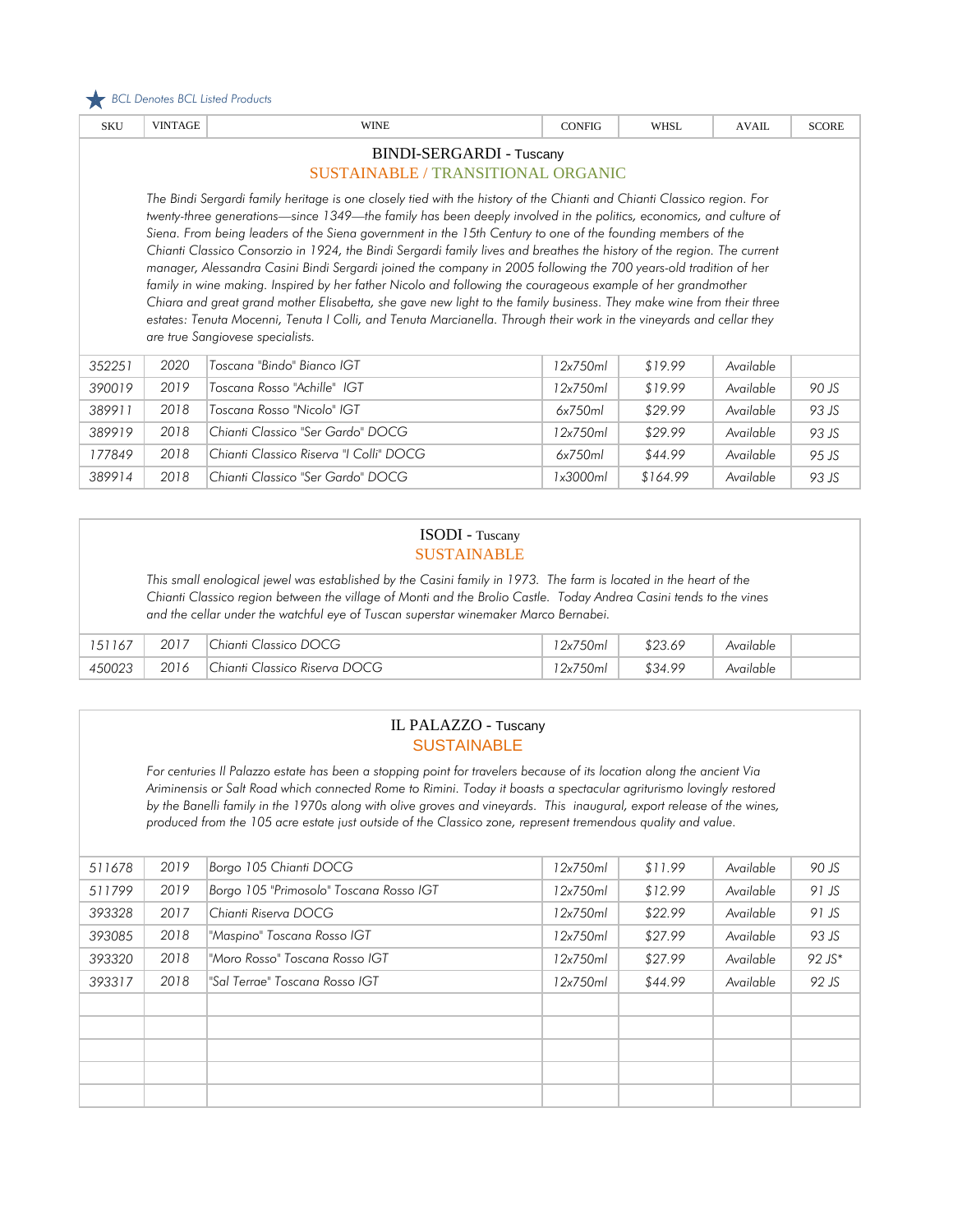

| <b>SKU</b>                                                                                                                                                                                                                                                                                                                                                                                                                        | <b>VINTAGE</b>                 | <b>WINE</b>                            | <b>CONFIG</b> | WHSL    | <b>AVAIL</b> | <b>SCORE</b> |  |  |  |  |  |
|-----------------------------------------------------------------------------------------------------------------------------------------------------------------------------------------------------------------------------------------------------------------------------------------------------------------------------------------------------------------------------------------------------------------------------------|--------------------------------|----------------------------------------|---------------|---------|--------------|--------------|--|--|--|--|--|
|                                                                                                                                                                                                                                                                                                                                                                                                                                   | FATTORIA DI PIAZZANO - Tuscany |                                        |               |         |              |              |  |  |  |  |  |
|                                                                                                                                                                                                                                                                                                                                                                                                                                   | <b>SUSTAINABLE</b>             |                                        |               |         |              |              |  |  |  |  |  |
| The Bettarini family have farmed Fattoria di Piazzano since its inception in 1948. In the 1990s they replanted many of<br>the classic Tuscan indigenous varietals which are used solely in their Chiantis. For decades this passionate, family-run<br>operation has produced quality wines of typicity at a fraction of the price of its better-known neighbors within the<br>bounds of Chianti Classico a few miles to the east. |                                |                                        |               |         |              |              |  |  |  |  |  |
| 52536                                                                                                                                                                                                                                                                                                                                                                                                                             | 2019                           | Chianti DOCG                           | 12x750ml      | \$14.49 | Available    | 91 JS        |  |  |  |  |  |
| 393763                                                                                                                                                                                                                                                                                                                                                                                                                            | 2020                           | Toscana Rosso "Ventoso" Sangiovese IGT | 12x750ml      | \$17.99 | $Jun-01-22$  | 90 JS        |  |  |  |  |  |
| Pending                                                                                                                                                                                                                                                                                                                                                                                                                           | 2019                           | Toscana Rosso Ciliegiolo IGT           | 12x750ml      | \$24.99 | $Jun-01-22$  | 92 JS        |  |  |  |  |  |
| 393757                                                                                                                                                                                                                                                                                                                                                                                                                            | 2015                           | Toscana Rosso "Blend 1" IGT            | 12x750ml      | \$24.99 | Jun-01-22    | 93 JS        |  |  |  |  |  |
| 393760                                                                                                                                                                                                                                                                                                                                                                                                                            | 2016                           | Toscana Rosso "Blend 2" IGT            | 12x750ml      | \$24.99 | $Jun-01-22$  | 92 JS        |  |  |  |  |  |
| 393766                                                                                                                                                                                                                                                                                                                                                                                                                            | 2016                           | Toscana Rosso Colorino IGT             | 12x750ml      | \$33.99 | Jun-01-22    | 92 JS        |  |  |  |  |  |
| Pending                                                                                                                                                                                                                                                                                                                                                                                                                           | 2016                           | Toscana Rosso Syrah IGT                | 12x750ml      | \$33.99 | $Jun-01-22$  | 95 JS        |  |  |  |  |  |

#### FATTORIA VALACCHI - Tuscany SUSTAINABLE

*Fattoria Valacchi is located in the heart of Chianti, halfway between Florence and Siena in the town of Barberino Val d'Elsa. The property covers 58 hectares, of which twelve are used for vineyards and another twelves for olive trees. Their production focuses on traditional grapes, Sangiovese, Canaiolo, Colorino and Malvasia but important vineyards have been devoted to Cabernet Sauvignon and Syrah for their Super Tuscan 'Valicaia'.* 

| 414745 | 2019 | Chianti DOCG                 | 12x750ml | \$14.99 | May-01-22 |       |
|--------|------|------------------------------|----------|---------|-----------|-------|
| 414742 | 2019 | Chianti "Gelso" DOCG         | 12x750ml | \$17.99 | Mav-01-22 |       |
| 414739 | 2015 | Toscano Rosso "Valicaia" IGT | 6x750ml  | \$42.99 | May-01-22 | 93 JS |
| 389781 | 2015 | Toscano Rosso "Olimpia" IGT  | 6x750ml  | \$44.99 | Mav-01-22 | 93 JS |
|        |      |                              |          |         |           |       |

### TENUTA DI CAPEZZANA - Tuscany ORGANIC

*Historic Tuscan producer whose estate dates to 804 AD. Owned by the Medici family in the 1700s, it was the first demarcated region with it's own grape growing rules, establishing the first de facto DOCG in Italy. The 53 km wall separating the Medici's hunting grounds (now known as Carmignano) was called the "Barco Reale". The Capezzana*  estate was purchased from the Rothschild family in the 1920s by the Bonacossi family who were instrumental in the *formation of Carmignano as a formal DOCG. Today Capezzana produces 80% of the entire appellation.*

| 427606 | 2020 | Trebbiano IGT                        | 12x750ml | \$36.29 | Aug-15-22 | $92*$ JS |
|--------|------|--------------------------------------|----------|---------|-----------|----------|
| 658674 | 2019 | Barco Reale di Carmignano DOC        | 12x750ml | \$21.99 | Available | 93 JS    |
| 486033 | 2012 | "Villa di Capezzana" Carmignano DOCG | 12x750ml | \$59.99 | Available | 93 JS    |
| 127050 | 2017 | "Villa di Capezzana" Carmignano DOCG | 12x750ml | \$35.49 | Available | 93 JS    |
| 26524  | 2016 | "Trefiano" Carmignano Riserva DOCG   | 6x750ml  | \$58.49 | Available | 93 WS    |
| 132694 | 2017 | "Ghiaie della Furba" IGT             | 6x750ml  | \$57.99 | Available | 92 WS    |
| 486030 | 2017 | "Ugo Contini Bonacossi" IGT          | 6x750ml  | \$74.99 | Available | 92 WS    |
| 132699 | 2013 | Vin Santo di Carmignano Riserva DOC  | 6x375ml  | \$59.99 | Available | 97 DC*   |
|        |      |                                      |          |         |           |          |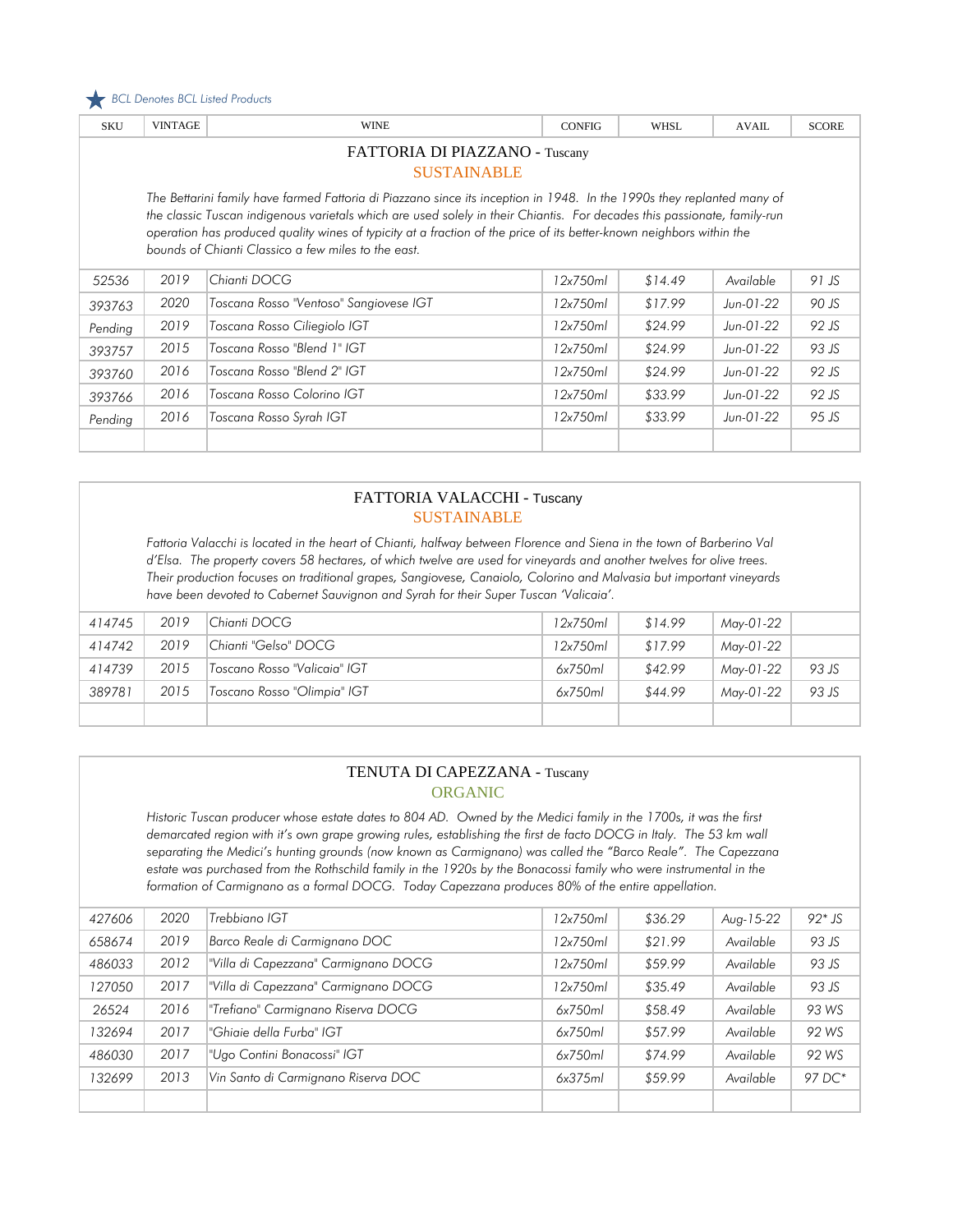

| <b>SKU</b>                                                                                                                                                                                                                                                                                                                                                                                                                                                                                                                                                                                                                                                                                                                                                                                                                                                                                                                                                                    | <b>VINTAGE</b> | <b>WINE</b>                                            | <b>CONFIG</b> | <b>WHSL</b> | <b>AVAIL</b> | <b>SCORE</b> |  |  |
|-------------------------------------------------------------------------------------------------------------------------------------------------------------------------------------------------------------------------------------------------------------------------------------------------------------------------------------------------------------------------------------------------------------------------------------------------------------------------------------------------------------------------------------------------------------------------------------------------------------------------------------------------------------------------------------------------------------------------------------------------------------------------------------------------------------------------------------------------------------------------------------------------------------------------------------------------------------------------------|----------------|--------------------------------------------------------|---------------|-------------|--------------|--------------|--|--|
| VIGNAMATO - San Paolo di Jesi, Marche<br><b>ORGANIC</b>                                                                                                                                                                                                                                                                                                                                                                                                                                                                                                                                                                                                                                                                                                                                                                                                                                                                                                                       |                |                                                        |               |             |              |              |  |  |
| In the late 1940's, Umberto Ceci bought a small plot of land in the San Paolo di Jesi based hamlet of Battinebbia -<br>An area renowned for the quality of its Verdicchio grapes. In the early 1950s, the land was passed down to son to<br>Amato and his wife Maria, keen growers who began selling the family's wines to village locals from the farm building<br>on the estate. In time the winery began to achieve much acclaim across the region, and the third generation of the<br>Ceci family was drawn into the project - Maurizio and his wife Serenella formally established the estate and named it<br>Vignamato, and began exporting to countries outside of Italy. The youngest generation of Ceci's, brothers and sisters<br>Alessandra, Andrea, and Francesco, now run the daily operations here, and they are taking things to even higher<br>levels. Their top white wine "Ambrosia" has been named Tre Bicchieri the past three vintages by Gambero Rosso. |                |                                                        |               |             |              |              |  |  |
| Pending                                                                                                                                                                                                                                                                                                                                                                                                                                                                                                                                                                                                                                                                                                                                                                                                                                                                                                                                                                       | 2019           | "Terre delle Lame" Verdicchio dei Castelli di Jesi DOC | 12x750ml      | \$17.99     | Oct-01-22    |              |  |  |
| Pending                                                                                                                                                                                                                                                                                                                                                                                                                                                                                                                                                                                                                                                                                                                                                                                                                                                                                                                                                                       | 2019           | "Versiano" Verdicchio dei Castelli di Jesi DOC         | 6x750ml       | \$26.99     | Oct-01-22    |              |  |  |
| Pending                                                                                                                                                                                                                                                                                                                                                                                                                                                                                                                                                                                                                                                                                                                                                                                                                                                                                                                                                                       | 2019           | "Ambrosia" Castelli di Jesi Verdicchio DOCG Riserva    | 6x750ml       | \$34.99     | $Oct-01-22$  |              |  |  |

### CANTINE FINA - Sicily ORGANIC

*For many years Bruno Fina was the director of the viticultural research institute on Sicily. After working for more than 20 years with one of the most influential enology consultants in Italy, Giacomo Tachis, Bruno left nothing to chance when researching the best terroir and microclimates in Sicily to plant his vineyards. Sandy and salty soils were selected*  for the Grillo and Zibibbo vines, Viognier, Sauvignon Blanc and Traminer vines planted on the hills and mountains in the area of Trapani and the Madonie vines were planted with north exposure in order to hide from the hot and strong *Sicilian sun.*

| 495856 | 2020 | l"Miral" Grillo Sicilia DOC      | 12x750ml | \$12.99 | Availalble |           |
|--------|------|----------------------------------|----------|---------|------------|-----------|
| 495826 | 2020 | "Miral" Nero d'Avola Sicilia DOC | 12x750ml | \$12.99 | Availalble | 90 JS     |
| 495841 | 2020 | l"Kebrilia" Grillo Sicilia DOC   | 12x750ml | \$17.99 | Availalble | 90 JS     |
| 495832 | 2020 | l"Perricone" Terre Siciliane IGP | 12x750ml | \$17.99 | Availalble | $91 JS*$  |
| 495859 | 2020 | l"Kiké" Terre Siciliane IGP      | 6x750ml  | \$21.99 | Availalble | $90 JS^*$ |
| 495849 | 2016 | "Bausa" Nero d'Avola Sicilia DOC | 6x750ml  | \$29.99 | Availalble | 92 JS     |

# FRANCE

#### GOSSET - Champagne SUSTAINABLE / ORGANIC

*Founded in Aÿ in 1584 by Pierre Gosset, Champagne Gosset is the oldest wine house in Champagne. For more than*  four centuries, the preservation of style, elegance and family traditions in the making of Gosset champagne has been *paramount. Champagne Gosset's reputa-tion for high-quality starts in the vineyard, where they source grapes almost entirely from premier cru and grand cru vineyards. Unlike most champagne produc-ers, Gosset carefully avoids*  malolactic fermentation and uses extended lees aging to expose the terroir and produce dynamic, age-worthy cuvées.

| 213983 | <b>NV</b> | <b>Grand Reserve Brut</b> | 6x750ml  | \$66.99 | Aug-01-21   | 93 DC |
|--------|-----------|---------------------------|----------|---------|-------------|-------|
| 74450  | <b>NV</b> | Grand Rose Brut           | 12x375ml | \$39.99 | Aug-01-21   | 92 WS |
| 80663  | <b>NV</b> | Grand Rose Brut           | 6x750ml  | \$79.99 | $Aug-01-21$ | 92 WS |
|        |           |                           |          |         |             |       |
|        |           |                           |          |         |             |       |
|        |           |                           |          |         |             |       |
|        |           |                           |          |         |             |       |
|        |           |                           |          |         |             |       |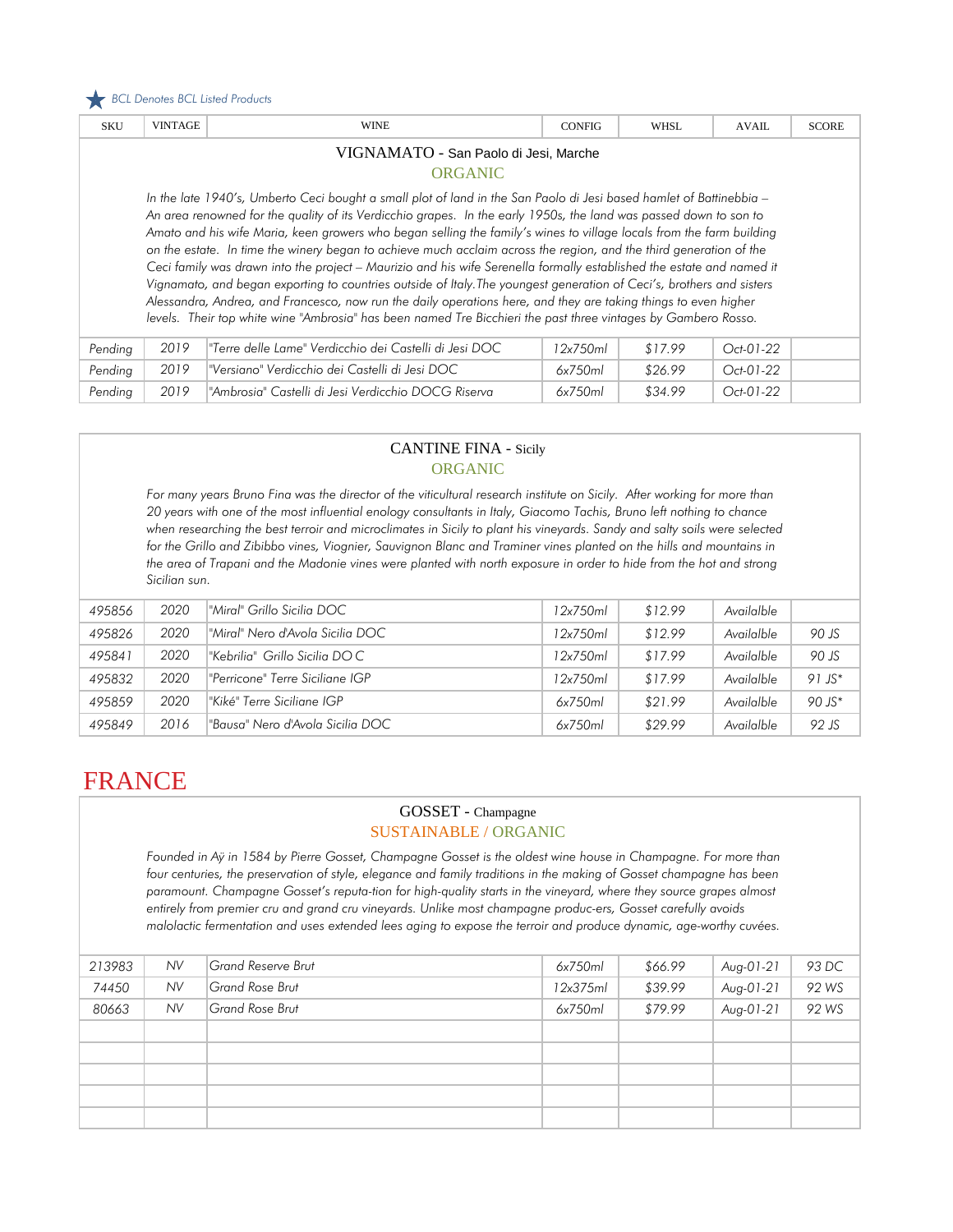

| <b>SKU</b>                   | <b>VINTAGE</b>                                                                                                       | <b>WINE</b>                                                                                                                                                                                     | <b>CONFIG</b> | <b>WHSL</b> | <b>AVAIL</b> | <b>SCORE</b> |  |  |  |
|------------------------------|----------------------------------------------------------------------------------------------------------------------|-------------------------------------------------------------------------------------------------------------------------------------------------------------------------------------------------|---------------|-------------|--------------|--------------|--|--|--|
| <b>JOSEPH MELLOT - Loire</b> |                                                                                                                      |                                                                                                                                                                                                 |               |             |              |              |  |  |  |
|                              | SUSTAINABLE / ORGANIC                                                                                                |                                                                                                                                                                                                 |               |             |              |              |  |  |  |
|                              | The Mellot dynasty of the Joseph Mellot Estate in Loire was founded in Sancerre almost five centuries ago by Pierre- |                                                                                                                                                                                                 |               |             |              |              |  |  |  |
|                              |                                                                                                                      | Etienne Mellot and, since then, the family has always been involved in winemaking. In fact, in 1698, César Mellot,                                                                              |               |             |              |              |  |  |  |
|                              |                                                                                                                      | was entrusted with the weighty task of advising King Louis XIV on his choice of wines. Today, Joseph Mellot is the only<br>estate that owns vineyards in all of the appellations of the region. |               |             |              |              |  |  |  |
| 481952                       | 2020                                                                                                                 | Val de Loire, Sauvignon Blanc "Sincérité"                                                                                                                                                       | 12x750ml      | \$17.99     | Available    |              |  |  |  |
| 670166                       | 2019                                                                                                                 | Val de Loire, Rosé "Sincérité"                                                                                                                                                                  | 12x750ml      | \$17.99     | Available    |              |  |  |  |
| 685107                       | 2018                                                                                                                 | Val de Loire, Pinot Noir "Sincérité"                                                                                                                                                            | 12x750ml      | \$18.49     | Available    |              |  |  |  |
| 882175                       | 2018                                                                                                                 | Pouilly Fumé, "Le Tronsec"<br>7.7                                                                                                                                                               | 12x750ml      | \$31.04     | Available    |              |  |  |  |
| 297127                       | 2020                                                                                                                 | Sancerre Blanc, "La Chatellenie"                                                                                                                                                                | 12x750ml      | \$33.99     | Available    |              |  |  |  |
| 42911                        | 2017                                                                                                                 | Sancerre Blanc, "Cuvee Pierre Etienne"                                                                                                                                                          | 6x750ml       | \$54.99     | Available    | 95 WE        |  |  |  |
| 234779                       | 2017                                                                                                                 | Domaine des Emois Sancerre Rouge                                                                                                                                                                | 6x750ml       | \$40.00     | Available    |              |  |  |  |
|                              |                                                                                                                      |                                                                                                                                                                                                 |               |             |              |              |  |  |  |
|                              |                                                                                                                      |                                                                                                                                                                                                 |               |             |              |              |  |  |  |
|                              |                                                                                                                      |                                                                                                                                                                                                 |               |             |              |              |  |  |  |
|                              |                                                                                                                      |                                                                                                                                                                                                 |               |             |              |              |  |  |  |
|                              |                                                                                                                      |                                                                                                                                                                                                 |               |             |              |              |  |  |  |
|                              |                                                                                                                      |                                                                                                                                                                                                 |               |             |              |              |  |  |  |

### LA MANUFACTURE - Burgundy SUSTAINABLE / TRANSITIONAL ORGANIC

*A negociant project from Benjamin Laroche, nephew of Michel Laroche, the godfather of Chablis. Benjamin sources his wines from the La Chablisienne cooperative, considered to be one the top two cooperatives in the world.*

| 195418 | 2017 | Chablis Premier Cru "Vaillons" | 12x750ml | \$47.99 | SOLD OUT |  |
|--------|------|--------------------------------|----------|---------|----------|--|
| 127437 | 2018 | Chablis Grand Cru "Blanchot"   | 6x750ml  | \$87.99 | 2 cases  |  |
| 195423 | 2017 | Bourgogne Rouge                | 12x750ml | \$26.99 | SOLD OUT |  |
|        |      |                                |          |         |          |  |
|        |      |                                |          |         |          |  |
|        |      |                                |          |         |          |  |
|        |      |                                |          |         |          |  |
|        |      |                                |          |         |          |  |
|        |      |                                |          |         |          |  |

| L'ATELIER - Burgundy<br><b>SUSTAINABLE</b> |      |                                                                                                                 |         |         |                 |  |  |
|--------------------------------------------|------|-----------------------------------------------------------------------------------------------------------------|---------|---------|-----------------|--|--|
|                                            |      | Benjamin Laroche's Beaune négociant project. These are premium wines of limited quantity but exceptional value. |         |         |                 |  |  |
| 205235                                     | 2017 | Chorey Le Beaune                                                                                                | 6x750ml | \$39.99 | <b>SOLD OUT</b> |  |  |
| 205232                                     | 2017 | Aloxe Corton                                                                                                    | 6x750ml | \$57.69 | SOLD OUT        |  |  |
|                                            |      |                                                                                                                 |         |         |                 |  |  |
|                                            |      |                                                                                                                 |         |         |                 |  |  |
|                                            |      |                                                                                                                 |         |         |                 |  |  |
|                                            |      |                                                                                                                 |         |         |                 |  |  |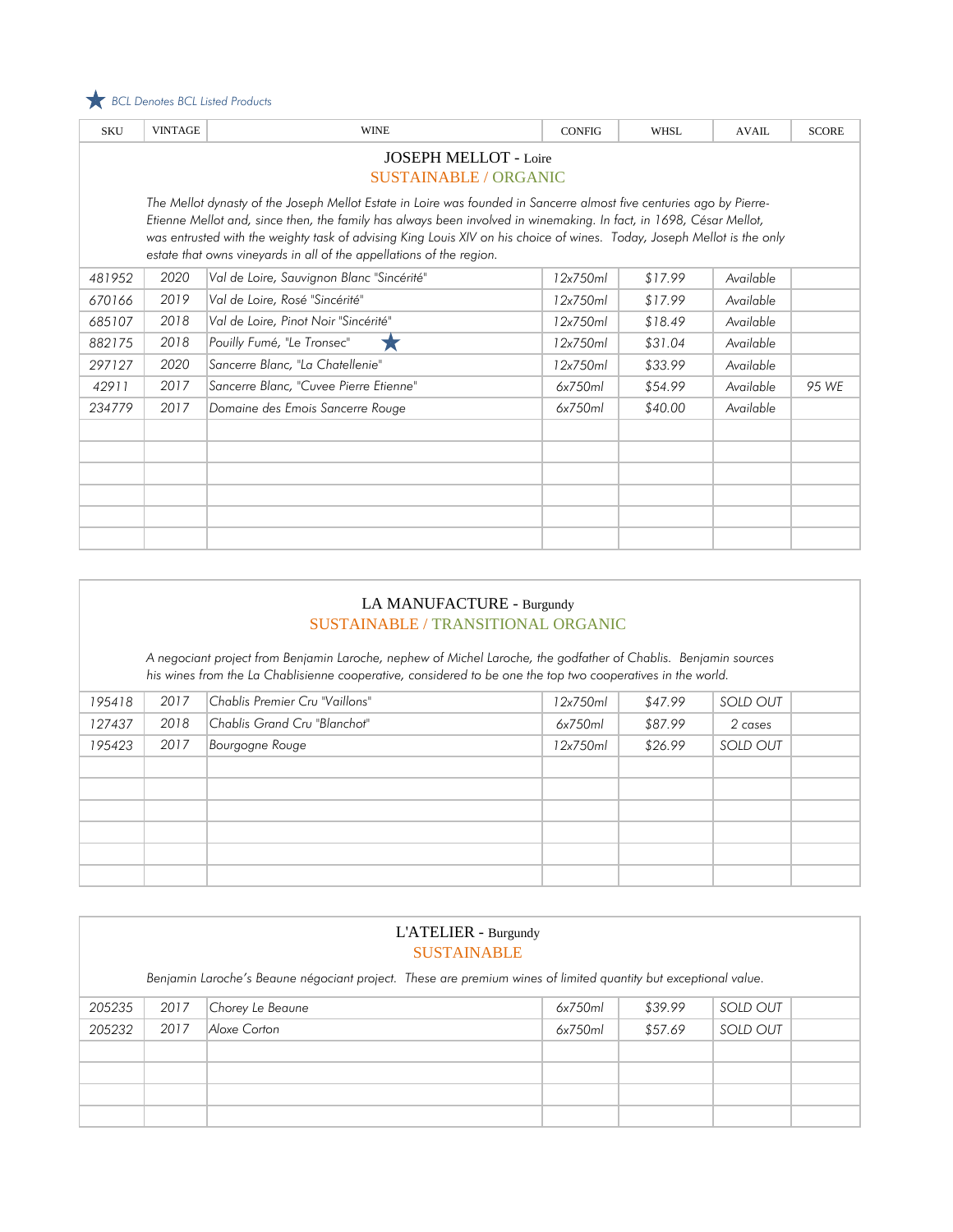

| <b>SKU</b>                                                                                                                                                                                                                                                                                                                                                                                                                                                                                                                                                                                                                                                                           | <b>VINTAGE</b> | <b>WINE</b>               | <b>CONFIG</b> | <b>WHSL</b> | <b>AVAIL</b> | <b>SCORE</b> |  |  |  |
|--------------------------------------------------------------------------------------------------------------------------------------------------------------------------------------------------------------------------------------------------------------------------------------------------------------------------------------------------------------------------------------------------------------------------------------------------------------------------------------------------------------------------------------------------------------------------------------------------------------------------------------------------------------------------------------|----------------|---------------------------|---------------|-------------|--------------|--------------|--|--|--|
| MAISON MARCHAND-TAWSE - Burgundy<br>ORGANIC / BIODYNAMIC                                                                                                                                                                                                                                                                                                                                                                                                                                                                                                                                                                                                                             |                |                           |               |             |              |              |  |  |  |
| Canadian Burgundy project uniting Moray Tawse of Ontario's eponymous Tawse Winery with Burgundian winemaking<br>superstar Pascal Marchand, originally from Montreal. In 2012 Tawse purchased the historic Domaine Maume in<br>Gevrey-Chambertin which owns four grand cru parcels. In tandem with Marchand's négociant business they produce<br>over 80 separate bottlings. This duo is at the forefront of a new wave of vignerons, embracing organic and<br>biodynamic farming practices while rejecting dogma in the vineyard or cellar. Straddling the line between tradition and<br>innovation, they are one of the most exciting new projects out of Burgundy in recent years. |                |                           |               |             |              |              |  |  |  |
| 179736                                                                                                                                                                                                                                                                                                                                                                                                                                                                                                                                                                                                                                                                               | 2017           | Bourgogne Chardonnay      | 6x750ml       | \$31.98     | Aug-01-22    |              |  |  |  |
| 52033                                                                                                                                                                                                                                                                                                                                                                                                                                                                                                                                                                                                                                                                                | 2018           | Bourgogne Rouge           | 6x750ml       | \$31.99     | Aug-01-22    |              |  |  |  |
| 176741                                                                                                                                                                                                                                                                                                                                                                                                                                                                                                                                                                                                                                                                               | 2016           | Savigny-Les-Beaune        | 6x750ml       | \$51.08     | Aug-01-22    |              |  |  |  |
| 20947                                                                                                                                                                                                                                                                                                                                                                                                                                                                                                                                                                                                                                                                                | 2012           | Nuits-Saint-Georges       | 6x750ml       | \$55.73     | 2 cases      |              |  |  |  |
| 267260                                                                                                                                                                                                                                                                                                                                                                                                                                                                                                                                                                                                                                                                               | 2017           | Gevrey-Chambertin - Rouge | 6x750ml       | \$59.95     | Aug-01-22    |              |  |  |  |
| 20944                                                                                                                                                                                                                                                                                                                                                                                                                                                                                                                                                                                                                                                                                | 2016           | Corton Charlemagne        | 3x750ml       | \$179.99    | 1 case       |              |  |  |  |
| 608430                                                                                                                                                                                                                                                                                                                                                                                                                                                                                                                                                                                                                                                                               | 2014           | Mazis-Chambertin          | 6x750ml       | \$221.99    | 4 cases      |              |  |  |  |
|                                                                                                                                                                                                                                                                                                                                                                                                                                                                                                                                                                                                                                                                                      |                |                           |               |             |              |              |  |  |  |
|                                                                                                                                                                                                                                                                                                                                                                                                                                                                                                                                                                                                                                                                                      |                |                           |               |             |              |              |  |  |  |
|                                                                                                                                                                                                                                                                                                                                                                                                                                                                                                                                                                                                                                                                                      |                |                           |               |             |              |              |  |  |  |
|                                                                                                                                                                                                                                                                                                                                                                                                                                                                                                                                                                                                                                                                                      |                |                           |               |             |              |              |  |  |  |
|                                                                                                                                                                                                                                                                                                                                                                                                                                                                                                                                                                                                                                                                                      |                |                           |               |             |              |              |  |  |  |

#### MAISON JOSEPH BURRIER- Macon/Beaujolais SUSTAINABLE

The Burriers have been a prominent winegrowing family in southern Burgundy since the 15th Century and have owned *Château de Beauregard in Pouilly-Fuissé for six generations. Frédéric-Marc Burrier is the family member in charge of the château, and runs the négociant business, Maison Joseph Burrier, which was named for his grandfather. In 2015, Maison Joseph Burrier purchased a stake in Domaine de la Rochette in nearby Bussières; a location that Frédéric-Marc identified as the ideal location for high quality, terroir-driven Mâcon white wine. As the president of the local winegrower's association, Frédéric has been one of the leading advocates for classifying the Pouilly-Fuissé region's best climats as premier crus.* 

| 370737 | 2018 | Mâcon-Milly-Lamartine 'Montagne de Cra', Domaine de la<br>Rochette | 12x750ml | \$23.79 | 3 cases         |  |
|--------|------|--------------------------------------------------------------------|----------|---------|-----------------|--|
| 61572  | 2018 | Saint Véran Grande Réserve, Joseph Burrier Selections              | 12x750ml | \$25.89 | SOLD OUT        |  |
| 599399 | 2018 | Saint Véran, Château de Beauregard                                 | 12x750ml | \$25.99 | Available       |  |
| 177139 | 2018 | Viré-Clessé 'Quintaine' Joseph Burrier Selections                  | 6x750ml  | \$31.19 | Available       |  |
| 177220 | 2018 | Pouilly-Fuissé, Château de Beauregard                              | 6x750ml  | \$38.89 | Available       |  |
| 578021 | 2017 | Pouilly-Fuissé 'Vers Cras', Château de Beauregard                  | 6x750ml  | \$46.49 | SOLD OUT        |  |
| 17723  | 2016 | Pouilly-Fuissé 'La Maréchaude', Château de Beauregard              | 6x750ml  | \$46.49 | Available       |  |
| 177402 | 2018 | Fleurie 'Poncié', Château de Beauregard                            | 12x750ml | \$25.39 | <b>SOLD OUT</b> |  |
| 23556  | 2017 | Chiroubles 'Saint Roch', Domaine Joseph Burrier                    | 6x750ml  | \$29.99 | Available       |  |
| 624403 | 2016 | Juliénas 'Beauvernay', Joseph Burrier Selections                   | 6x750ml  | \$32.49 | SOLD OUT        |  |
| 672311 | 2017 | Moulin à Vent 'Clos des Pérelles', Château de Beauregard           | 6x750ml  | \$38.89 | Available       |  |
|        |      |                                                                    |          |         |                 |  |
|        |      |                                                                    |          |         |                 |  |
|        |      |                                                                    |          |         |                 |  |
|        |      |                                                                    |          |         |                 |  |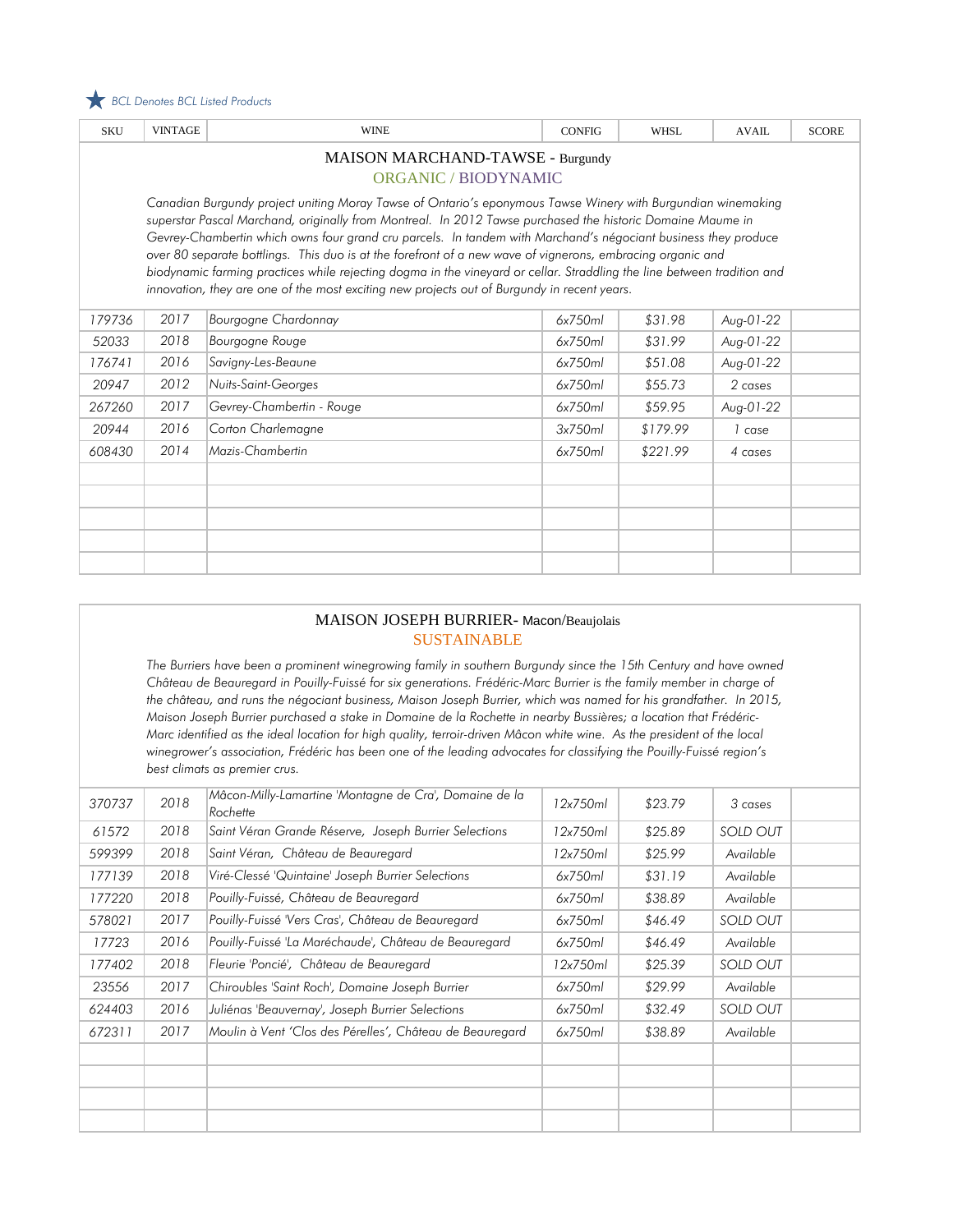

| <b>SKU</b>                                                                                                                                                                                                                                                                                                                                                                                                                                                                                                                                                                                                                                                                                                                                                                                                                                                                                                                                       | <b>VINTAGE</b> | <b>WINE</b>                        | <b>CONFIG</b> | <b>WHSL</b> | <b>AVAIL</b> | <b>SCORE</b> |  |  |  |
|--------------------------------------------------------------------------------------------------------------------------------------------------------------------------------------------------------------------------------------------------------------------------------------------------------------------------------------------------------------------------------------------------------------------------------------------------------------------------------------------------------------------------------------------------------------------------------------------------------------------------------------------------------------------------------------------------------------------------------------------------------------------------------------------------------------------------------------------------------------------------------------------------------------------------------------------------|----------------|------------------------------------|---------------|-------------|--------------|--------------|--|--|--|
| DOMAINE PHILIPPE & VINCENT JABOULET - Tain l'Hermitage<br><b>ORGANIC</b>                                                                                                                                                                                                                                                                                                                                                                                                                                                                                                                                                                                                                                                                                                                                                                                                                                                                         |                |                                    |               |             |              |              |  |  |  |
| Philippe Jaboulet and his son, Vincent, carry on long-established family winemaking traditions at Domaine Philippe &<br>Vincent Jaboulet in Crozes-Hermitage. Located in the northern Rhône Valley about one mile south of Tain l'Hermitage,<br>the domaine was founded in 2006 following the sale of Maison Paul Jaboulet Ainé, where Philippe managed the<br>family's vineyards .After the sale, Philippe and Vincent retained about 32 acres of the family's vineyards, including<br>most notably a parcel of the original Thalabert vineyard, which is situated in the Crozes-Hermitage appellation. The<br>parcel from the Thalabert vineyard that belonged to Paul Jaboulet Ainé was renamed Nouvelère, commemorating the<br>'new era'. The domaine's Nouvelère wine is produced from the vineyard's oldest vines, up to 80 years old. In<br>Hermitage, the Syrah wines are sourced from 30-year-old vines in the Les Dionnières lieu-dit. |                |                                    |               |             |              |              |  |  |  |
| 469563                                                                                                                                                                                                                                                                                                                                                                                                                                                                                                                                                                                                                                                                                                                                                                                                                                                                                                                                           | 2019           | Crozes-Hermitage Blanc             | 12x750ml      | \$34.99     | Sept-01-22   | 90 JD        |  |  |  |
| 469554                                                                                                                                                                                                                                                                                                                                                                                                                                                                                                                                                                                                                                                                                                                                                                                                                                                                                                                                           | 2015           | Ermitage Blanc                     | 6x750ml       | \$75.69     | Sept-01-22   | 92 RP        |  |  |  |
| 469560                                                                                                                                                                                                                                                                                                                                                                                                                                                                                                                                                                                                                                                                                                                                                                                                                                                                                                                                           | 2018           | Crozes-Hermitage Rouge             | 12x750ml      | \$34.99     | Sept-01-22   | 90 RP        |  |  |  |
| 469557                                                                                                                                                                                                                                                                                                                                                                                                                                                                                                                                                                                                                                                                                                                                                                                                                                                                                                                                           | 2015           | Crozes-Hermitage "Nouvelere" Rouge | 6x750ml       | \$39.99     | Sept-01-22   | 94 JD        |  |  |  |
| 469542                                                                                                                                                                                                                                                                                                                                                                                                                                                                                                                                                                                                                                                                                                                                                                                                                                                                                                                                           | 2017           | Cornas                             | 12x750ml      | \$74.99     | Sept-01-22   | $93+JD$      |  |  |  |
| 469547                                                                                                                                                                                                                                                                                                                                                                                                                                                                                                                                                                                                                                                                                                                                                                                                                                                                                                                                           | 2014           | Ermitage Rouge                     | 6x750ml       | \$94.99     | Sept-01-22   |              |  |  |  |

### DOMAINE DE LA SOLITUDE - Rhone ORGANIC / BIODYNAMIC

*Chateauneuf-du-Pape translates to "new house of the Pope" and refers to the relocation of the papal court to Avignon in the 14th century. Many Italian nobles moved to the area as well, and, thus the Lancon family members (owners of Domaine de la Solitude) are direct descendants of the Barberini family of Rome, still prominent family in Italy to this*  day - amoung their ancestors number Pope Urban VIII and two Cardinals. Since the Renaissance, through the French *Revolution and into modern times, the family has played a part in the narrative that has been written about* Chateauneuf-du-Pape. The Estate is a single plot of 100 acres, planted to 86 acres of red grapes and 14.8 acres of *white grapes, with vines averaging 50 years of age. The viticulture is organic and moving towards biodynamic certification while the viniculture is as non-interventionist as possible under the watchful eye of winemaker Florent Lancon. Domaine de la Solitude produces a very elegant style, regarded as the most "Burgundian" of the major Chateauneuf du Pape houses.*

| 370935 | 2020 | "La Solitude" Cote du Rhone Blanc              | 12x750ml | \$18.99  | Available |       |
|--------|------|------------------------------------------------|----------|----------|-----------|-------|
| 370930 | 2019 | "La Solitude" Cote du Rhone Rouge              | 12x750ml | \$18.99  | Available |       |
| 921155 | 2020 | "Tradition" Chateauneuf-du-Pape Blanc          | 12x750ml | \$42.99  | Available | 93 WS |
| 914184 | 2019 | "Tradition" Chateauneuf-du-Pape Rouge          | 12x750ml | \$42.99  | Available | 93 WS |
| 921114 | 2020 | "Barberini" Chateauneuf-du-Pape Blanc          | 6x750ml  | \$65.99  | Available | 94 WS |
| 213892 | 2019 | "Barberini" Chateauneuf-du-Pape Rouge          | 6x750ml  | \$65.99  | Available | 96 JS |
| 462499 | 2019 | "Cornelia Constanza" Chateauneuf-du-Pape Rouge | 6x750ml  | \$86.99  | Available | 96 WS |
| 486062 | 2020 | "Vin de la Solitude" Chateauneuf-du-Pape Blanc | 3x750ml  | \$84.99  | Available | 95 DC |
| 921056 | 2019 | "Vin de la Solitude" Chateauneuf-du-Pape Rouge | 3x750ml  | \$84.99  | Available | 97 JS |
| 428920 | 2018 | Reserve "Secréte" Chateauneuf-du-Pape Rouge    | 6x750ml  | \$144.99 | Available | 96 WS |
|        |      |                                                |          |          |           |       |
|        |      |                                                |          |          |           |       |
|        |      |                                                |          |          |           |       |
|        |      |                                                |          |          |           |       |
|        |      |                                                |          |          |           |       |
|        |      |                                                |          |          |           |       |
|        |      |                                                |          |          |           |       |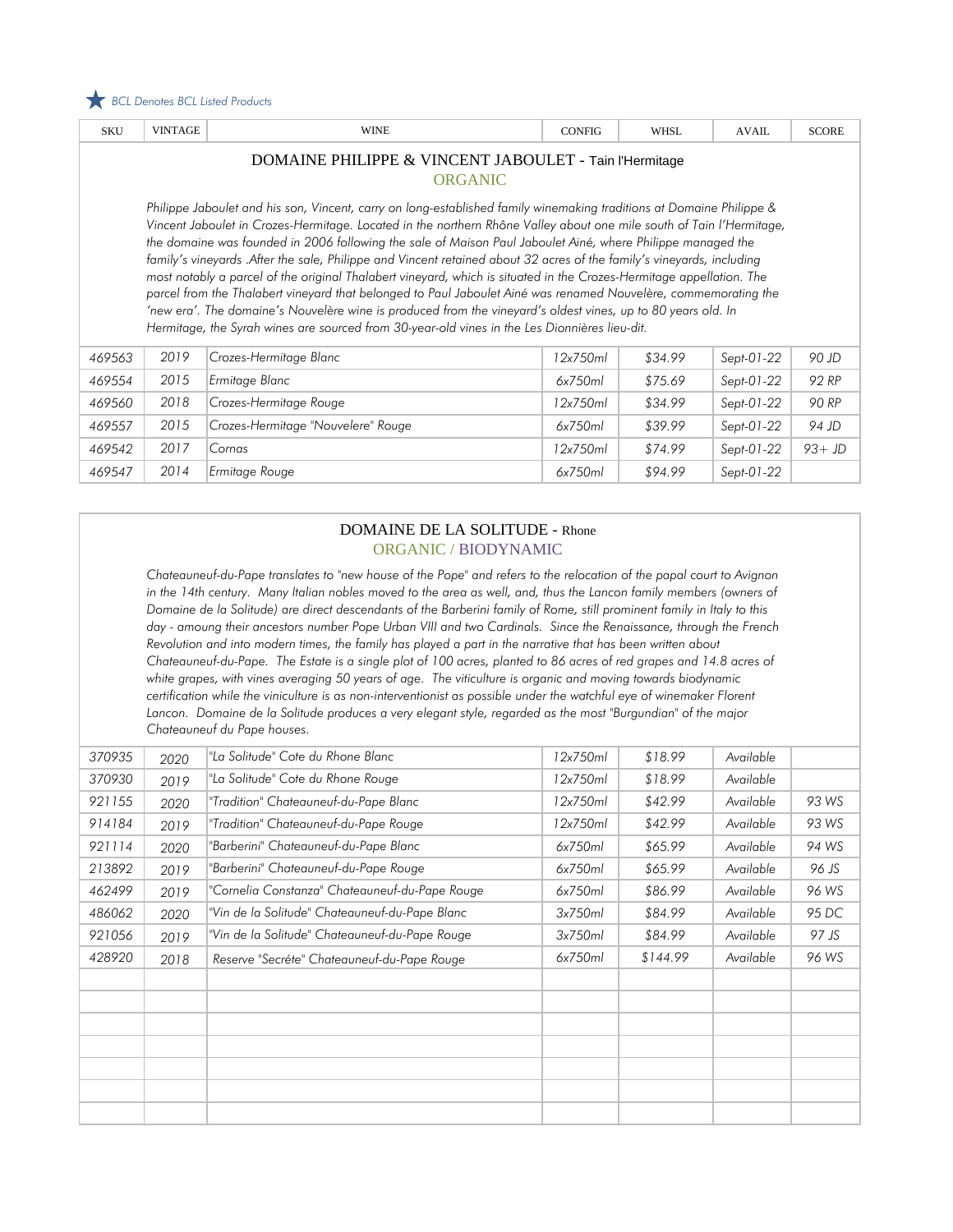

| <b>SKU</b>                                                                                                                                                                                                                                                                                                                                                                                                                                                                                                                                                         | <b>VINTAGE</b>                          | <b>WINE</b>                                   | <b>CONFIG</b> | <b>WHSL</b> | <b>AVAIL</b> | <b>SCORE</b>  |  |  |  |  |
|--------------------------------------------------------------------------------------------------------------------------------------------------------------------------------------------------------------------------------------------------------------------------------------------------------------------------------------------------------------------------------------------------------------------------------------------------------------------------------------------------------------------------------------------------------------------|-----------------------------------------|-----------------------------------------------|---------------|-------------|--------------|---------------|--|--|--|--|
|                                                                                                                                                                                                                                                                                                                                                                                                                                                                                                                                                                    | CHATEAU CABRIERES - Chateauneuf-du-Pape |                                               |               |             |              |               |  |  |  |  |
|                                                                                                                                                                                                                                                                                                                                                                                                                                                                                                                                                                    | <b>ORGANIC</b>                          |                                               |               |             |              |               |  |  |  |  |
| The Arnaud family has owned the Château Cabrières property for three generations.The name 'Cabrières' comes from<br>the Latin name Capraria, designating a place where goats are raised. The property dates back many centuries,<br>indicated by a bread oven door that was discovered and preserved - the stone cut recalls the technique used in the<br>14th and 15th centuries. This proves the historic nature of the Chateau and its vine stock, both of which benefit from<br>the flinty nature of the local soil, where vines have been planted since 1344. |                                         |                                               |               |             |              |               |  |  |  |  |
| 419969                                                                                                                                                                                                                                                                                                                                                                                                                                                                                                                                                             | 2020                                    | Muscat Sec, Vins de Pays de Vaucluse          | 12x750ml      | \$16.99     | Sept-01-22   |               |  |  |  |  |
| 428860                                                                                                                                                                                                                                                                                                                                                                                                                                                                                                                                                             | 2019                                    | "Le Petit Cabrieres" Vins de Pays de Vaucluse | 12x750ml      | \$14.99     | Sept-01-22   |               |  |  |  |  |
| 420386                                                                                                                                                                                                                                                                                                                                                                                                                                                                                                                                                             | 2018                                    | "RD 68" Cotes du Rhone                        | 12x750ml      | \$19.99     | Sept-01-22   | $91$ JD*      |  |  |  |  |
| 420392                                                                                                                                                                                                                                                                                                                                                                                                                                                                                                                                                             | 2019                                    | Chateauneuf-du-Pape "Les Silex de Cabrieres"  | 12x750ml      | \$35.99     | Sept-01-22   | <b>94 VIN</b> |  |  |  |  |
| 395437                                                                                                                                                                                                                                                                                                                                                                                                                                                                                                                                                             | 2018                                    | Chateauneuf-du-Pape "Tradition"               | 12x750ml      | \$49.99     | Sept-01-22   | 93 JD         |  |  |  |  |
| 466370                                                                                                                                                                                                                                                                                                                                                                                                                                                                                                                                                             | 2012                                    | Chateauneuf-du-Pape "Tradition"               | 12x750ml      | \$59.99     | Sept-01-22   | $91$ JD       |  |  |  |  |
| Pending                                                                                                                                                                                                                                                                                                                                                                                                                                                                                                                                                            | 2017                                    | Chateauneuf-du-Pape "L'Esprit"                | 12x750ml      | \$74.99     | Sept-01-22   | 91 RP         |  |  |  |  |
| 420389                                                                                                                                                                                                                                                                                                                                                                                                                                                                                                                                                             | 2012                                    | Chateauneuf-du-Pape "L'Esprit"                | 12x750ml      | \$84.99     | Sept-01-22   | 90 RP         |  |  |  |  |
|                                                                                                                                                                                                                                                                                                                                                                                                                                                                                                                                                                    |                                         |                                               |               |             |              |               |  |  |  |  |
|                                                                                                                                                                                                                                                                                                                                                                                                                                                                                                                                                                    |                                         |                                               |               |             |              |               |  |  |  |  |
|                                                                                                                                                                                                                                                                                                                                                                                                                                                                                                                                                                    |                                         |                                               |               |             |              |               |  |  |  |  |
|                                                                                                                                                                                                                                                                                                                                                                                                                                                                                                                                                                    |                                         |                                               |               |             |              |               |  |  |  |  |
|                                                                                                                                                                                                                                                                                                                                                                                                                                                                                                                                                                    |                                         |                                               |               |             |              |               |  |  |  |  |
|                                                                                                                                                                                                                                                                                                                                                                                                                                                                                                                                                                    |                                         |                                               |               |             |              |               |  |  |  |  |
|                                                                                                                                                                                                                                                                                                                                                                                                                                                                                                                                                                    |                                         |                                               |               |             |              |               |  |  |  |  |

### PIERRE AMADIEU - Rhone TRANSITIONAL ORGANIC

*Pierre Amadieu was one of the key forces in the creation of Gigondas as an AOC and among the first to bottle under the appellation in 1929. Today the third generation owns and runs what is the largest producer in Gigondas at 338 acres. Amadieu produces an elegant, traditional style that represent tremendous value for the quality.*

| 30349  | 2020 | Cotes du Rhone "Roulepierre" Blanc     | 12x750ml | \$16.96 | Aug-01-22 |           |
|--------|------|----------------------------------------|----------|---------|-----------|-----------|
| 432305 | 2020 | Gigondas "Roman Machotte" Rose         | 12x750ml | \$25.99 | Aug-01-22 |           |
| 994012 | 2019 | Cotes du Rhone, "Roulepierre" Rouge    | 12x750ml | \$16.96 | Aug-01-22 |           |
| 892893 | 2014 | Vinsobres, "Les Piallats" Rouge        | 12x750ml | \$21.61 | Available |           |
| 432292 | 2018 | Cairanne "Les Haute Rives"             | 12x750ml | \$24.99 | Aug-01-22 | 90 RP     |
| 432266 | 2018 | St Joseph "Les Capelets"               | 12x750ml | \$31.49 | Aug-01-22 |           |
| 512029 | 2018 | Gigondas "Romane Machotte"             | 12x750ml | \$28.79 | Aug-01-22 | 93-95 VIN |
| 874883 | 2018 | Gigondas, "Domaine Grand Romane" Rouge | 12x750ml | \$31.14 | Available | 94 WS     |
|        |      |                                        |          |         |           |           |
|        |      |                                        |          |         |           |           |
|        |      |                                        |          |         |           |           |
|        |      |                                        |          |         |           |           |
|        |      |                                        |          |         |           |           |
|        |      |                                        |          |         |           |           |
|        |      |                                        |          |         |           |           |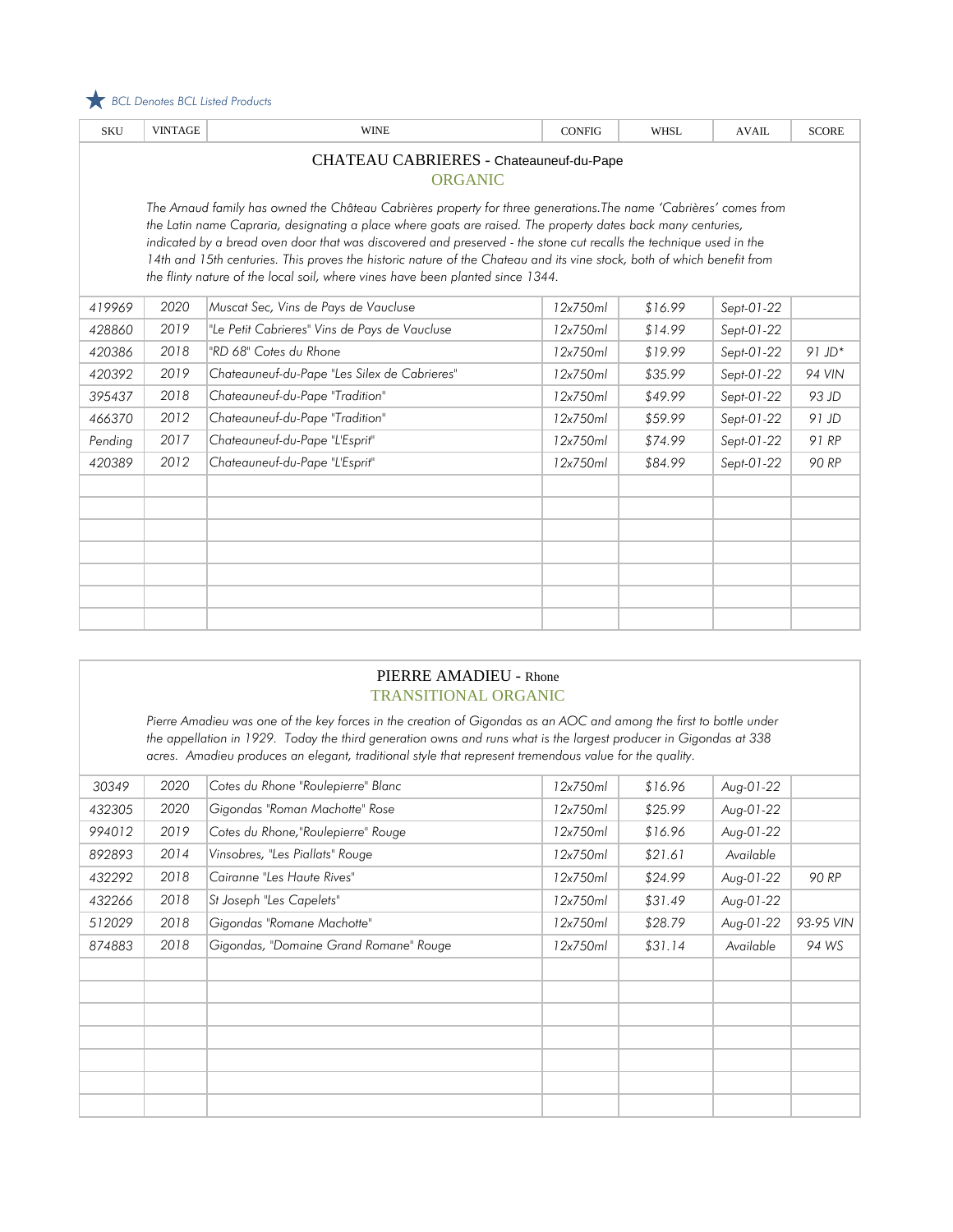

| <b>SKU</b>                                                                                                                                                                                                                                                                                                                                                                                                                                                                                                                                                                                                                                                                                                       | <b>VINTAGE</b> | <b>WINE</b>               | <b>CONFIG</b> | <b>WHSL</b> | <b>AVAIL</b> | <b>SCORE</b> |  |  |
|------------------------------------------------------------------------------------------------------------------------------------------------------------------------------------------------------------------------------------------------------------------------------------------------------------------------------------------------------------------------------------------------------------------------------------------------------------------------------------------------------------------------------------------------------------------------------------------------------------------------------------------------------------------------------------------------------------------|----------------|---------------------------|---------------|-------------|--------------|--------------|--|--|
| <b>DOMAINE RICHEAUME - Provence</b><br><b>ORGANIC / BIODYNAMIC</b>                                                                                                                                                                                                                                                                                                                                                                                                                                                                                                                                                                                                                                               |                |                           |               |             |              |              |  |  |
| Situated at the base of Mont Sainte Victoire in the heart of Provence, Richeaume was founded in 1972 by Swiss<br>born/Yale based academic Henning Hoesch. Hoesch had very specific ideas for the estate, becoming one of the first<br>in the region to both farm organically and to plant Bordeaux varietals. In the late 1990s Henning ceded winemaking<br>duties to his son Sylvain, who had trained with Paul Draper at Ridge Winery. Heavily influenced by his time with<br>Draper, Sylvain determined that the Provence AOC rules were not in line with his vision for the wines so Richeaume<br>works exclusively under the IGP designation because it affords more creativity with less rigid regulation. |                |                           |               |             |              |              |  |  |
| 183550                                                                                                                                                                                                                                                                                                                                                                                                                                                                                                                                                                                                                                                                                                           | 2016           | Tradition Blanc IGP       | 6x750ml       | \$27.93     | Spl Order    |              |  |  |
| 183561                                                                                                                                                                                                                                                                                                                                                                                                                                                                                                                                                                                                                                                                                                           | 2016           | Cuveé Tradition Rouge IGP | 6x750ml       | \$30.57     | Spl Order    |              |  |  |
| 183547                                                                                                                                                                                                                                                                                                                                                                                                                                                                                                                                                                                                                                                                                                           | 2015           | Carignan                  | 6x750ml       | \$41.14     | Spl Order    |              |  |  |
| 183564                                                                                                                                                                                                                                                                                                                                                                                                                                                                                                                                                                                                                                                                                                           | 2016           | Cuveé Columelle IGP       | 6x750ml       | \$49.06     | Spl Order    |              |  |  |
| 183569                                                                                                                                                                                                                                                                                                                                                                                                                                                                                                                                                                                                                                                                                                           | 2016           | Syrah IGP                 | 6x750ml       | \$49.06     | Spl Order    |              |  |  |
|                                                                                                                                                                                                                                                                                                                                                                                                                                                                                                                                                                                                                                                                                                                  |                |                           |               |             |              |              |  |  |
|                                                                                                                                                                                                                                                                                                                                                                                                                                                                                                                                                                                                                                                                                                                  |                |                           |               |             |              |              |  |  |
|                                                                                                                                                                                                                                                                                                                                                                                                                                                                                                                                                                                                                                                                                                                  |                |                           |               |             |              |              |  |  |
|                                                                                                                                                                                                                                                                                                                                                                                                                                                                                                                                                                                                                                                                                                                  |                |                           |               |             |              |              |  |  |

# PORTUGAL

### QUINTA DO VALLADO - Douro ORGANIC

*Quinta do Vallado estate has been family-owned since 1716 originally owned by the legendary Doña Antonia Adelaide Ferreira. Today the winery is owned by João Ferreria Alvares Ribeiro, Francisco Ferreira and Francisco Olazabal. It is one of the oldest and most famous "Quintas" in the Douro region. The old vines, which make up almost 40% of the vineyards are at least 80 years old. The family sold the Ferreira port house 20 years ago in order to focus on the exquisite table wines that today compose the Valladoportfolio.*

| 223657 | 2019 | White                    | 6x750ml   | \$21.99 | Available   |        |
|--------|------|--------------------------|-----------|---------|-------------|--------|
| 223660 | 2019 | Prima White              | 6x750ml   | \$21.99 | Available   | 91 RP  |
| 223654 | 2020 | Rosé                     | 6x750ml   | \$21.99 | Available   | 89 RP  |
| 591198 | 2018 | Red                      | 12x750 ml | \$21.99 | Available   | 91 WS* |
| 141782 | 2018 | Douro Superior "Organic" | 6x750ml   | \$34.69 | Available   | 90 RP  |
| 89797  | 2018 | Touriga Nacional         | 6x750ml   | \$41.99 | $Jun-15-22$ | 93 RP  |
| 793836 | 2018 | Reserva Field Blend      | 6x750ml   | \$41.99 | Jun-15-22   | 92 RP  |
| 389757 | NV.  | 10 Year Old Tawny        | 6x500ml   | \$37.99 | Jun-15-22   | 90 RP  |
| 389724 | NV.  | 20 Year Old Tawny        | 6x500ml   | \$57.99 | Jun-15-22   | 93 RP  |
| 389765 | NV.  | 30 Year Old Tawny        | 6x500ml   | \$94.99 | $Jun-15-22$ | 93 RP  |
|        |      |                          |           |         |             |        |
|        |      |                          |           |         |             |        |
|        |      |                          |           |         |             |        |
|        |      |                          |           |         |             |        |
|        |      |                          |           |         |             |        |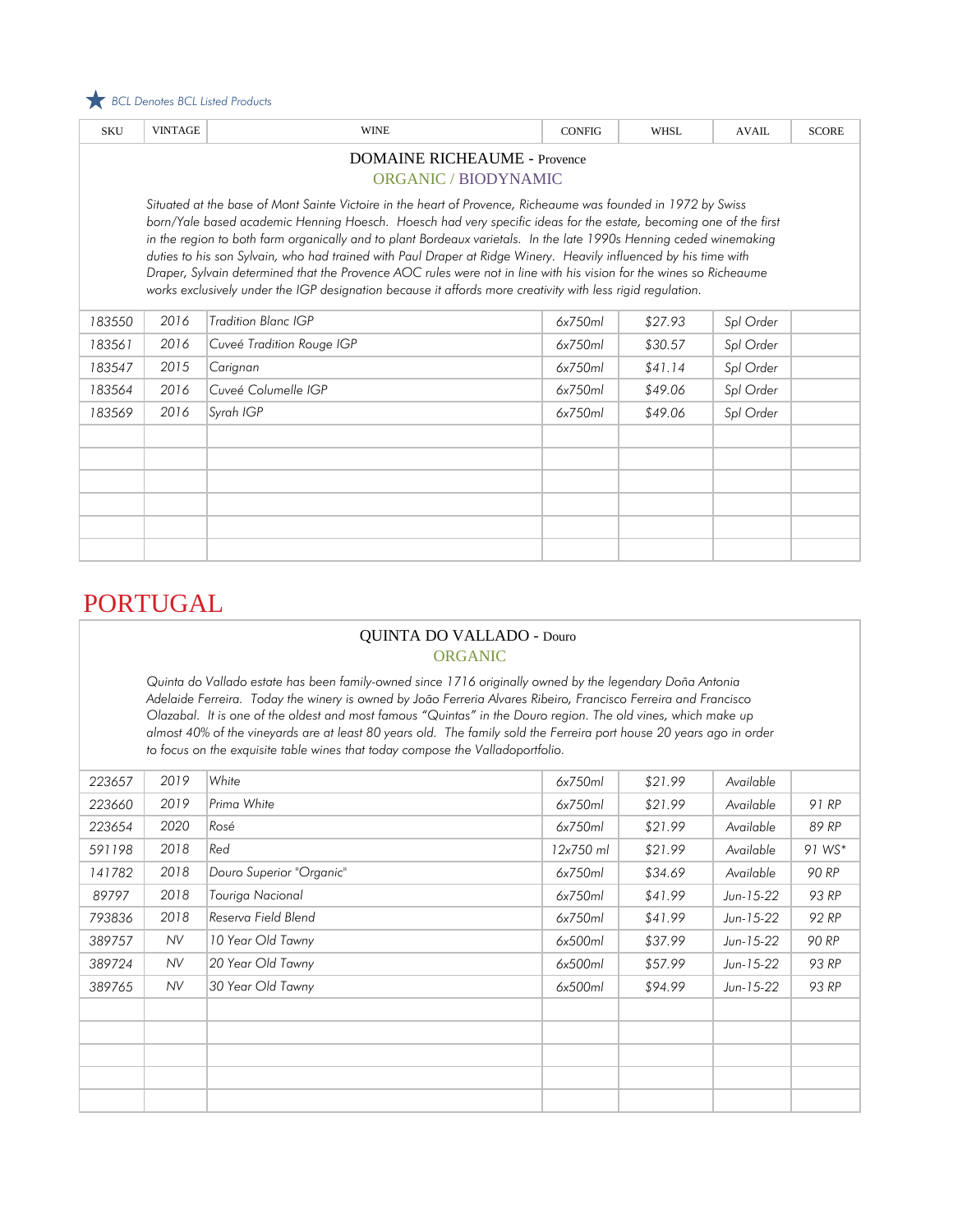

| <b>SKU</b>                                                                                                                                                                                                                                                                                                                                                                                                   | <b>VINTAGE</b> | <b>WINE</b>              | <b>CONFIG</b> | <b>WHSL</b> | <b>AVAIL</b> | <b>SCORE</b> |  |  |
|--------------------------------------------------------------------------------------------------------------------------------------------------------------------------------------------------------------------------------------------------------------------------------------------------------------------------------------------------------------------------------------------------------------|----------------|--------------------------|---------------|-------------|--------------|--------------|--|--|
| <b>BROADBENT MADEIRA - Madeira</b>                                                                                                                                                                                                                                                                                                                                                                           |                |                          |               |             |              |              |  |  |
| Bartholomew Broadbent is one of the world's foremost experts on Madeira and Port. He was responsible for the<br>reintroduction of Madeira to North America in 1989. Raised in the English wine trade in a formal apprenticeship to his<br>legendary father, Michael Broadbent MW [Director of Christie's and prolific wine author], Bartholomew's company is<br>now one of America's leading wine importers. |                |                          |               |             |              |              |  |  |
| 611988                                                                                                                                                                                                                                                                                                                                                                                                       | NV.            | Rainwater Madeira        | $12x750$ ml   | \$24.99     | SOLD OUT     | 90 RP        |  |  |
| 173223                                                                                                                                                                                                                                                                                                                                                                                                       | <b>NV</b>      | 3 Year Fine Rich Madeira | $12x750$ ml   | \$24.99     | Available    |              |  |  |
| 704445                                                                                                                                                                                                                                                                                                                                                                                                       | NV.            | 5 Year Fine Rich Madeira | 12x750 ml     | \$29.99     | SOLD OUT     |              |  |  |
| 173214                                                                                                                                                                                                                                                                                                                                                                                                       | NV.            | 10 Year Sercial Madeira  | $12x750$ ml   | \$49.99     | Available    | 90 RP        |  |  |
| 173217                                                                                                                                                                                                                                                                                                                                                                                                       | NV.            | 10 Year Bual Madeira     | $12x750$ ml   | \$49.99     | Available    | 90 RP        |  |  |
| 173220                                                                                                                                                                                                                                                                                                                                                                                                       | NV.            | 10 Year Verdelho Madeira | $12x750$ ml   | \$49.99     | Available    | 91 RP        |  |  |
| 704387                                                                                                                                                                                                                                                                                                                                                                                                       | NV.            | 10 Year Malmsey Madeira  | 12x750 ml     | \$49.99     | Available    | 92 WS        |  |  |
|                                                                                                                                                                                                                                                                                                                                                                                                              |                |                          |               |             |              |              |  |  |

# **SPAIN**

#### GOMEZ CRUZADO - Rioja SUSTAINABLE

*The Gómez Cruzado winery dates back to 1886 when Angel Gómez de Arteche started to produce and bottle his own wine in Haro, at the very heart of Rioja Alta. This was in the day when the wine trade between Rioja and France passed along the Tudela-Bilbao line, and the key Rioja wineries were located around the station of Haro. The winery sits just 100m from the station to this day. Subsequently bought by Angel and Jesus Gomez Cruzado in 1916, and more recently by the Baños family, David González (winemaker) and Juan Antonio Leza (viticulturalist) now head up the winemaking team. They have been working with Gomez Cruzado for over 10 years, crafting wines from vineyards of old bush vines in the most elevated areas of Rioja Alta and Alavesa. They source from almost a hundred different plots across 3 distinct regions: Alto Najerilla, Bajo Najerilla and Sierra Cantabria. Sierra Cantabria (Rioja Alta and Alavesa).*

| 530606 | 2019 | Blanco Segundo Ano                 | $12x750$ ml | \$21.99 | Available | $92 RP*$ |
|--------|------|------------------------------------|-------------|---------|-----------|----------|
| 530290 | 2017 | Crianza                            | 12x750 ml   | \$21.99 | Available | 91 RP    |
| 530590 | 2014 | Reserva                            | 12x750 ml   | \$31.99 | Available | 92 RP    |
| 530595 | 2016 | Honorable                          | $6x750$ ml  | \$49.99 | Available | 93 RP    |
| 530603 | 2017 | Selection Terroir Montes Obarenes  | $6x750$ ml  | \$65.99 | Available | 95 RP    |
| 530598 | 2018 | Selection Terroir Cerro las Cuevas | $6x750$ ml  | \$65.99 | Available | 95 RP    |
|        |      |                                    |             |         |           |          |

#### ALMA CARRAOVEJAS - Ribera del Duero SUSTAINABLE

*One of the oldest family run wineries in Ribera del Duero founded by Jose Maria Ruiz, owner of the famed Restaurante Jose Maria in Segovia. At 120 hectares, their substancial production is overseen by consultant Xavier Ausas, former winemaker for Vega Sicilia. The focus is on premium reds at higher altitudes.*

| 60379 | 2019 | Pago de Carraovejas   | 6x750ml | \$49.99  | Available |  |
|-------|------|-----------------------|---------|----------|-----------|--|
| 60398 | 2018 | El Aneion             | 6x750ml | \$109.99 | Spl Order |  |
| 60382 | 2016 | Cuesta de las Liebres | 6x750ml | \$199.99 | Spl Order |  |
|       |      |                       |         |          |           |  |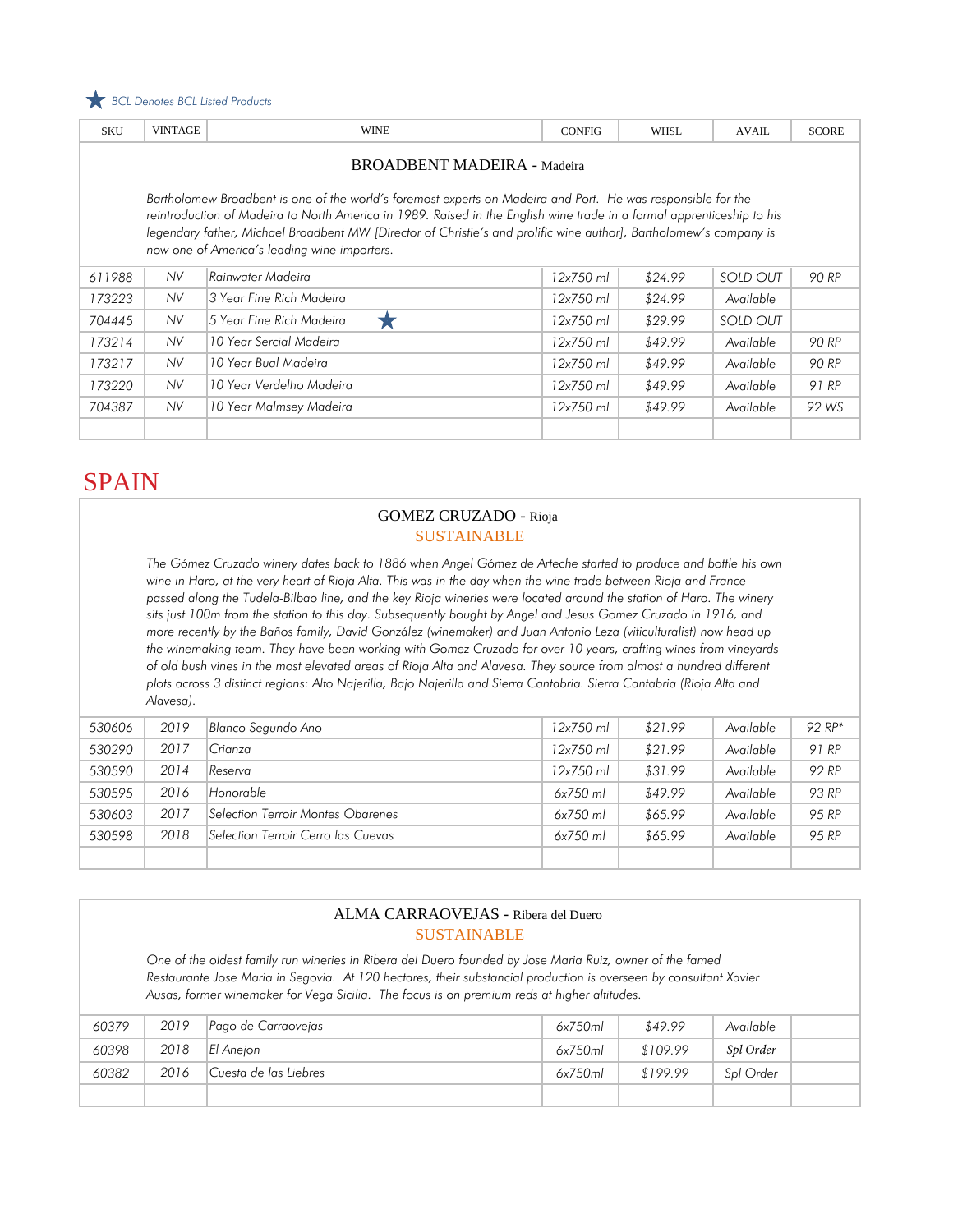

| <b>SKU</b>                             | <b>VINTAGE</b> | <b>WINE</b>                                                                                                                                                                                                              | <b>CONFIG</b> | <b>WHSL</b> | <b>AVAIL</b> | <b>SCORE</b> |  |  |  |
|----------------------------------------|----------------|--------------------------------------------------------------------------------------------------------------------------------------------------------------------------------------------------------------------------|---------------|-------------|--------------|--------------|--|--|--|
| OSSIAN VIDES Y VINOS - Castilla y Leon |                |                                                                                                                                                                                                                          |               |             |              |              |  |  |  |
|                                        | <b>ORGANIC</b> |                                                                                                                                                                                                                          |               |             |              |              |  |  |  |
|                                        |                | A remarkable project focussed exclusively on a single vineyard of ungrafted, prephylloxera Verdejo vines, some 200+                                                                                                      |               |             |              |              |  |  |  |
|                                        |                | years old. Because the sandy soils of Rueda prevented the spread of phylloxera this remains one of the oldest<br>vineyards in all of Europe. The renowned white wine specialist Rafael Palacios consults on the project. |               |             |              |              |  |  |  |
|                                        |                |                                                                                                                                                                                                                          |               |             |              |              |  |  |  |
| 60387                                  | 2018           | Quintaluna                                                                                                                                                                                                               | 6x750ml       | \$29.79     | Available    |              |  |  |  |
| 60395                                  | 2018           | Ossian                                                                                                                                                                                                                   | 6x750ml       | \$47.99     | Available    |              |  |  |  |
|                                        |                |                                                                                                                                                                                                                          |               |             |              |              |  |  |  |
|                                        |                |                                                                                                                                                                                                                          |               |             |              |              |  |  |  |
|                                        |                |                                                                                                                                                                                                                          |               |             |              |              |  |  |  |
|                                        |                |                                                                                                                                                                                                                          |               |             |              |              |  |  |  |
|                                        |                |                                                                                                                                                                                                                          |               |             |              |              |  |  |  |
|                                        |                |                                                                                                                                                                                                                          |               |             |              |              |  |  |  |
|                                        |                |                                                                                                                                                                                                                          |               |             |              |              |  |  |  |
|                                        |                |                                                                                                                                                                                                                          |               |             |              |              |  |  |  |
|                                        |                |                                                                                                                                                                                                                          |               |             |              |              |  |  |  |
|                                        |                |                                                                                                                                                                                                                          |               |             |              |              |  |  |  |

## U.S.A

#### ASHES + DIAMONDS - Napa Valley, California BIODYNAMIC

*Ashes & Diamonds, 'a love letter to the Napa Valley of the 1960s,' has set out to revive this storied era's pioneering energy. Kashy Khaledi has built a winery driven by collaboration, seeking the participation of Napa's contemporary voices in viticulture and enology. Sourcing grapes from many of California's most historic vineyards, A&D focusses on organic farming and restrained winemaking—with Steve Matthiasson and Diana Snowden-Seysses at the helm.*

| 198708 | 2018 | Blanc No.2, Napa Valley                                                 | 6x750ml | \$59.79  | Available |        |
|--------|------|-------------------------------------------------------------------------|---------|----------|-----------|--------|
| 392957 | 2019 | Rouge No.3, Napa Valley                                                 | 6x750ml | \$69.99  | Available |        |
| 198730 | 2015 | Cabernet Franc No. 1, Napa Valley                                       | 6x750ml | \$89.79  | Available |        |
| 55341  | 2017 | Mountain Cuvee No. 1 "Saffron Vineyard" Mount Veeder                    | 6x750ml | \$89.79  | Available |        |
| 198745 | 2017 | Cabernet Sauvignon "Red Hen Vineyard" No. 1, Oak Knoll                  | 6x750ml | \$114.49 | Available |        |
| 198733 | 2015 | Grand Vin No.2, Oak Knoll                                               | 6x750ml | \$114.49 | Available |        |
| 194470 | 2016 | Cabernet Sauvignon "Bates Ranch Vineyard" No.1,<br>Santa Cruz Mountains | 6x750ml | \$124.69 | Available | 94 IWR |
| 66785  | 2016 | Cabernet Sauvignon No. 1 "Mountain Peak Vineyard",<br>Atlas Peak        | 6x750ml | \$145.59 | Available | 92 IWR |
|        |      |                                                                         |         |          |           |        |
|        |      |                                                                         |         |          |           |        |
|        |      |                                                                         |         |          |           |        |
|        |      |                                                                         |         |          |           |        |
|        |      |                                                                         |         |          |           |        |
|        |      |                                                                         |         |          |           |        |
|        |      |                                                                         |         |          |           |        |
|        |      |                                                                         |         |          |           |        |
|        |      |                                                                         |         |          |           |        |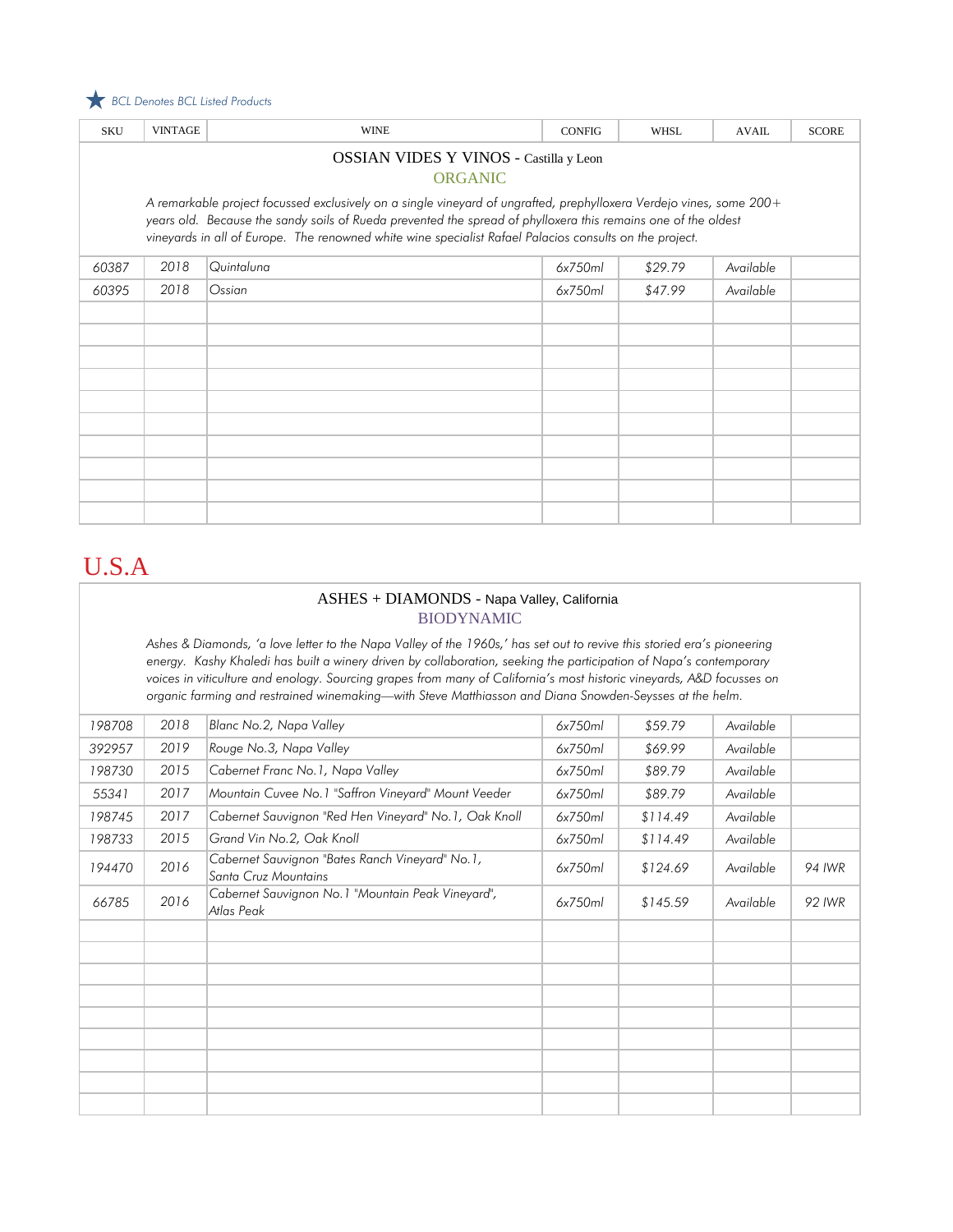

| <b>SKU</b>                                                                                                                                                                                                                                                                                                                                                                                                                                                                                                                                                                                             | <b>VINTAGE</b> | <b>WINE</b>                                                   | <b>CONFIG</b> | <b>WHSL</b> | <b>AVAIL</b> | <b>SCORE</b> |  |  |  |
|--------------------------------------------------------------------------------------------------------------------------------------------------------------------------------------------------------------------------------------------------------------------------------------------------------------------------------------------------------------------------------------------------------------------------------------------------------------------------------------------------------------------------------------------------------------------------------------------------------|----------------|---------------------------------------------------------------|---------------|-------------|--------------|--------------|--|--|--|
| FAR NIENTE - Napa Valley, California<br><b>ORGANIC</b>                                                                                                                                                                                                                                                                                                                                                                                                                                                                                                                                                 |                |                                                               |               |             |              |              |  |  |  |
| Historic Napa winery founded in 1885 by John Benson, a forty-niner of the Gold Rush. Far Niente prospered until the<br>onset of Prohibition in 1919, whereupon it fell into disrepair. In 1979 Gil Nickel purchased the winery and the<br>adjacent vineyard and began a three year restoration process that succeeded in restoring the winery to it's former<br>glory. Nickel & Nickel is a subsidiary project that focuses on single AVA Cabernet Sauvignons that express the<br>diversity of Napa Valley. En Route focuses exclusively on Pinot Noirs and Chardonnays from the Russian River Valley. |                |                                                               |               |             |              |              |  |  |  |
| 515619                                                                                                                                                                                                                                                                                                                                                                                                                                                                                                                                                                                                 | 2020           | Far Niente Chardonnay, Napa Valley                            | 12x750ml      | \$85.19     | Available    |              |  |  |  |
| 471789                                                                                                                                                                                                                                                                                                                                                                                                                                                                                                                                                                                                 | 2019           | Far Niente Cabernet Sauvignon, Napa Valley                    | 12x750ml      | \$164.99    | Available    |              |  |  |  |
| 402886                                                                                                                                                                                                                                                                                                                                                                                                                                                                                                                                                                                                 | 2019           | Bella Union Cabernet Sauvignon, Napa Valley                   | 6x750ml       | \$99.99     | Jul-01-22    |              |  |  |  |
| 469687                                                                                                                                                                                                                                                                                                                                                                                                                                                                                                                                                                                                 | 2019           | Nickel & Nickel "Vaca Vista" Cabernet Sauvignon,<br>Oak Knoll | 6x750ml       | \$154.99    | Jul-01-22    |              |  |  |  |
| 443075                                                                                                                                                                                                                                                                                                                                                                                                                                                                                                                                                                                                 | 2019           | Nickel & Nickel "DeCarle" Cabernet Sauvignon, Rutherford      | 6x750ml       | \$154.99    | Jul-01-22    |              |  |  |  |
| 60646                                                                                                                                                                                                                                                                                                                                                                                                                                                                                                                                                                                                  | 2019           | EnRoute "Les Pommiers" Pinot Noir, Russian River Valley       | 12x750ml      | \$79.99     | Jul-01-22    |              |  |  |  |
| 471805                                                                                                                                                                                                                                                                                                                                                                                                                                                                                                                                                                                                 | 2014           | Far Niente "Dolce" Late Harvest, Napa Valley                  | 6x375ml       | \$99.99     | Jul-01-22    |              |  |  |  |
|                                                                                                                                                                                                                                                                                                                                                                                                                                                                                                                                                                                                        |                |                                                               |               |             |              |              |  |  |  |
|                                                                                                                                                                                                                                                                                                                                                                                                                                                                                                                                                                                                        |                |                                                               |               |             |              |              |  |  |  |
|                                                                                                                                                                                                                                                                                                                                                                                                                                                                                                                                                                                                        |                |                                                               |               |             |              |              |  |  |  |

#### HALL - Napa Valley, California SUSTAINABLE / ORGANIC

*Napa Cabernet specialist founded by Craig Hall, a Dallas developer and his wife Kathryn Hall, the former US Ambassador to Austria under Bill Clinton. Located in Rutherford at the historic, 150 year old Bergfeld property, Hall produces numerous single vineyard expressions of Cabernet Sauvignon from their 500 acres of estate vineyards. Robert Parker has given their top wine, Kathryn Hall Cabernet Sauvignon, 100 points six times in 17 vintages.* 

| 190623 | 2015 | Cabernet Sauvignon, Napa Valley                | 12x375ml | \$39.99  | Available | 90 WS |
|--------|------|------------------------------------------------|----------|----------|-----------|-------|
| 125872 | 2018 | Cabernet Sauvignon, Napa Valley                | 12x750ml | \$74.99  | Available | 90 WF |
| 450847 | 2016 | "Terra Secca" Cabernet Sauvignon, Napa Valley  | 12x750ml | \$84.99  | Available |       |
| 125732 | 2018 | Cabernet Sauvignon "Kathryn Hall", Napa Valley | 6x750ml  | \$194.99 | Allocated | 97 RP |
|        |      |                                                |          |          |           |       |

#### LARKMEAD - Napa Valley, California ORGANIC

*Historic Calistoga winery dating back to 1895. Considered by none other than Andre Tchelistcheff, upon his arrival in Napa in 1938 to be one of the 4 best wineries in Napa. The quality of the grapes was such that Dr Harold Olmo, the pioneering viticulturalist from UC-Davis used specific clones from their vineyard to help establish the UC-Davis grapevine nursery with the Larkmead clones being the source for over 50% of all California grapevine plantings between 1958-1978.* 

| 666818  | 2019 | "Firebelle" Merlot, Calistoga          | 6x750ml | \$124.99 | Jul-01-22 | 94 JS         |
|---------|------|----------------------------------------|---------|----------|-----------|---------------|
| 464313  | 2017 | Cabernet Sauvignon, Calistoga          | 6x750ml | \$155.99 | case      | 96 WE         |
| Pending | 2019 | "LMV Salon" Meritage, Calistoga        | 6x750ml | \$174.99 | Jul-01-22 | $94 + RP$     |
| 499930  | 2017 | "Solari" Cabernet Sauvignon, Calistoga | 6x750ml | \$229.79 | Jul-01-22 | <b>96 IWR</b> |
|         |      |                                        |         |          |           |               |
|         |      |                                        |         |          |           |               |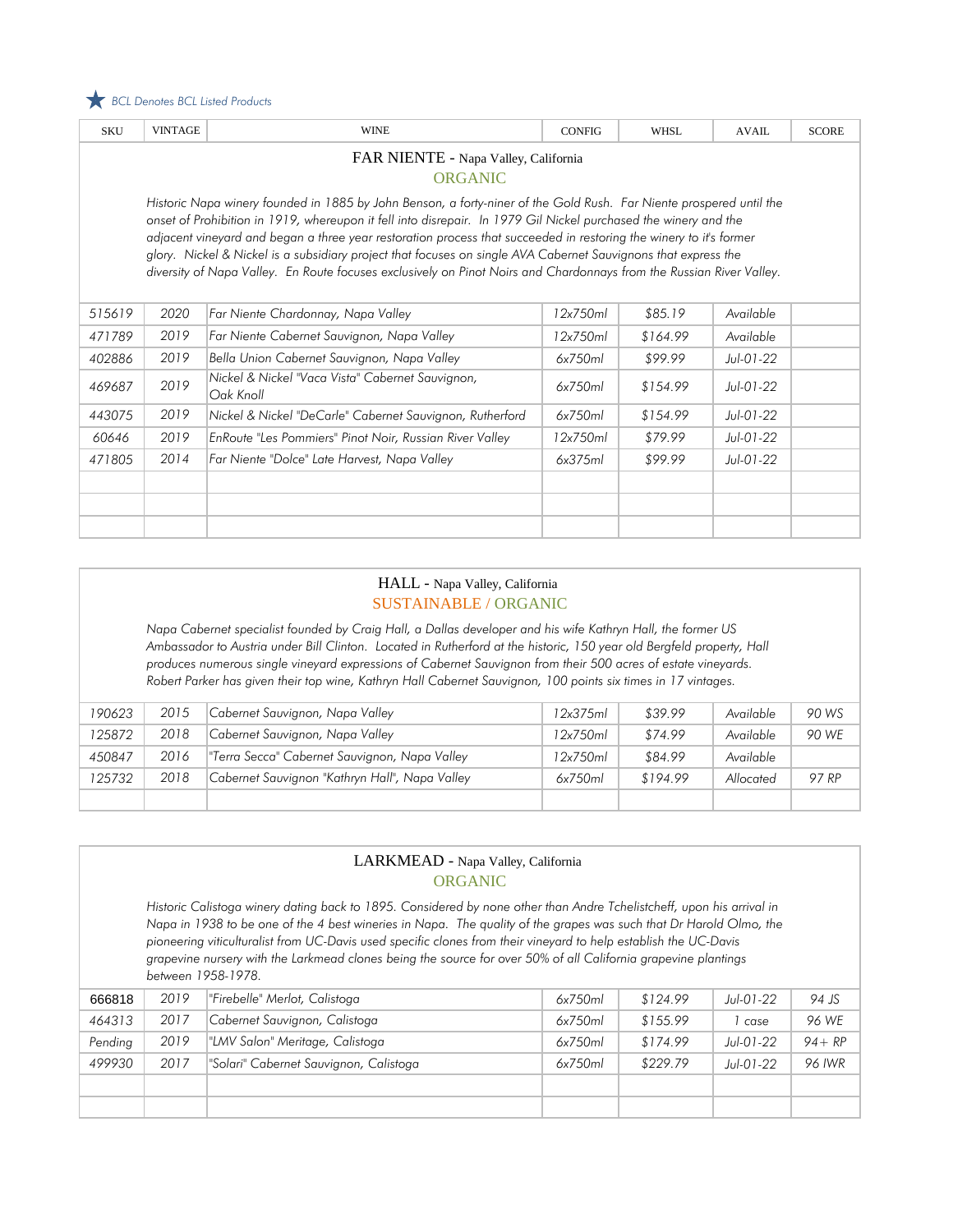#### *BCL Denotes BCL Listed Products*

| <b>SKU</b>                                                        | <b>VINTAGE</b>                                                                                                                                                                                                                                                                               | <b>WINE</b>          | <b>CONFIG</b> | WHSL    | AVAII.    | <b>SCORE</b> |  |
|-------------------------------------------------------------------|----------------------------------------------------------------------------------------------------------------------------------------------------------------------------------------------------------------------------------------------------------------------------------------------|----------------------|---------------|---------|-----------|--------------|--|
| LEVIATHAN - Napa Valley, California<br><b>SUSTAINABLE/ORGANIC</b> |                                                                                                                                                                                                                                                                                              |                      |               |         |           |              |  |
|                                                                   | Leviathan was founded in 2004 by winemaker Andy Erickson, former winemaker of Screaming Eagle Winery. The goal<br>was simple: to create one, unique red wine, drawn from some of the best vineyards in Northern California blending<br>Cabernet Sauvignon, Syrah, Merlot and Cabernet Franc. |                      |               |         |           |              |  |
| 127665                                                            | 2019                                                                                                                                                                                                                                                                                         | Red Wine, California | 12x750ml      | \$55.00 | Available | 95 JS        |  |
|                                                                   |                                                                                                                                                                                                                                                                                              |                      |               |         |           |              |  |

### BACA - Sonoma Valley, California SUSTAINABLE / ORGANIC

*BACA, latin for "berry" is Craig & Katheryn Hall's Zinfandel focussed project. BACA follows the WALT platform by sourcing grapes from established and proven zinfandel vineyards, rather than pinot noir. The Paso Robles, Russian River Valley, Howell Mountain and Rockpile AVAs are among the finest growing regions for California zinfandel, and each enhances BACA's goal of making nuanced wines.*

| 521983 | 2018 | The Bleachers" - Rudy's Vineyard Zinfandel, Dry Creek | 6x750ml | \$49.99 | Available |       |
|--------|------|-------------------------------------------------------|---------|---------|-----------|-------|
| 450850 | 2018 | "Double Dutch "- Dusi Vineyard Zinfandel, Paso Robles | 6x750ml | \$49.99 | Available | 92 WE |
| 450812 | 2018 | "Cat's Cradle" Zinfandel, Rockpile                    | 6x750ml | \$69.99 | Available | 91 JD |
|        |      |                                                       |         |         |           |       |
|        |      |                                                       |         |         |           |       |
|        |      |                                                       |         |         |           |       |
|        |      |                                                       |         |         |           |       |
|        |      |                                                       |         |         |           |       |

|        |                                                                                                                                                                                                                                                                                                                                                                                                                                                                                                                                                                                                               | COBB WINES - Sonoma Coast, California<br><b>ORGANIC</b>           |         |          |            |           |  |  |
|--------|---------------------------------------------------------------------------------------------------------------------------------------------------------------------------------------------------------------------------------------------------------------------------------------------------------------------------------------------------------------------------------------------------------------------------------------------------------------------------------------------------------------------------------------------------------------------------------------------------------------|-------------------------------------------------------------------|---------|----------|------------|-----------|--|--|
|        | In 2001, two generations of the Cobb family came together to explore a shared passion for pinot noir with the<br>founding of Cobb Wines. Focused exclusively on crafting single-vineyard, Sonoma Coast pinot noirs, Cobb Wines<br>combines the winegrowing expertise of David Cobb—one of the pioneers of pinot noir viticulture on the far Sonoma<br>Coast—with the winemaking talents of his son, noted pinot noir specialist Ross Cobb. Cobb produces some of the<br>most distinct and sought after Pinot Noirs from California with a focus on six micro-cuvees, all of which are farmed<br>meticulously. |                                                                   |         |          |            |           |  |  |
| 406658 | 2019                                                                                                                                                                                                                                                                                                                                                                                                                                                                                                                                                                                                          | "Vonarburg Vineyard" Riesling, Anderson Valley                    | 6x750ml | \$59.99  | $1 \ncase$ |           |  |  |
| 73646  | 2018                                                                                                                                                                                                                                                                                                                                                                                                                                                                                                                                                                                                          | "Doc's Ranch: JoAnn's Block" Chardonnay, Sonoma<br>Coast          | 6x750ml | \$94.99  | Available  |           |  |  |
| 73638  | 2018                                                                                                                                                                                                                                                                                                                                                                                                                                                                                                                                                                                                          | "Emmaline Ann Vineyard" Pinot Noir, Sonoma Coast                  | 6x750ml | \$99.99  | Available  | 95 DC     |  |  |
| 73665  | 2019                                                                                                                                                                                                                                                                                                                                                                                                                                                                                                                                                                                                          | "Rice Spivak Vineyard" Pinot Noir, Sonoma Coast                   | 6x750ml | \$99.99  | Available  | 96 RP     |  |  |
| 73679  | 2020                                                                                                                                                                                                                                                                                                                                                                                                                                                                                                                                                                                                          | "Doc's Ranch: Calera Selection" Pinot Noir, Sonoma Coast          | 6x750ml | \$109.99 | Available  | 95 RP     |  |  |
| 73674  | 2021                                                                                                                                                                                                                                                                                                                                                                                                                                                                                                                                                                                                          | "Coastlands Vineyard: Old Firs Block" Pinot Noir, Sonoma<br>Coast | 6x750ml | \$109.99 | 3 cases    | $95 + RP$ |  |  |
|        |                                                                                                                                                                                                                                                                                                                                                                                                                                                                                                                                                                                                               |                                                                   |         |          |            |           |  |  |
|        |                                                                                                                                                                                                                                                                                                                                                                                                                                                                                                                                                                                                               |                                                                   |         |          |            |           |  |  |
|        |                                                                                                                                                                                                                                                                                                                                                                                                                                                                                                                                                                                                               |                                                                   |         |          |            |           |  |  |
|        |                                                                                                                                                                                                                                                                                                                                                                                                                                                                                                                                                                                                               |                                                                   |         |          |            |           |  |  |
|        |                                                                                                                                                                                                                                                                                                                                                                                                                                                                                                                                                                                                               |                                                                   |         |          |            |           |  |  |
|        |                                                                                                                                                                                                                                                                                                                                                                                                                                                                                                                                                                                                               |                                                                   |         |          |            |           |  |  |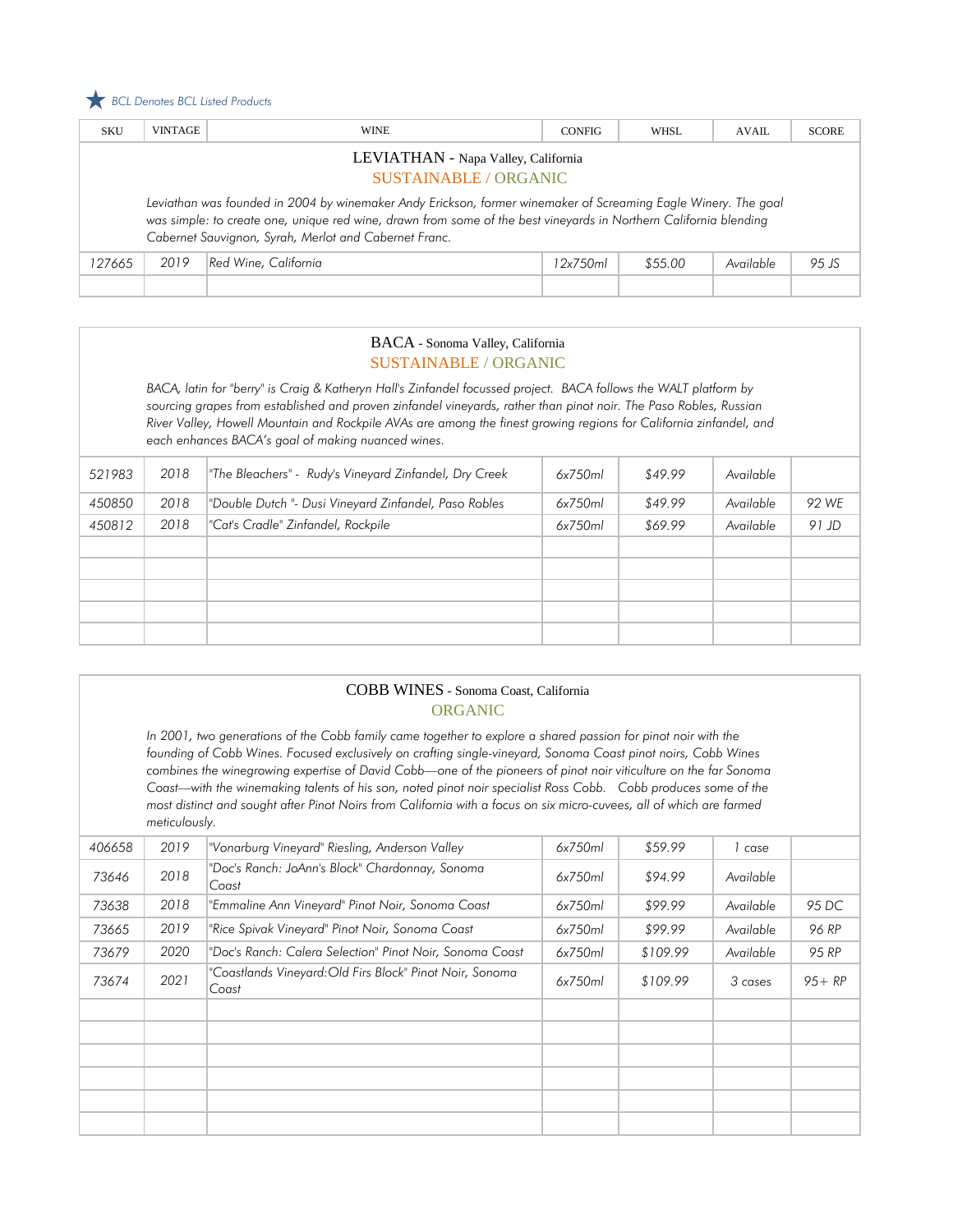

| <b>SKU</b>                                                                                                                                                                                                                                                                                                                                                                      | <b>VINTAGE</b> | <b>WINE</b>                                   | <b>CONFIG</b> | <b>WHSL</b> | <b>AVAIL</b>    | <b>SCORE</b> |  |  |
|---------------------------------------------------------------------------------------------------------------------------------------------------------------------------------------------------------------------------------------------------------------------------------------------------------------------------------------------------------------------------------|----------------|-----------------------------------------------|---------------|-------------|-----------------|--------------|--|--|
| WALT - Sonoma Valley, California<br><b>SUSTAINABLE / ORGANIC</b>                                                                                                                                                                                                                                                                                                                |                |                                               |               |             |                 |              |  |  |
| Craig and Kathryn Hall's Sonoma project, created to honor Kathryn's parents Bob and Dolores who had been vintners<br>and a source of inspiration for the original Hall project. Walt is focussed on single vineyard expressions of Pacific<br>Coast Pinot Noir stretching over a thousand miles through Santa Rita Hills, Sonoma County, Anderson Valley and the<br>Willamette. |                |                                               |               |             |                 |              |  |  |
| 255131                                                                                                                                                                                                                                                                                                                                                                          | 2018           | Chardonnay, Sonoma Coast                      | 12x750ml      | \$45.79     | <b>SOLD OUT</b> | 94 RP        |  |  |
| 255222                                                                                                                                                                                                                                                                                                                                                                          | 2017           | "La Brisa" Pinot Noir, Sonoma Coast           | 12x750ml      | \$47.99     | Available       | 92 RP        |  |  |
| 255136                                                                                                                                                                                                                                                                                                                                                                          | 2016           | "Blue Jay" Pinot Noir, Sonoma Coast           | 12x750ml      | \$47.99     | Available       | 90 RP        |  |  |
| 81495                                                                                                                                                                                                                                                                                                                                                                           | 2017           | "Shea" Pinot Noir, Willamette Valley, Oregon  | 6x750ml       | \$89.39     | Available       | 92 WS        |  |  |
| 128130                                                                                                                                                                                                                                                                                                                                                                          | 2017           | "Clos Pepe" Pinot Noir, Santa Maria Hills     | 6x750ml       | \$89.39     | 1 case          | 94 WE        |  |  |
| 155008                                                                                                                                                                                                                                                                                                                                                                          | 2018           | "Bob's Ranch" Pinot Noir, Sonoma Coast        | 6x750ml       | \$99.99     | Spl Order       | 95 OB        |  |  |
| 155016                                                                                                                                                                                                                                                                                                                                                                          | 2016           | "Blue Jay" Pinot Noir, Sonoma Coast - Magnums | 6x1500ml      | \$155.39    | 4 cases         | 90 RP        |  |  |
| 155013                                                                                                                                                                                                                                                                                                                                                                          | 2016           | "La Brisa" Pinot Noir, Sonoma Coast - Magnums | 6x1500ml      | \$155.39    | 6 cases         | 90 RP        |  |  |
|                                                                                                                                                                                                                                                                                                                                                                                 |                |                                               |               |             |                 |              |  |  |
|                                                                                                                                                                                                                                                                                                                                                                                 |                |                                               |               |             |                 |              |  |  |
|                                                                                                                                                                                                                                                                                                                                                                                 |                |                                               |               |             |                 |              |  |  |
|                                                                                                                                                                                                                                                                                                                                                                                 |                |                                               |               |             |                 |              |  |  |
|                                                                                                                                                                                                                                                                                                                                                                                 |                |                                               |               |             |                 |              |  |  |

#### PEDRONCELLI - Sonoma Valley, California SUSTAINABLE

*Grape growing since 1927 in Sonoma County for four generations. Second, third and fourth generations work side-byside today. The Pedroncelli family farms 105 acres of estate vineyard in northern Dry Creek Valley and sources fruit from neighboring growers making regionally focused, perfectly balanced, varietally correct wines.* 

| 967828 | 2019 | Chardonnay, Dry Creek Valley                           | 12x750ml | \$19.99 | Available   | 90 JS   |
|--------|------|--------------------------------------------------------|----------|---------|-------------|---------|
| 853341 | 2019 | Pinot Noir, Russian River Valley                       | 12x750ml | \$23.29 | Available   | 92 BTI  |
| 339523 | 2018 | Cabernet Sauvignon "Three Vineyards", Dry Creek Valley | 12x750ml | \$21.99 | Available   | 93 BTI  |
| 126284 | 2019 | Merlot, Dry Creek Valley                               | 12x750ml | \$19.99 | Available   |         |
| 473744 | 2018 | Zinfandel "Mother Clone", Dry Creek Valley             | 12x750ml | \$21.99 | Available   | 89 WS   |
| 868307 | 2018 | Petite Sirah "Family Vineyard", Dry Creek Valley       | 12x750ml | \$21.99 | Jun-15-22   |         |
| 489749 | 2019 | Sonoma Classico, Dry Creek Valley                      | 12x750ml | \$19.99 | $Jun-15-22$ |         |
| 489735 | 2019 | Cabernet Sauvignon "007", Dry Creek Valley             | 12x750ml | \$25.99 | $Jun-15-22$ | 94 BTI* |
| 489730 | 2018 | Cabernet Sauvignon "Wisdom", Dry Creek Valley          | 12x750ml | \$34.99 | $Jun-15-22$ |         |
| 489738 | 2019 | Zinfandel "Courage, Dry Creek Valley                   | 12x750ml | \$25.99 | Jun-15-22   |         |
| 796482 | 2018 | Zinfandel "Bushnell", Dry Creek Valley                 | 12x750ml | \$34.99 | Jun-15-22   | 90 WS   |
|        |      |                                                        |          |         |             |         |
|        |      |                                                        |          |         |             |         |
|        |      |                                                        |          |         |             |         |
|        |      |                                                        |          |         |             |         |
|        |      |                                                        |          |         |             |         |
|        |      |                                                        |          |         |             |         |
|        |      |                                                        |          |         |             |         |
|        |      |                                                        |          |         |             |         |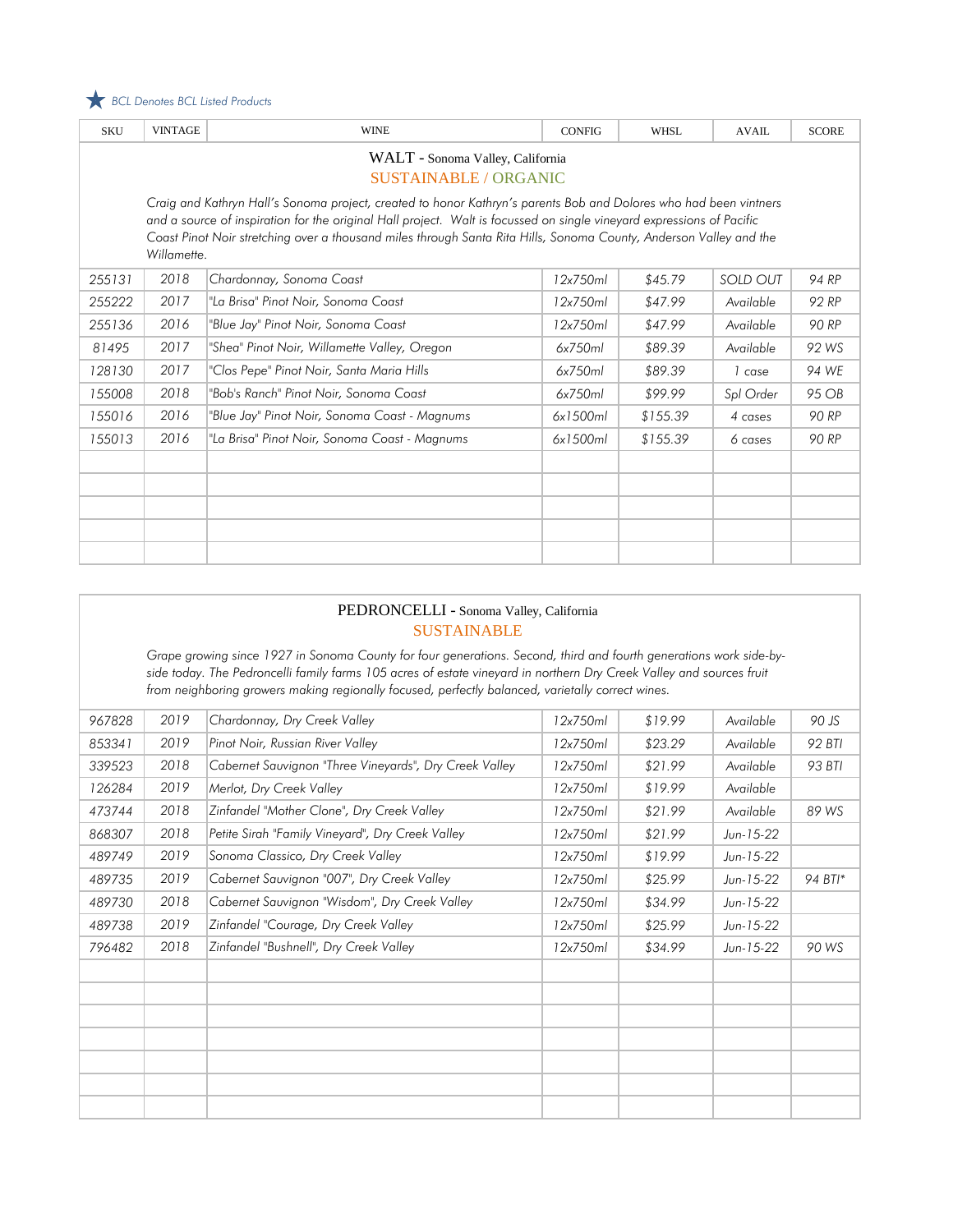

| <b>SKU</b>                                                                                                                                                                                                                                                                                                                                                                                                                                                                                                                                                                                                                                                                                                                                                                                                                                                                                                                                                                                                                                                                                                                                      | <b>VINTAGE</b> | <b>WINE</b>                                       | <b>CONFIG</b> | <b>WHSL</b> | <b>AVAIL</b>    | <b>SCORE</b> |  |  |
|-------------------------------------------------------------------------------------------------------------------------------------------------------------------------------------------------------------------------------------------------------------------------------------------------------------------------------------------------------------------------------------------------------------------------------------------------------------------------------------------------------------------------------------------------------------------------------------------------------------------------------------------------------------------------------------------------------------------------------------------------------------------------------------------------------------------------------------------------------------------------------------------------------------------------------------------------------------------------------------------------------------------------------------------------------------------------------------------------------------------------------------------------|----------------|---------------------------------------------------|---------------|-------------|-----------------|--------------|--|--|
| RHYS VINEYARDS - Santa Cruz, California<br>ORGANIC / BIODYNAMIC                                                                                                                                                                                                                                                                                                                                                                                                                                                                                                                                                                                                                                                                                                                                                                                                                                                                                                                                                                                                                                                                                 |                |                                                   |               |             |                 |              |  |  |
| Recommended to us by none other than Larry Stone, Rhys Vineyards was founded in 2004 by Kevin Harvey, a tech<br>entrepeneur and passionate wine collector who frequented the vineyards of Burgundy and became close friends with a<br>number of families behind the top domaines of the Cotes d'Or. When he started dabbling with the idea of planting his<br>own Pinot Noir vines, Harvey was privileged to have access to these friends' properties - researching the terroir, soil<br>depth, structure, chemistry, hydrology, climate, among other attributes. Harvey then utilized this information to seek<br>out what he thought were the best sites in California, looking for analogies in the vital characteristics that he believed<br>drove the quality of the wine. His research led him to his own backyard - the rugged, rocky terroir of the Santa Cruz<br>Mountains. Today, Rhys is a benchmark producer of great Pinot Noir, Chardonnay and Syrah with seven estate<br>vineyards; six in the Santa Cruz Mountains and one in Anderson Valley, each capable of producing uniquely<br>compelling, distinctive, soil-driven wine. |                |                                                   |               |             |                 |              |  |  |
| 387247                                                                                                                                                                                                                                                                                                                                                                                                                                                                                                                                                                                                                                                                                                                                                                                                                                                                                                                                                                                                                                                                                                                                          | 2017           | "Alesia" Chardonnay, Anderson Valley              | 6x750ml       | \$54.99     | Available       | 92 RP        |  |  |
| 387244                                                                                                                                                                                                                                                                                                                                                                                                                                                                                                                                                                                                                                                                                                                                                                                                                                                                                                                                                                                                                                                                                                                                          | 2016           | "Alesia" Pinot Noir, Anderson Valley              | 6x750ml       | \$54.99     | Available       | 91 RP        |  |  |
| 387239                                                                                                                                                                                                                                                                                                                                                                                                                                                                                                                                                                                                                                                                                                                                                                                                                                                                                                                                                                                                                                                                                                                                          | 2017           | "Alesia" Chardonnay, Santa Cruz Mountains         | 6x750ml       | \$54.99     | Available       | 94 JD        |  |  |
| 387231                                                                                                                                                                                                                                                                                                                                                                                                                                                                                                                                                                                                                                                                                                                                                                                                                                                                                                                                                                                                                                                                                                                                          | 2016           | "Alesia" Pinot Noir, Santa Cruz Mountains         | 6x750ml       | \$59.99     | SOLD OUT        | 94 JD        |  |  |
| 387223                                                                                                                                                                                                                                                                                                                                                                                                                                                                                                                                                                                                                                                                                                                                                                                                                                                                                                                                                                                                                                                                                                                                          | 2015           | "Bearwallow Vineyard" Chardonnay, Anderson Valley | 6x750ml       | \$94.99     | <b>SOLD OUT</b> | 93 JD        |  |  |
| 387228                                                                                                                                                                                                                                                                                                                                                                                                                                                                                                                                                                                                                                                                                                                                                                                                                                                                                                                                                                                                                                                                                                                                          | 2016           | "Bearwallow Vineyard" Pinot Noir, Anderson Valley | 6x750ml       | \$94.99     | Available       | 94 AG        |  |  |
| 427430                                                                                                                                                                                                                                                                                                                                                                                                                                                                                                                                                                                                                                                                                                                                                                                                                                                                                                                                                                                                                                                                                                                                          | 2018           | "Horseshoe Vineyard" Chardonnay, Santa Cruz Mtns  | 6x750ml       | \$119.99    | Available       | 96 VIN       |  |  |
| 427441                                                                                                                                                                                                                                                                                                                                                                                                                                                                                                                                                                                                                                                                                                                                                                                                                                                                                                                                                                                                                                                                                                                                          | 2017           | "Horseshoe Vineyard" Pinot Noir, Santa Cruz Mtns  | 6x750ml       | \$129.99    | Available       | 94 JD        |  |  |
|                                                                                                                                                                                                                                                                                                                                                                                                                                                                                                                                                                                                                                                                                                                                                                                                                                                                                                                                                                                                                                                                                                                                                 |                |                                                   |               |             |                 |              |  |  |
|                                                                                                                                                                                                                                                                                                                                                                                                                                                                                                                                                                                                                                                                                                                                                                                                                                                                                                                                                                                                                                                                                                                                                 |                |                                                   |               |             |                 |              |  |  |
|                                                                                                                                                                                                                                                                                                                                                                                                                                                                                                                                                                                                                                                                                                                                                                                                                                                                                                                                                                                                                                                                                                                                                 |                |                                                   |               |             |                 |              |  |  |
|                                                                                                                                                                                                                                                                                                                                                                                                                                                                                                                                                                                                                                                                                                                                                                                                                                                                                                                                                                                                                                                                                                                                                 |                |                                                   |               |             |                 |              |  |  |
|                                                                                                                                                                                                                                                                                                                                                                                                                                                                                                                                                                                                                                                                                                                                                                                                                                                                                                                                                                                                                                                                                                                                                 |                |                                                   |               |             |                 |              |  |  |

### ESTCRU - Sacramento, California LIVE / ORGANIC

*Founded in 2020, by senior members of the team at Michael David, eSt Cru is a Sacramento-based wine company*  with facilities in Santa Rosa and Windsor. The focus is on accessible wine through partnerships with exceptional wine *makers and with small-lot growers in Lodi, Clarksburg, Sonoma County and Willamette Valley, OR. The focus is on sustainable/organic vineyards and minimal intervention in the winery.*

| pending | 2019 | Lonestar Wine Co. "Neches River Red", Texas     | 12x750ml | \$23.99 | Jul-15-22 |       |
|---------|------|-------------------------------------------------|----------|---------|-----------|-------|
| pending | 2019 | Lonestar Wine Co. "Backlands Red", Texas        | 12x750ml | \$23.99 | Jul-15-22 |       |
| pending | 2019 | Lonestar Wine Co. "Daylilies" Sangiovese, Texas | 12x750ml | \$23.99 | Jul-15-22 |       |
| pending | 2019 | Staring At the Sun Carignan, Alexander Valley   | 12x750ml | \$36.99 | Jul-15-22 | 94 TP |
| pending | 2020 | Blockchain Cabernet Sauvignon, Lodi             | 12x750ml | \$49.99 | Jul-15-22 | 92 WF |
|         |      |                                                 |          |         |           |       |
|         |      |                                                 |          |         |           |       |
|         |      |                                                 |          |         |           |       |
|         |      |                                                 |          |         |           |       |
|         |      |                                                 |          |         |           |       |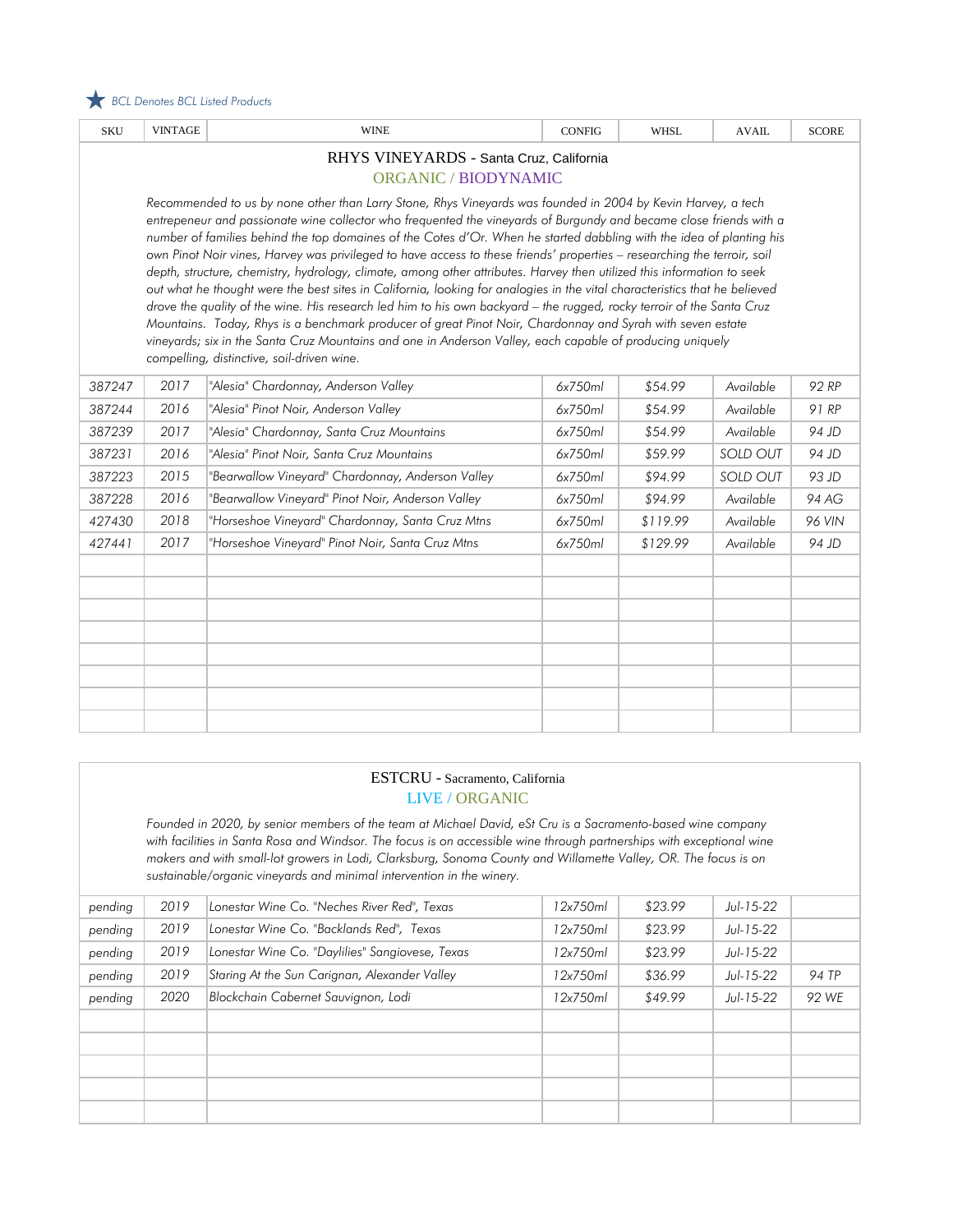

| <b>SKU</b>                                                                                                                                                                                                                                                                                                                                                                                                                                                                                                                                                                                                                                            | <b>VINTAGE</b> | <b>WINE</b>                            | <b>CONFIG</b> | <b>WHSL</b> | <b>AVAIL</b> | <b>SCORE</b> |  |  |  |
|-------------------------------------------------------------------------------------------------------------------------------------------------------------------------------------------------------------------------------------------------------------------------------------------------------------------------------------------------------------------------------------------------------------------------------------------------------------------------------------------------------------------------------------------------------------------------------------------------------------------------------------------------------|----------------|----------------------------------------|---------------|-------------|--------------|--------------|--|--|--|
| <b>BETHEL HEIGHTS VINEYARD - Eola-Amity Hills, Oregon</b><br>LIVE / ORGANIC                                                                                                                                                                                                                                                                                                                                                                                                                                                                                                                                                                           |                |                                        |               |             |              |              |  |  |  |
| Founded in 1977 by twin brothers Ted and Terry Casteel and their wives Pat Dudley and Marilyn Webb. The Casteels<br>were pioneers in the Eola-Amity Hills AVA planting one of the very first vineyards. The winery now supports multiple<br>generations with winemaking duties handled by Ben Casteel and the organic viticulture by his cousin Mimi Casteel.<br>Producing exclusively from their own 75 acre estate, Bethel Heights, along with Ponzi, were leaders in helping to<br>establish LIVE - a sustainable certification standard that takes into account vineyard and winery practices as well their<br>impact on the surrounding habitat. |                |                                        |               |             |              |              |  |  |  |
| 164696                                                                                                                                                                                                                                                                                                                                                                                                                                                                                                                                                                                                                                                | 2016           | "Estate" Chardonnay, Eola-Amity Hills  | 12x750ml      | \$44.99     | Available    | 93 WE        |  |  |  |
| 164702                                                                                                                                                                                                                                                                                                                                                                                                                                                                                                                                                                                                                                                | 2017           | "Casteel" Chardonnay, Eola-Amity Hills | 6x750ml       | \$91.99     | Available    | 95 WA        |  |  |  |
| 147457                                                                                                                                                                                                                                                                                                                                                                                                                                                                                                                                                                                                                                                | 2019           | "Estate" Pinot Noir, Eola-Amity Hills  | 12x750ml      | \$44.99     | Available    | 93 WS        |  |  |  |
| 164762                                                                                                                                                                                                                                                                                                                                                                                                                                                                                                                                                                                                                                                | 2017           | "Casteel" Pinot Noir, Eola-Amity Hills | 6x750ml       | \$91.99     | Available    | 94 RP        |  |  |  |
|                                                                                                                                                                                                                                                                                                                                                                                                                                                                                                                                                                                                                                                       |                |                                        |               |             |              |              |  |  |  |

#### LINGUA FRANCA - Eola-Amity Hills, Oregon ORGANIC / BIODYNAMIC

*Oregon's most exciting new collaboration between two wine industry legends: Master Sommelier Larry Stone and Burgundy winemaker Dominique Lafon. Situated in the Eola-Amity Hills, next to the Seven Springs Vineyard where they first collaborated. Lingua Franca–which translates to "honest tongue"–is inspired by a desire for transparency in winemaking and purity in the vineyard, where the site is allowed to speak for itself.*

| 182215 | 2018 | "Avni" Chardonnay, Willamette Valley                | 12x750ml | \$49.99  | Available | 95 WE |
|--------|------|-----------------------------------------------------|----------|----------|-----------|-------|
| 182392 | 2018 | "Avni" Pinot Noir, Willamette Valley                | 12x750ml | \$49.99  | Available | 93 WS |
| 182226 | 2017 | "Bunker Hill" Chardonnay, Willamette Valley         | 6x750ml  | \$64.99  | Available | 92 WS |
| 87856  | 2018 | "Lingua Franca Estate" Chardonnay, Eola-Amity Hills | 6x750ml  | \$64.99  | Available | 96 DC |
| 182381 | 2018 | "Lingua Franca Estate" Pinot Noir, Eola-Amity Hills | 6x750ml  | \$64.99  | Available | 92 WS |
| 80628  | 2018 | "The Plow" Pinot Noir, Eola-Amity Hills             | 6x750ml  | \$75.19  | 2 cases   | 93 WE |
| 182218 | 2017 | "Sisters" Chardonnay, Eola-Amity Hills              | 6x750ml  | \$105.19 | 5 cases   | 93 RP |
| 182223 | 2018 | "Mimi's Mind" Pinot Noir, Eola-Amity Hills          | 6x750ml  | \$105.19 | 2 cases   | 92 WS |
|        |      |                                                     |          |          |           |       |
|        |      |                                                     |          |          |           |       |

### PONZI VINEYARDS - Willamette Valley, Oregon LIVE / ORGANIC

*Recently sold to the Bollinger family, of the eponymous Champagne house, Ponzi was founded by Dick & Nancy Ponzi in 1970 and was the second licensed winery in Oregon. For the past 30 years it was under the care of the second generation, Luisa Ponzi, the first American woman to train in Burgundy, will continue on as the head of viticulture and viniculture.Located in the Northern Willamette, Ponzi has led the charge for the formation of the new Laurelwood AVA.* 

| 177343 | 2015 | Chardonnay "Reserve", Chehalem Mountains | 6x750ml  | \$54.99 | Available | 96 JS         |
|--------|------|------------------------------------------|----------|---------|-----------|---------------|
| 567685 | 2019 | Pinot Noir "Tavola", Willamette Valley   | 12x750ml | \$39.99 | Available |               |
| 477260 | 2017 | Pinot Noir, Laurelwood District          | 12x750ml | \$55.29 | Available | <b>92 VIN</b> |
| 177358 | 2016 | Pinot Noir "Reserve", Chehalem Mountains | 6x750ml  | \$82.99 | Available | 94 WF         |
|        |      |                                          |          |         |           |               |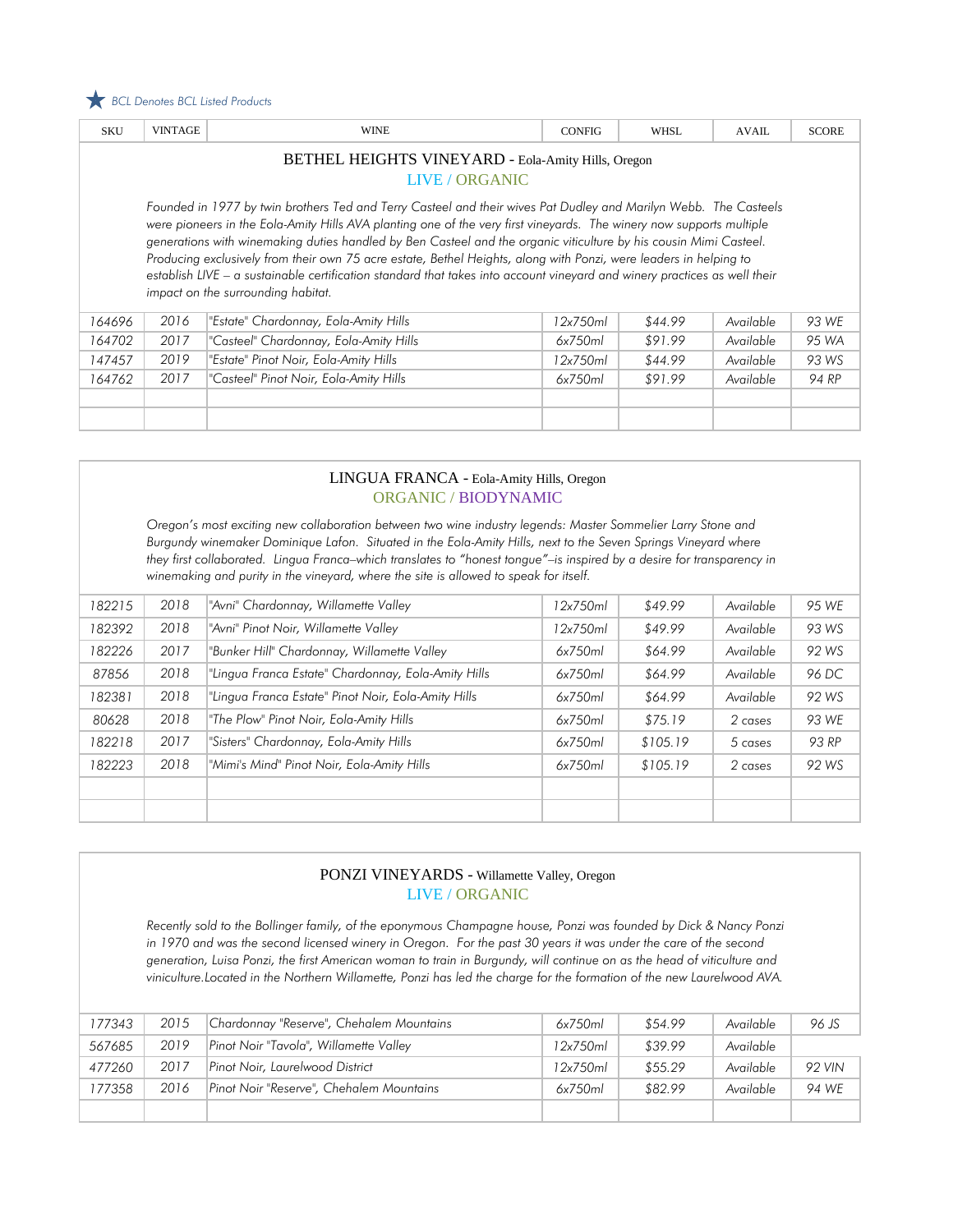

| <b>SKU</b>                  | <b>VINTAGE</b>               | <b>WINE</b>                                                                                                           | <b>CONFIG</b> | <b>WHSL</b> | <b>AVAIL</b> | <b>SCORE</b> |  |  |  |
|-----------------------------|------------------------------|-----------------------------------------------------------------------------------------------------------------------|---------------|-------------|--------------|--------------|--|--|--|
| <b>MAISON NOIR - Oregon</b> |                              |                                                                                                                       |               |             |              |              |  |  |  |
|                             | <b>SUSTAINABLE / ORGANIC</b> |                                                                                                                       |               |             |              |              |  |  |  |
|                             |                              | Maison Noir Wines was founded in 2007 by winemaker/sommelier/designer André Hueston Mack, a Per Se and                |               |             |              |              |  |  |  |
|                             |                              | French Laundry alumni, incorporating his trademark style to create a hip, street culture brand remininscent of 90s    |               |             |              |              |  |  |  |
|                             |                              | skateboarding apparel. The wines are unique and distinctive garage wines (micro-négociant) which source the best      |               |             |              |              |  |  |  |
|                             |                              | fruit possible from a diverse array of name Oregon vineyards. The wines reflect the individuality of their respective |               |             |              |              |  |  |  |
|                             |                              | sites and terroirs with uncommon flair and style.                                                                     |               |             |              |              |  |  |  |
| 107108                      | 2020                         | "OPP" Pinot Gris                                                                                                      | 12x750ml      | \$27.39     | Available    |              |  |  |  |
| 60775                       | 2018                         | "Bottom's Up" White Blend                                                                                             | 12x750ml      | \$27.39     | 1 case       |              |  |  |  |
| 88642                       | 2020                         | "Knock on Wood" Chardonnay                                                                                            | 12x750ml      | \$27.39     | Available    |              |  |  |  |
| 88465                       | 2017                         | "Oregogne" Chardonnay, Willamette Valley                                                                              | 12x750ml      | \$49.99     | Available    |              |  |  |  |
| 88459                       | 2020                         | "Love Drunk" Rosé                                                                                                     | 12x750ml      | \$24.99     | SOLD OUT     |              |  |  |  |
| 107040                      | <b>NV</b>                    | "Horseshoes & Hand Grenades" Red Blend                                                                                | 12x750ml      | \$25.29     | Available    |              |  |  |  |
| 107113                      | 2019                         | "In Sheep's Clothing" Cabernet Sauvignon                                                                              | 12x750ml      | \$25.29     | Available    |              |  |  |  |
| 107048                      | 2019                         | "OPP" Pinot Noir, Willamette Valley                                                                                   | 12x750ml      | \$31.69     | SOLD OUT     |              |  |  |  |
|                             |                              |                                                                                                                       |               |             |              |              |  |  |  |
|                             |                              |                                                                                                                       |               |             |              |              |  |  |  |
|                             |                              |                                                                                                                       |               |             |              |              |  |  |  |
|                             |                              |                                                                                                                       |               |             |              |              |  |  |  |

### **CHILE**

#### GARAGE WINE CO. - Maule ORGANIC

*Garage Wine Co. is the brain child of Ontario native Derek Mossman and his Chilean wife Pilar Miranda. Started,*  literally, in their Garage, it has grown to be a unique and dynamic project focussed on a series of individual old-vine, *dry-farmed vineyards located in the Maule & Itata Valleys, south of Santiago. These small parcels are either farmed by them or the local subsistence farmers who continue to hand tend the vineyards traditionally. All lots are vinified separately with very low intervention. When Derek speaks of "provenance" he is referring beyond the terroir to the farming practices & traditions that have shaped the identity of these vineyards and the wines.* 

| 15137  | 2020 | "Phoenix Ferment " Pais-Cariñena                                   | 12x750ml | \$29.99 | Available       | 91 RP     |
|--------|------|--------------------------------------------------------------------|----------|---------|-----------------|-----------|
| 15140  | 2020 | "215 BC Ferment" Pais                                              | 12x750ml | \$29.99 | <b>SOLD OUT</b> | 92 RP     |
| 15146  | 2019 | Cinsault "Soothsayer Ferment"                                      | 12x750ml | \$29.99 | 3 cases         | 92 RP     |
| 151806 | 2015 | "Portezuelo Vineyard" Carignan Field Blend Lot #68                 | 6x750ml  | \$39.99 | Available       | $93 + RP$ |
| 15143  | 2019 | "Isidore Vineyard" Semillon Lot F-2"                               | 6x750ml  | \$45.99 | SOLD OUT        | $94 + RP$ |
| 151776 | 2017 | san Juan de Firque vineyara<br>Caperner Sauvignon<br>$1$ of $\#$ 1 | 6x750ml  | \$39.99 | 4 cases         | 92 RP     |
| 15129  | 2015 | "Truguilemu Vineyard" Carignan Field Blend Lot #67                 | 6x750ml  | \$41.99 | 2 cases         | 94 RP     |
| 151773 | 2015 | "Sauzal Vineyard" Carignan, Garnacha, Mataró Lot #65               | 6x750ml  | \$39.99 | Spl Order       | 94 RP     |
| 39713  | 2015 | "Bagual Vineyard" Carignan, Garnacha, Mataro Lot #66               | 6x750ml  | \$39.99 | Spl Order       | 93 RP     |
| 151790 | 2015 | "Bagual Vineyard" Garnacha Field Blend Lot #69                     | 6x750ml  | \$39.99 | Spl Order       | 92 RP     |
| 151798 | 2017 | "Las Higueras Vineyard" Cabernet Franc Lot #92                     | 6x750ml  | \$39.99 | Spl Order       | 94 RP     |
| 79473  | 2017 | "Pirque Vineyard "Cabernet Franc Lot #90                           | 6x750ml  | \$39.99 | Spl Order       | 92 RP     |
|        |      |                                                                    |          |         |                 |           |
|        |      |                                                                    |          |         |                 |           |
|        |      |                                                                    |          |         |                 |           |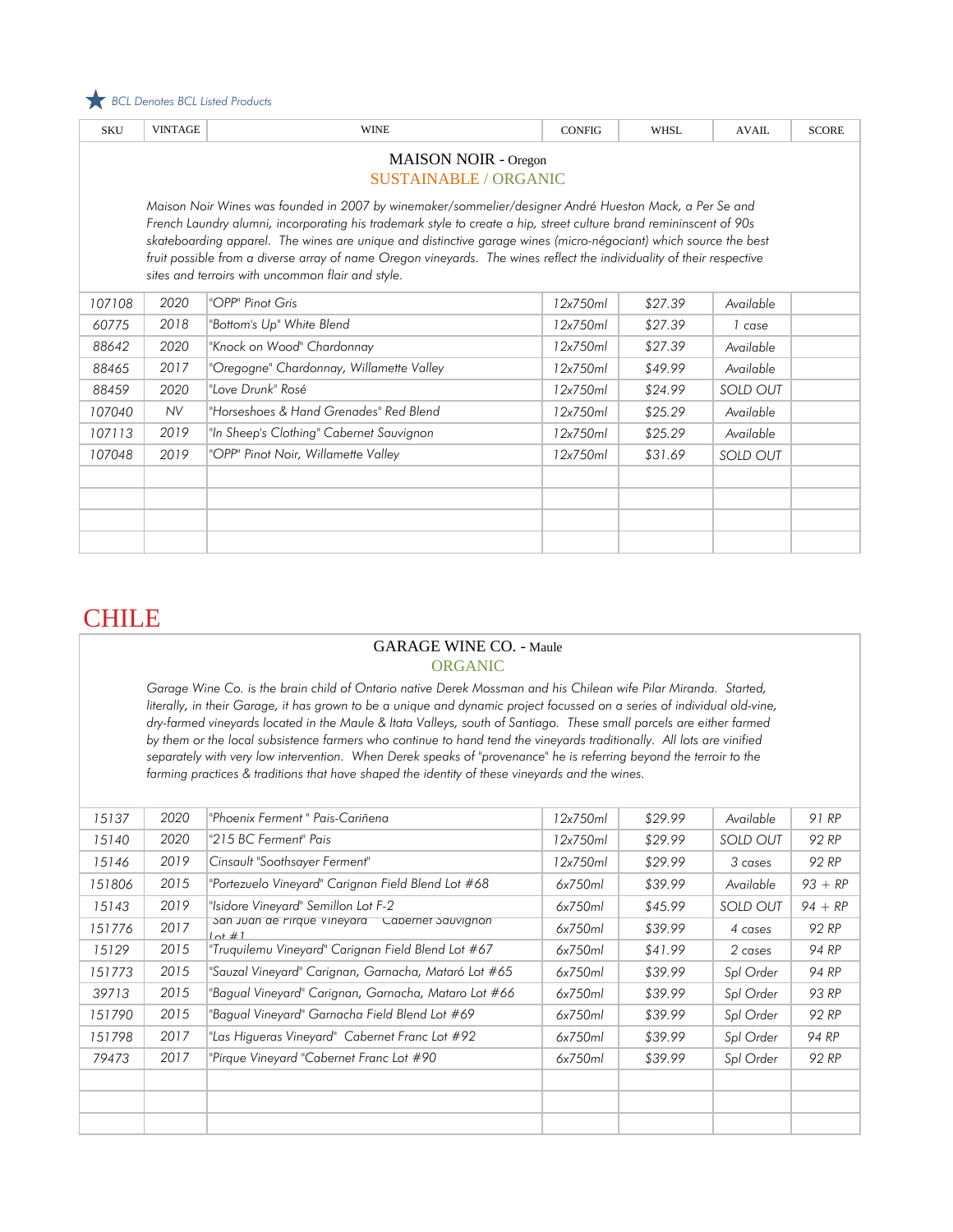# ARGENTINA

 *BCL Denotes BCL Listed Products*

| <b>SKU</b>                     | <b>VINTAGE</b> | <b>WINE</b>                                                                                                                                                                                                                                   | <b>CONFIG</b> | <b>WHSL</b> | <b>AVAIL</b> | <b>SCORE</b> |  |  |
|--------------------------------|----------------|-----------------------------------------------------------------------------------------------------------------------------------------------------------------------------------------------------------------------------------------------|---------------|-------------|--------------|--------------|--|--|
| PACHECO PAREDA - Mendoza, Cuyo |                |                                                                                                                                                                                                                                               |               |             |              |              |  |  |
| <b>ORGANIC</b>                 |                |                                                                                                                                                                                                                                               |               |             |              |              |  |  |
|                                |                | Pacheco Pareda is a key component of Grupo Avinea, the largest organic producer in Argentina. They are owned by                                                                                                                               |               |             |              |              |  |  |
|                                |                | Argentinian billionaire Alejandro Bulgheroni who also owns California's Renwood, Uruguay's Bodega Garzon and                                                                                                                                  |               |             |              |              |  |  |
|                                |                | Tuscany's Le Colonne amongst others. Alberto Antonini consults on every one of their projects. The focus of Pacheco<br>Pareda is to produce value wines with respect and care for the environment in order to properly express the terroir of |               |             |              |              |  |  |
|                                |                | Mendoza, Lujan de Cuyo and the Valle de Uco.                                                                                                                                                                                                  |               |             |              |              |  |  |
|                                |                |                                                                                                                                                                                                                                               |               |             |              |              |  |  |
| Pending                        | 2021           | "Familia de Vinos" Pinot Grigio                                                                                                                                                                                                               | 6x750ml       | \$12.69     | Aug-15-22    |              |  |  |
| Pending                        | 2021           | "Familia de Vinos" Malbec                                                                                                                                                                                                                     | 6x750ml       | \$12.69     | Aug-15-22    |              |  |  |
| Pending                        | 2021           | "Estirpe" Chardonnay                                                                                                                                                                                                                          | 6x750ml       | \$17.99     | Aug-15-22    |              |  |  |
| Pending                        | 2020           | "Estirpe" Cabernet Franc                                                                                                                                                                                                                      | 6x750ml       | \$17.99     | Aug-15-22    |              |  |  |
| Pending                        | 2021           | "Estirpe" Malbec                                                                                                                                                                                                                              | 6x750ml       | \$17.99     | Aug-15-22    |              |  |  |
| Pending                        | 2020           | "Linaje" Malbec                                                                                                                                                                                                                               | 6x750ml       | \$19.49     | Aug-15-22    |              |  |  |
| Pending                        | 2020           | "Linaje" Malbec/Cabernet Franc                                                                                                                                                                                                                | 6x750ml       | \$19.49     | Aug-15-22    |              |  |  |
| Pending                        | 2019           | "Legado Altamira" Malbec                                                                                                                                                                                                                      | 6x750ml       | \$39.99     | Aug-15-22    |              |  |  |
|                                |                |                                                                                                                                                                                                                                               |               |             |              |              |  |  |
|                                |                |                                                                                                                                                                                                                                               |               |             |              |              |  |  |
|                                |                |                                                                                                                                                                                                                                               |               |             |              |              |  |  |
|                                |                |                                                                                                                                                                                                                                               |               |             |              |              |  |  |
|                                |                |                                                                                                                                                                                                                                               |               |             |              |              |  |  |
|                                |                |                                                                                                                                                                                                                                               |               |             |              |              |  |  |
|                                |                |                                                                                                                                                                                                                                               |               |             |              |              |  |  |
|                                |                |                                                                                                                                                                                                                                               |               |             |              |              |  |  |

#### VER SACRUM - Uco Valley ORGANIC

*Eduardo Soler and two friends started Ver Sacrum in 2012 with the concept of growing and vinifying Rhone varietals in the Uco Valley of Mendoza. Their winemaking ethos focuses on fresh, low alcohol, lighter skin contact, native yeast, honest, and easy drinking wines. All grapes are hand harvested and most are foot crushed as they believe in minimum intervention in the vineyards and winery with no corrections, filtration, or pump overs. They currently make wine from two different vineyards in Barrancas in Maipu and Los Chacayes in Uco Valley. They have planted Grenache, Monastrell, Carignan, Roussane, Marsanne, Mencia, Syrah, Teroldego, and Nebbiolo.*

| 347859 | 2019 | Garnacha                                         | 12x750ml | \$20.99 | Aug-15-22 | $94 + RP$ |
|--------|------|--------------------------------------------------|----------|---------|-----------|-----------|
| 347834 | 2019 | Monastrell                                       | 12x750ml | \$20.99 | Aug-15-22 | 93 RP     |
| 347834 | 2019 | GSM (70% Garnacha/15% Monastrell/15% Syrah)      | 12x750ml | \$19.99 | Aug-15-22 | 92 RP     |
| 347840 | 2020 | Menage Clarete (40% Garn/40% Syrah/20% Marsanne) | 12x750ml | \$18.99 | Aug-15-22 | 91 RP     |
|        |      |                                                  |          |         |           |           |
|        |      |                                                  |          |         |           |           |
|        |      |                                                  |          |         |           |           |
|        |      |                                                  |          |         |           |           |
|        |      |                                                  |          |         |           |           |
|        |      |                                                  |          |         |           |           |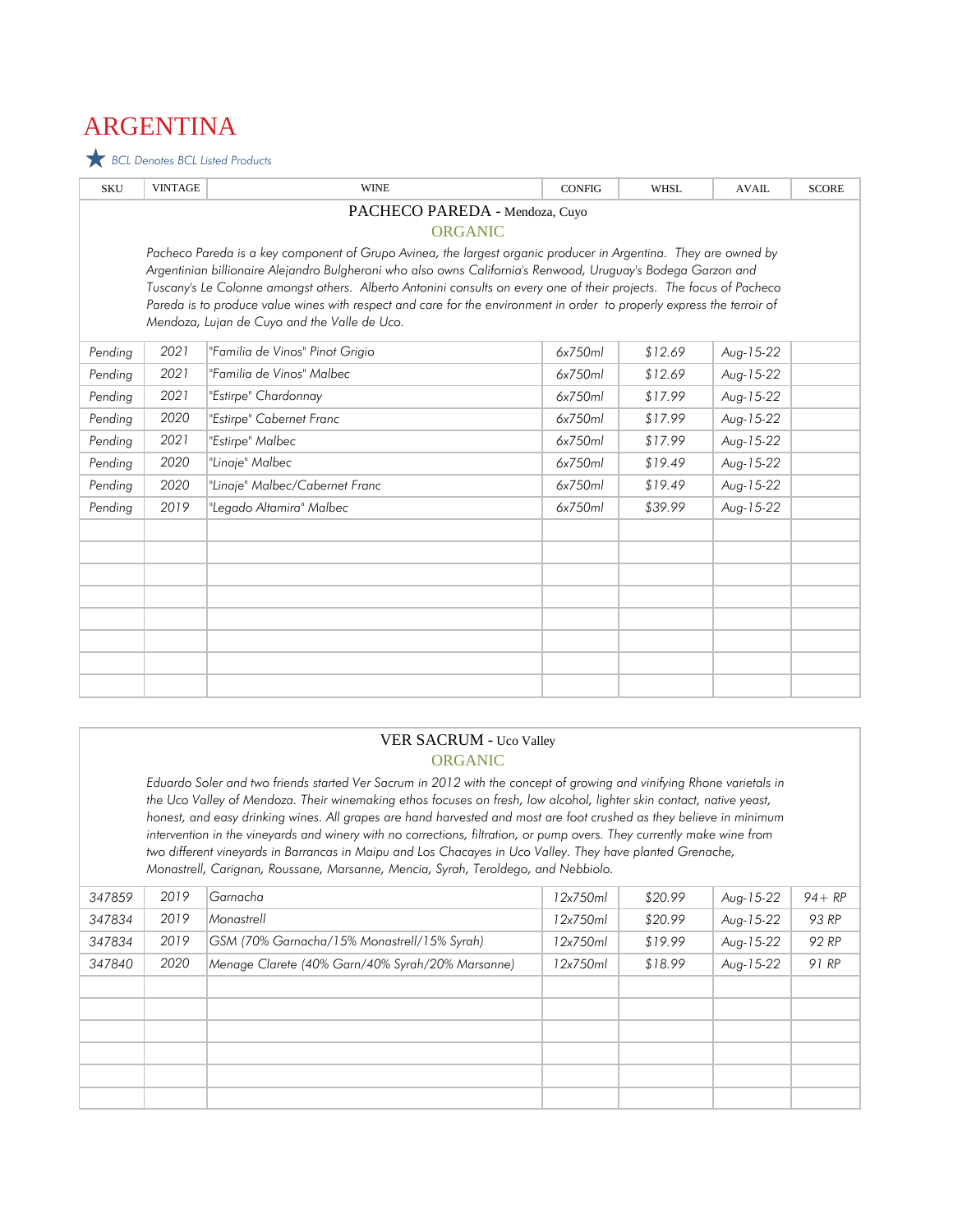

| <b>SKU</b>                              | <b>VINTAGE</b>                                                                                                                                                                                                                                                                                                                                                                                                                                                                                                                                                                                                                                                                                                                                                                                                                                                                                                                                                                                                                                                                                                      | <b>WINE</b>                        | <b>CONFIG</b> | <b>WHSL</b> | <b>AVAIL</b> | <b>SCORE</b> |  |  |  |
|-----------------------------------------|---------------------------------------------------------------------------------------------------------------------------------------------------------------------------------------------------------------------------------------------------------------------------------------------------------------------------------------------------------------------------------------------------------------------------------------------------------------------------------------------------------------------------------------------------------------------------------------------------------------------------------------------------------------------------------------------------------------------------------------------------------------------------------------------------------------------------------------------------------------------------------------------------------------------------------------------------------------------------------------------------------------------------------------------------------------------------------------------------------------------|------------------------------------|---------------|-------------|--------------|--------------|--|--|--|
| LA CAYETANA - Mendoza<br><b>ORGANIC</b> |                                                                                                                                                                                                                                                                                                                                                                                                                                                                                                                                                                                                                                                                                                                                                                                                                                                                                                                                                                                                                                                                                                                     |                                    |               |             |              |              |  |  |  |
|                                         | This is the sister project to Ver Sacrum. French grape varieties didn't really exist in Argentina prior to the mid-19th<br>Century. Finca La Cayetana, just a short drive from Mendoza City, was the first planted with French grapes and was<br>fully planted (70 Hectares) by 1860. The first building here was constructed in the late 1700s and was later extended<br>in 1865 and 1949, the manor house of the first large winery estate in the area. The house was purchased in 2013 by<br>Eduardo and Emilia Soler (Eduardo of Ver Sacrum) and is today home to an experimental vineyard / nursery as well<br>as a cornucopia of stunning artworks.<br>La Cayetana is fundamentally Emilia's project, with Eduardo's assistance in the vineyard and tiny winery (garage!).<br>There are plantings of Cabernet Franc, Pinot Noir, Syrah and Pedro Ximenez (Criolla Blanca). Ancient techniques such<br>as biological ageing (maturation under flor) are practiced alongside modern precision viticulture, all with the aim of<br>restoring the great tradition of Los Vinos de la Tierra de la Cruz de Piedra. |                                    |               |             |              |              |  |  |  |
| 483881                                  | 2019                                                                                                                                                                                                                                                                                                                                                                                                                                                                                                                                                                                                                                                                                                                                                                                                                                                                                                                                                                                                                                                                                                                | Pinot Noir                         | 6x750ml       | \$31.99     | Aug-15-22    | 91 RP        |  |  |  |
| 483878                                  | 2020                                                                                                                                                                                                                                                                                                                                                                                                                                                                                                                                                                                                                                                                                                                                                                                                                                                                                                                                                                                                                                                                                                                | Criolla Blanca Pedro Ximinez       | 6x750ml       | \$28.99     | Aug-15-22    | 92 RP*       |  |  |  |
| 483870                                  | 2019                                                                                                                                                                                                                                                                                                                                                                                                                                                                                                                                                                                                                                                                                                                                                                                                                                                                                                                                                                                                                                                                                                                | Malbec                             | 6x750ml       | \$24.99     | Aug-15-22    | 90 RP*       |  |  |  |
| 483873                                  | 2019                                                                                                                                                                                                                                                                                                                                                                                                                                                                                                                                                                                                                                                                                                                                                                                                                                                                                                                                                                                                                                                                                                                | Syrah                              | 6x750ml       | \$31.99     | Aug-15-22    | 90 RP*       |  |  |  |
| Pending                                 | 2019                                                                                                                                                                                                                                                                                                                                                                                                                                                                                                                                                                                                                                                                                                                                                                                                                                                                                                                                                                                                                                                                                                                | Red Blend (Cab Franc/Syrah/Malbec) | 6x750ml       | \$28.99     | Aug-15-22    | 90 RP*       |  |  |  |
|                                         |                                                                                                                                                                                                                                                                                                                                                                                                                                                                                                                                                                                                                                                                                                                                                                                                                                                                                                                                                                                                                                                                                                                     |                                    |               |             |              |              |  |  |  |
|                                         |                                                                                                                                                                                                                                                                                                                                                                                                                                                                                                                                                                                                                                                                                                                                                                                                                                                                                                                                                                                                                                                                                                                     |                                    |               |             |              |              |  |  |  |
|                                         |                                                                                                                                                                                                                                                                                                                                                                                                                                                                                                                                                                                                                                                                                                                                                                                                                                                                                                                                                                                                                                                                                                                     |                                    |               |             |              |              |  |  |  |
|                                         |                                                                                                                                                                                                                                                                                                                                                                                                                                                                                                                                                                                                                                                                                                                                                                                                                                                                                                                                                                                                                                                                                                                     |                                    |               |             |              |              |  |  |  |
|                                         |                                                                                                                                                                                                                                                                                                                                                                                                                                                                                                                                                                                                                                                                                                                                                                                                                                                                                                                                                                                                                                                                                                                     |                                    |               |             |              |              |  |  |  |
|                                         |                                                                                                                                                                                                                                                                                                                                                                                                                                                                                                                                                                                                                                                                                                                                                                                                                                                                                                                                                                                                                                                                                                                     |                                    |               |             |              |              |  |  |  |

#### OTRONIA - Patagonia Extrema ORGANIC

*Grupo Avinea's cool climate chardonnay and pinot noir project located at the furthest edge of Patagonia. It is the southernmost vineyard in the world, 100 miles south of New Zealand's Otago region. The winemaking is handled by Juan Pablo Murgia in consultation with Alberto Antonini. The climate is so extreme that the vines are half the size of those that grow in the Valle de Uco, but flourishing in the otherwise rich soils. Unsurprisingly, for wines grown in such unique conditions, they are unusual expressions of each grape variety. The Chardonnay has a blend of explosive acidity and pungent fruits sometimes seen in New Zealand while the Pinots have a delicious combination of savoury and sweet fruits with tremendous delicacy.* 

| Pending | 2019 | "45 Rugientes" Corte de Blancas | 6x750ml | \$39.99 | Aug-15-22 | $94*$ JS  |
|---------|------|---------------------------------|---------|---------|-----------|-----------|
| Pending | 2019 | "45 Rugientes" Pinot Noir       | 6x750ml | \$39.99 | Aug-15-22 | $91 * JS$ |
| Pending | 2019 | "45 Rugientes" Merlot           | 6x750ml | \$39.99 | Aug-15-22 |           |
| Pending | 2019 | "Block III & VI" Chardonnay     | 6x750ml | \$69.99 | Aug-15-22 | $9*DC$    |
| Pending | 2019 | "Block 1" Pinot Noir            | 6x750ml | \$69.99 | Aug-15-22 | $92*$ JS  |
|         |      |                                 |         |         |           |           |
|         |      |                                 |         |         |           |           |
|         |      |                                 |         |         |           |           |
|         |      |                                 |         |         |           |           |
|         |      |                                 |         |         |           |           |
|         |      |                                 |         |         |           |           |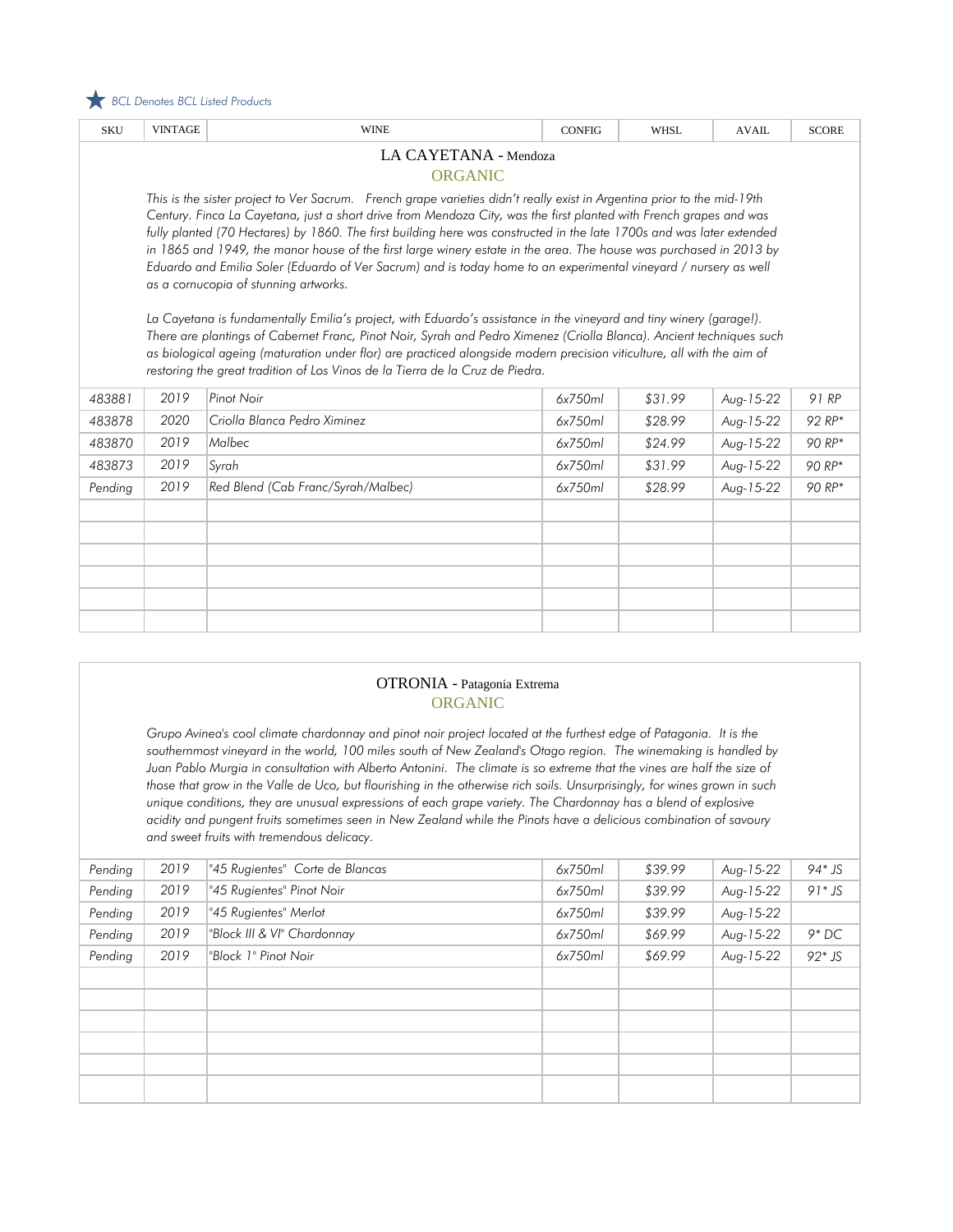# NEW ZEALAND

 *BCL Denotes BCL Listed Products*

| <b>VINTAGE</b>                                                                                                                                                                                                                                                                                                                                                                                                                                                                                                                                                                                                                                                                                                                                                                                                                                    | <b>WINE</b>                     | <b>CONFIG</b> | <b>WHSL</b> | <b>AVAIL</b> | <b>SCORE</b> |  |  |  |  |
|---------------------------------------------------------------------------------------------------------------------------------------------------------------------------------------------------------------------------------------------------------------------------------------------------------------------------------------------------------------------------------------------------------------------------------------------------------------------------------------------------------------------------------------------------------------------------------------------------------------------------------------------------------------------------------------------------------------------------------------------------------------------------------------------------------------------------------------------------|---------------------------------|---------------|-------------|--------------|--------------|--|--|--|--|
| <b>MOUNT EDWARD - Otago</b><br><b>ORGANIC</b>                                                                                                                                                                                                                                                                                                                                                                                                                                                                                                                                                                                                                                                                                                                                                                                                     |                                 |               |             |              |              |  |  |  |  |
| Founded by Alan Brady in 1997, Mount Edward Winery is nestled at the foot of the mountain from which it takes its<br>name, in Gibbston, approximately 25 km east of Queenstown in Central Otago, New Zealand. The winery was a<br>personal project by one of the region's pioneers aimed at growing limited quantities of premium Pinot Noir and<br>Riesling; wines that would reflect the soils and climates of Central Otago. The vineyards are operated organically and<br>are Bio Gro certified. In 2004 Mount Edward expanded, taking on partners John Buchanan and Duncan Forsyth.<br>Their winemaking is traditional, they use natural yeasts and minimal intervention at all stages with their wines reflecting<br>the vintage from which they came. These are hand-crafted wines, with only 6,000 cases produced annually on<br>average. |                                 |               |             |              |              |  |  |  |  |
| 2019                                                                                                                                                                                                                                                                                                                                                                                                                                                                                                                                                                                                                                                                                                                                                                                                                                              | Riesling, Central Otago         | 6x750ml       | \$29.99     | Aug-01-22    | $93*$ JS     |  |  |  |  |
| 2020                                                                                                                                                                                                                                                                                                                                                                                                                                                                                                                                                                                                                                                                                                                                                                                                                                              | "TED" Pinot Noir, Central Otago | 6x750ml       | \$49.99     | Aug-01-22    | $93*$ JS     |  |  |  |  |
| 2019                                                                                                                                                                                                                                                                                                                                                                                                                                                                                                                                                                                                                                                                                                                                                                                                                                              | Pinot Noir, Central Otago       | 6x750ml       | \$59.99     | Aug-01-22    | $95*$ JS     |  |  |  |  |
|                                                                                                                                                                                                                                                                                                                                                                                                                                                                                                                                                                                                                                                                                                                                                                                                                                                   |                                 |               |             |              |              |  |  |  |  |
|                                                                                                                                                                                                                                                                                                                                                                                                                                                                                                                                                                                                                                                                                                                                                                                                                                                   |                                 |               |             |              |              |  |  |  |  |
|                                                                                                                                                                                                                                                                                                                                                                                                                                                                                                                                                                                                                                                                                                                                                                                                                                                   |                                 |               |             |              |              |  |  |  |  |

# GERMANY *SPIRITS*

#### ELEPHANT GIN - Hamburg, Germany SUSTAINABLE

*A trip to South Africa help lead to the creation of German-made Elephant Gin. Inspired by the unique botanicals that they found on their trip, Elephant Gin's creators wanted to create a premium gin that combine these ingredients with more traditional gin botanicals. 14 total botanicals, including juniper, buchu, baobab, lion's tail, devil's claw, african wormwood, apple, ginger, mountain pine, orange peel and pimento, are maccerated together a full day in the base spirit before being distilled. For every purchase of Elephant Gin, 15% of the profits are donated to wildlife conservation in Africa.*

| 437353 | <b>NV</b> | London Dry Gin        | 6x750ml | \$49.99 | Available |  |
|--------|-----------|-----------------------|---------|---------|-----------|--|
| 437359 | <b>NV</b> | Sloe Gin              | 6x750ml | \$54.99 | Available |  |
| 437356 | <b>NV</b> | Elephant Strength Gin | 6x750ml | \$57.99 | Available |  |
|        |           |                       |         |         |           |  |
|        |           |                       |         |         |           |  |
|        |           |                       |         |         |           |  |
|        |           |                       |         |         |           |  |
|        |           |                       |         |         |           |  |
|        |           |                       |         |         |           |  |
|        |           |                       |         |         |           |  |
|        |           |                       |         |         |           |  |